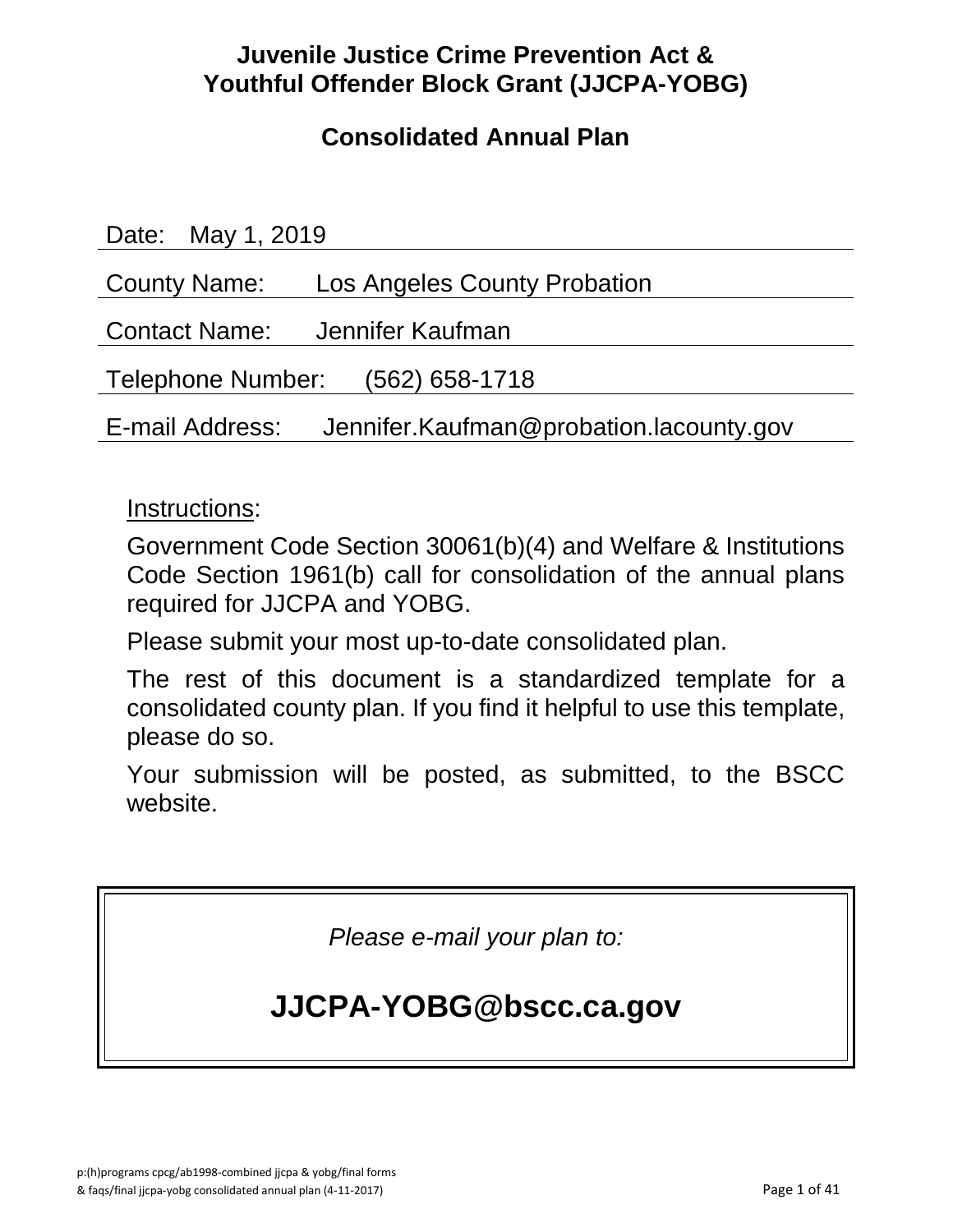# **Juvenile Justice Plan**

Part I. Countywide Service Needs, Priorities and Strategy

- A. Assessment of Existing Services
- B. Identifying and Prioritizing Focus Areas
- C. Juvenile Justice Action Strategy

Part II. Juvenile Justice Crime Prevention Act (JJCPA)

- A. Information Sharing and Data Collection
- B. Funded Programs, Strategies and/or System Enhancements

Part III. Youthful Offender Block Grant (YOBG)

- A. Strategy for Non-707(b) Offenders
- B. Regional Agreements
- C. Funded Programs, Placements, Services, Strategies and/or System **Enhancements**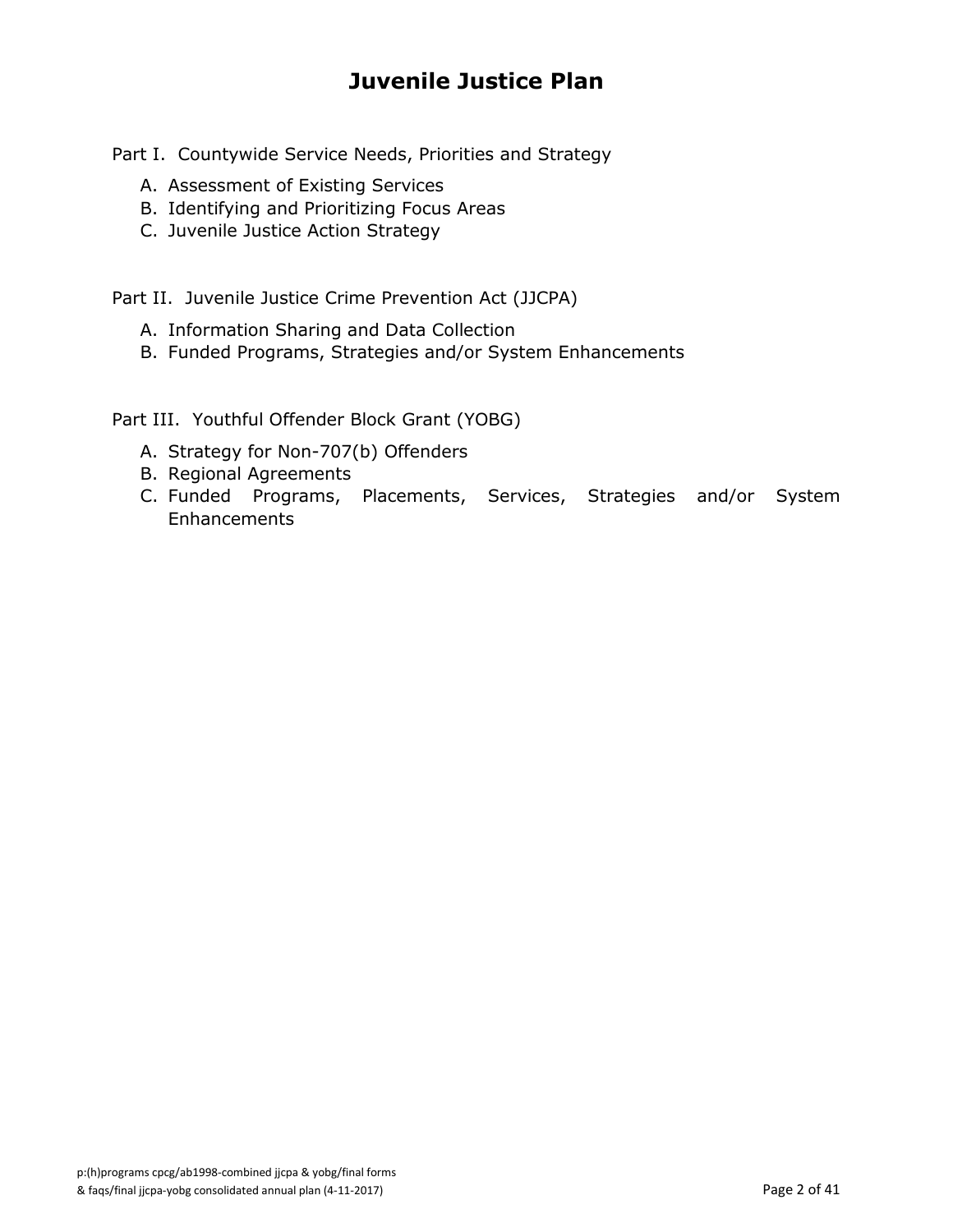# **Part I. Service Needs, Priorities & Strategy**

*Authority: Government Code Section 30061(b)(4)(A) The multiagency juvenile justice plan shall include, but not be limited to, all of the following components:*

*(i) An assessment of existing law enforcement, probation, education, mental health, health, social services, drug and alcohol, and youth services resources that specifically target at-risk juveniles, juvenile offenders, and their families.*

*(ii) An identification and prioritization of the neighborhoods, schools, and other areas in the community that face a significant public safety risk from juvenile crime, such as gang activity, daylight burglary, late-night robbery, vandalism, truancy, controlled substances sales, firearm-related violence, and juvenile substance abuse and alcohol use.*

*(iii) A local juvenile justice action strategy that provides for a continuum of responses to juvenile crime and delinquency and demonstrates a collaborative and integrated approach for implementing a system of swift, certain, and graduated responses for at-risk youth and juvenile offenders.*

*Government Code Section 30061(b)(4)(B)(ii) Collaborate and integrate services of all the resources set forth in clause (i) of subparagraph (A), to the extent appropriate.*

# **A. Assessment of Existing Services**

Include here an assessment of existing law enforcement, probation, education, mental health, health, social services, drug and alcohol, and youth services resources that specifically target at-risk juveniles, juvenile offenders, and their families.

Since inception, the County of Los Angeles' Comprehensive Multiagency Juvenile Justice Plan (CMJJP) has developed programs and services to provide communitylevel prevention and intervention strategies that target high-risk neighborhoods and focuses on achieving school success for probationers and at-risk youth. These services have been and will continue to be provided through the collaborative efforts of governmental agencies and community-based organizations (CBOs). Additionally, JJCPA funding provides specialized services and supervision to highrisk youth who formerly could have received confinement in a state juvenile justice facility. Proper use of JJCPA funding and development of the CMJJP will continue an integrated and collaborative approach to reducing crime and delinquency by leveraging existing resources and best practices to provide for a continuum of evidence-based and promising programs that target youth in communities of high need.

Describe what approach will be used to facilitate collaboration amongst the organizations listed above and support the integration of services.

Since March 2017, the Department and Juvenile Justice Coordinating Council (JJCC) has increased community engagement through the creation of a JJCC Community Advisory Committee (CAC). The JJCC-CAC was specifically tasked with developing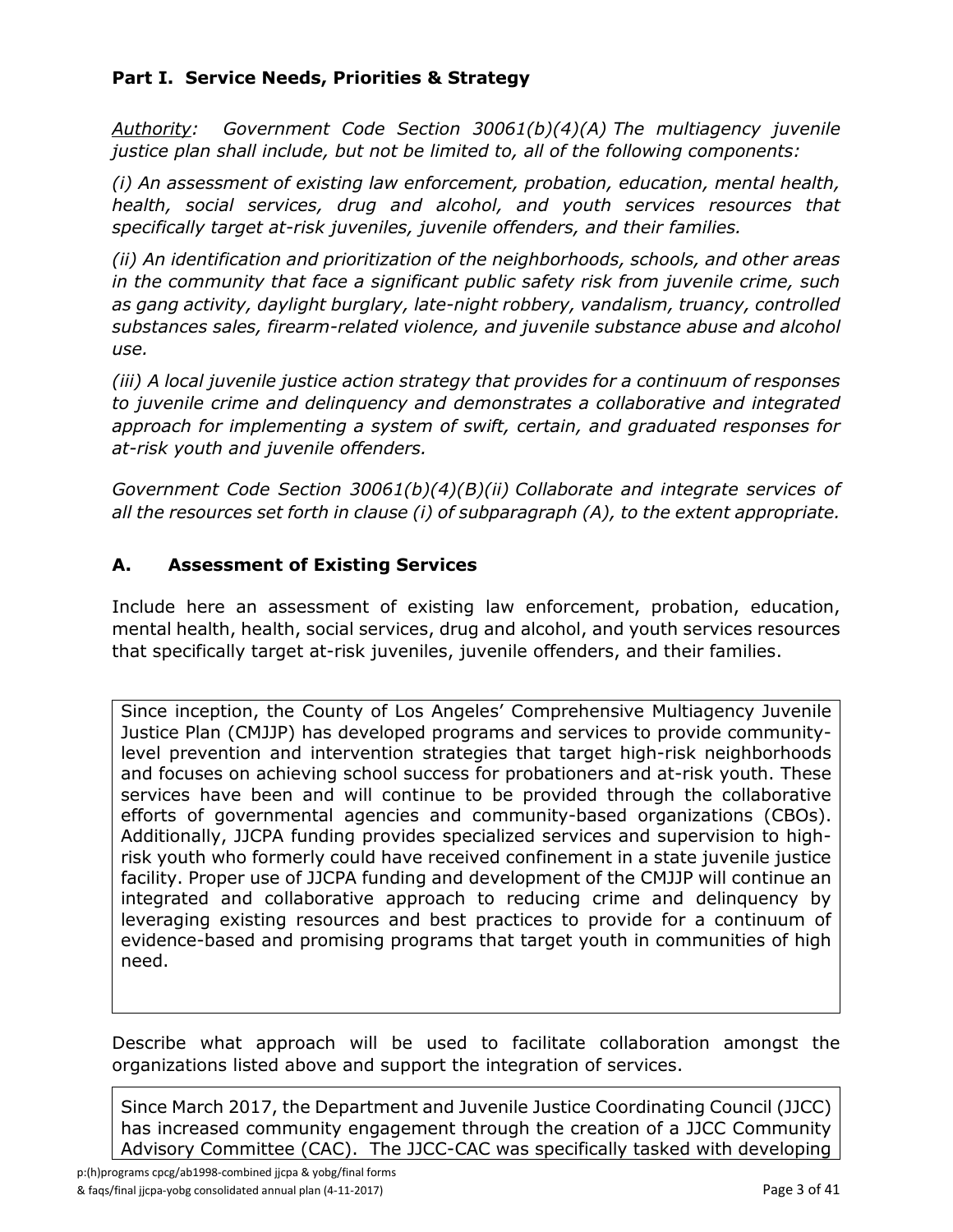a recommendation to add more community at-large representation to the JJCC governing body in which the JJCC. The JJCC-CAC was instrumental in developing the process and vetting the nominations of five (5) of the ten (10) new JJCC members so that the JJCC is more diverse, and that the CMJJP reflects the perspectives and experiences of those impacted by the programs and services funded by JJCPA.

At the recommendation of the CAC, the JJCC submitted a recommendation to the County's Board of Supervisors to increase JJCC voting membership to include the Office of Youth Diversion and Development, the Department of Children and Family Services, the Alternate Public Defender, and Department of Public and Social Services to incorporate and leverage other funding and initiatives (e.g. Diversion and Prevention) to ensure that services are integrated throughout the County to improve outcomes for youth and families, and support healthy youth development to reduce risk factors known to drive delinquency.

The CMJJP leverages, links, and funds existing collaboratives, initiatives, programs and services that serve at-risk and probation youth. The following is a nonexhaustive list of relevant collaborative networks and models identified in the revised CMJJP framework that supports the integration of services that impact juvenile justice throughout the County.

1) Office of Diversion and Reentry, Youth Diversion and Development (YDD) – YDD was created in 2017 as the result of a collaboration to develop a countywide blueprint for expanding youth diversion at the earliest point possible in January 2018, YDD selected nine (9) service providers as the first cohort to receive law enforcement diversion referrals.

2) Public-Private Partnership (PPP) with California Community Foundation and Liberty Hill Foundation – The PPP was created to serve as a fiscal intermediary for the County to ensure funds are re-granted directly to community-based service organizations expeditiously; technical assistance will also be available to those service providers.

3) Office of Child Protection's Prevention Plan – Created in 2015, the Office of Child Protection released a comprehensive countywide prevention plan in 2017 for reducing child maltreatment. The plan was developed through collaboration across public agencies and community groups.

4) Department of Children and Family Services (DCFS) Prevention and Aftercare Networks (P&As)– DCFS institutionalized its community-based networks of service providers in 2015 and established ten (10) countywide P&As. These include a broad range of public, private, and faith-based member organizations—groups that bring resources to the shared goal of preventing child abuse and neglect, along with designated lead agencies responsible for convening, organizing, and leading local grassroots groups. The P&A organizations are part of a critical web of providers across the county that effectively reach out to and engage parents, assisting them as they navigate often-complex systems of services. In so doing, providers develop relationships with these parents, building upon their natural assets through the Strengthening Families Approach. Those relationships in turn create trusting environments that encourage parents to disclose family needs and access appropriate services earlier, as family stressors occur.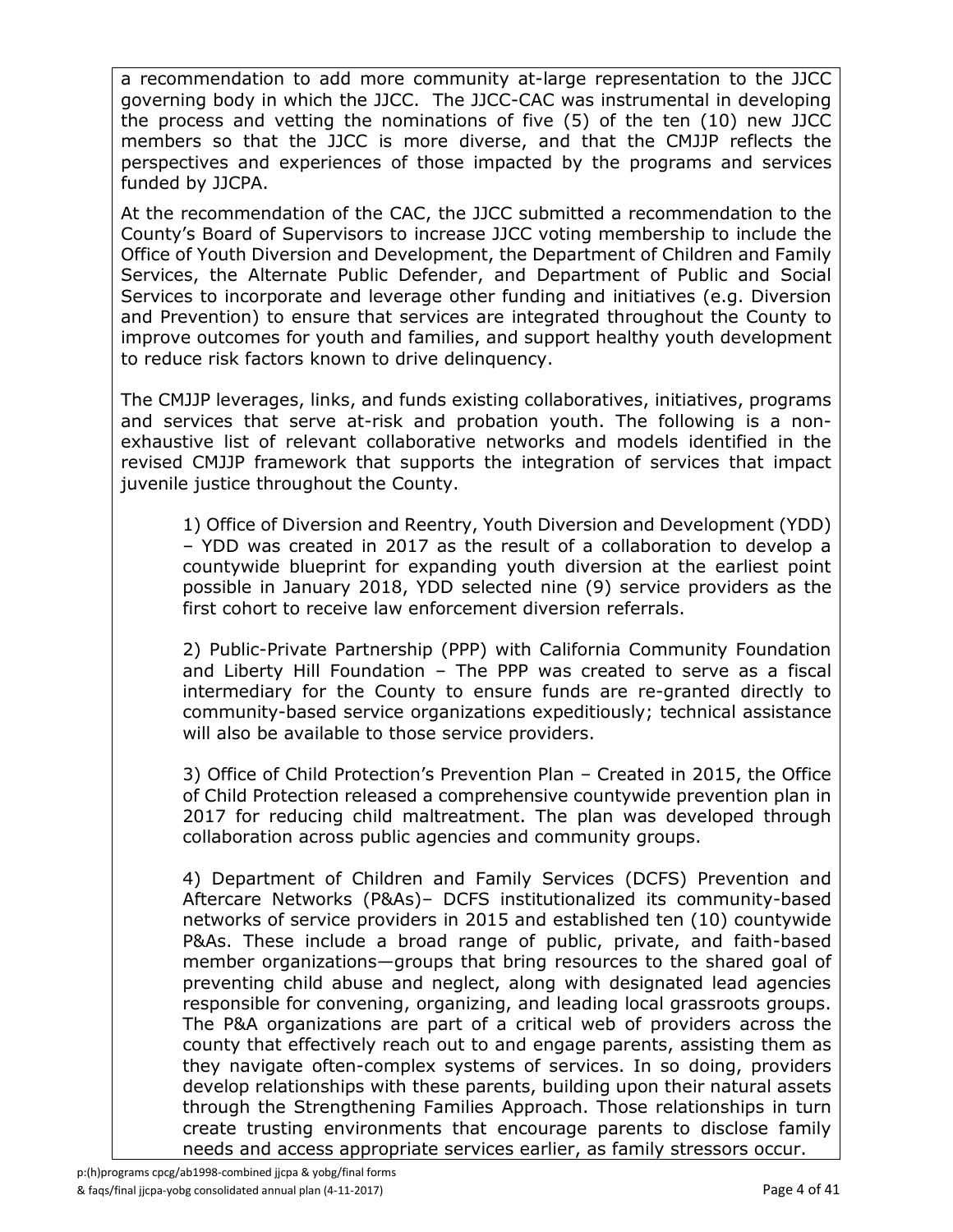5) Trauma-informed schools – A new initiative was launched by the Los Angeles County Office of Education (LACOE) in September 2018 to support a trauma-informed approach in schools countywide. The initiative brings together LACOE, the county's Department of Mental Health (DMH), University of California Los Angeles (UCLA) and other agencies to enhance schools' capacity to address trauma, which impacts at least one in four students. The effort will involve professional development as well as enhancing resources at or near schools through partnerships with county agencies.

6) Performance Partnership Pilot (P3) – A 2017-2020 strategic plan to improve education, employment, housing and well-being for disconnected youth. The P3 is an collective effort between the City of Los Angeles, the County of Los Angeles, Los Angeles Unified School District (LAUSD), Los Angeles Community College District, local Cal State Universities , Los Angeles Chamber of Commerce, Los Angeles County Housing Service Agency (LACSHA), and over 50 public, philanthropic and CBOs to improve the service delivery system for a disconnected young adult population ages 16-24 and improve their educational, workforce, housing, and social wellbeing outcomes.

# **B. Identifying and Prioritizing Focus Areas**

Identify and prioritize the neighborhoods, schools, and other areas of the county that face the most significant public safety risk from juvenile crime.

The CMJJP has consistently identified overall neighborhoods, schools, and other JJCPA programs in Los Angeles County, where there have been higher number of juvenile probationers (including youth court ordered to out of home care), child welfare referrals, and crime statistics.

The CMJJP framework adopted on March 15, 2019 by the JJCC requires that the focus areas and strategies are informed by a landscape of "need" that is consistent with state law requirements that state the County's local action plan (CMJJP) be based on assessment of resources and priority areas to fund. To define need, the JJCC identified the following categories of information as important:

- Youth demographic data about at-risk and probation youth at-risk
- Programs and services mapping of existing programs and services for the focus populations
- Funding available resources and gaps for such programs and services

The data used to identify and prioritize areas also included arrests by zip code, census data, and education data to identify the neighborhoods, schools, and areas in the county that face the most significant public safety risks due to juvenile crime.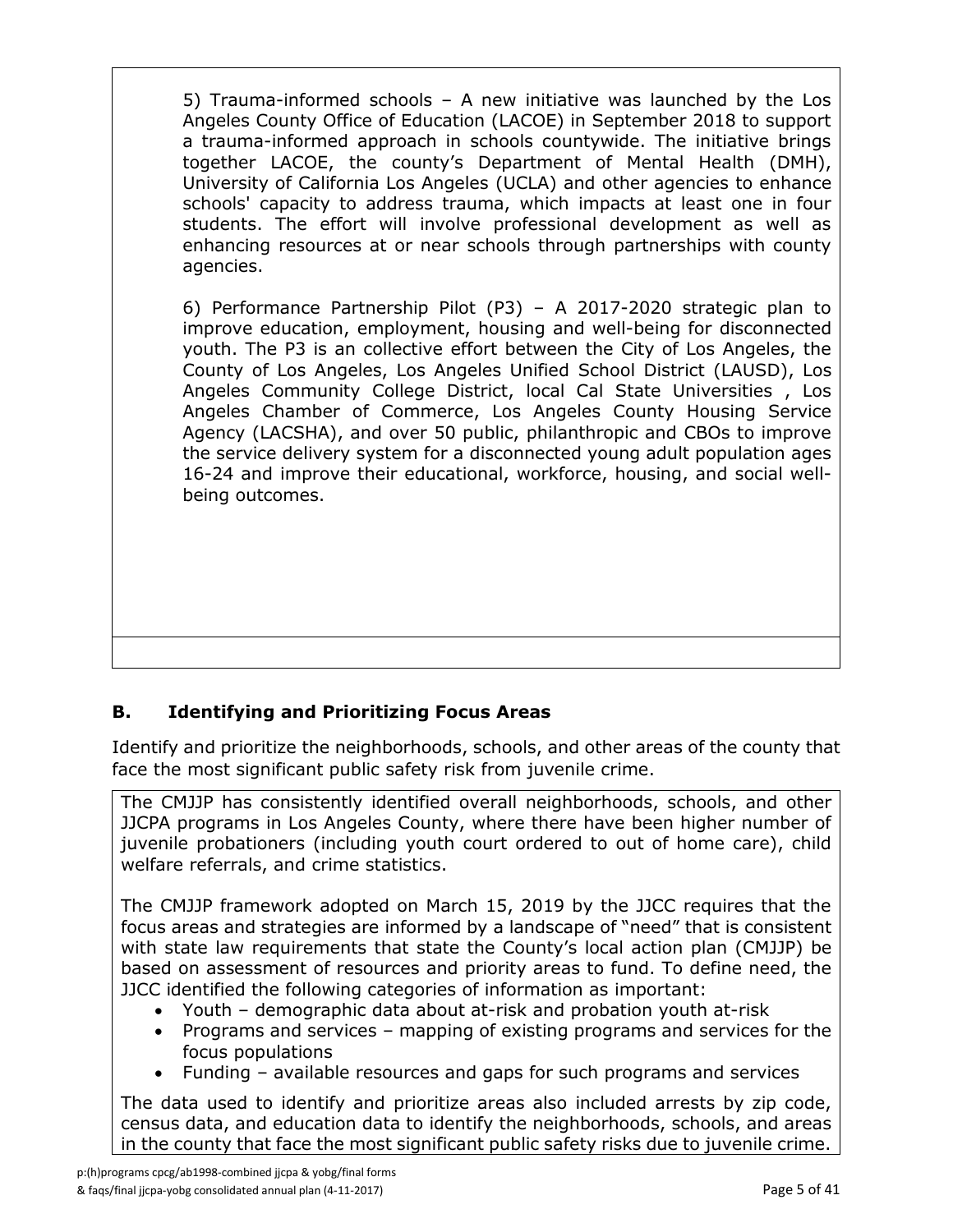# **C. Juvenile Justice Action Strategy**

Describe your county's juvenile justice action strategy. Include an explanation of your county's continuum of responses to juvenile crime and delinquency as well as a description of the approach used to ensure a collaborative and integrated approach for implementing a system of swift, certain, and graduated responses for at-risk youth and juvenile offenders.

The CMJJP aims to capture, adopt, and build on the frameworks and recommendations already proposed through existing and prior cross-agency and community collaborations, including:

Resource Development Associate reports: Juvenile Justice Crime Prevention Act Landscape Analysis Report (December 2017), Juvenile Justice Crime Prevention Act Gap Analysis Report (April 2018) and Juvenile Justice Crime Prevention Act Program Effectiveness Report (April 2018) - Denise Herz and Kristine Chan, The Los Angeles County Probation Workgroup Report (March 2017) - Los Angeles County Office of Child Protection, Paving the Road to Safety for Our Children: A Prevention Plan for Los Angeles County (June 2017).

The work of the Probation Working Group in 2017 to develop a "Countywide Juvenile Justice Strategic Plan" was especially relevant. The principles adopted by the JJCC for the CMJJP are in large part lifted from that plan, calling for "a comprehensive strategic framework focused on greater interagency collaboration, resources, and systemic changes to prevent additional trauma, reduce risk factors, and increase protective factors by connecting families, youth, and children to supportive systems within their communities."

The CMJJP has been developed based on a philosophy of partnership between diverse public agencies and CBOs to promote positive youth development and prevent youth delinquency through shared responsibility, collaboration, and coordinated action. The CMJJP serves as a theoretical and practical foundation on which programs and services are selected, implemented, and evaluated to maximize benefit to the youth population served.

The annual CMJJP planning, development and budget approval process includes seven steps:

#### Step 1: JJCPA Evaluation *(Early October to Early December)*

Throughout the year, an independent researcher will conduct process and outcome evaluations of JJCPA funded programs and services. The research organization will develop the methodologies for evaluation to include literature reviews of effective programs and provide an annual gap analysis. The evaluation process should include input from members of the private and public sectors that do not receive JJCPA funding and do not have a conflict of interest or biases.

Step 2: JJCPA Evaluation Presented to JJCC *(Early December)*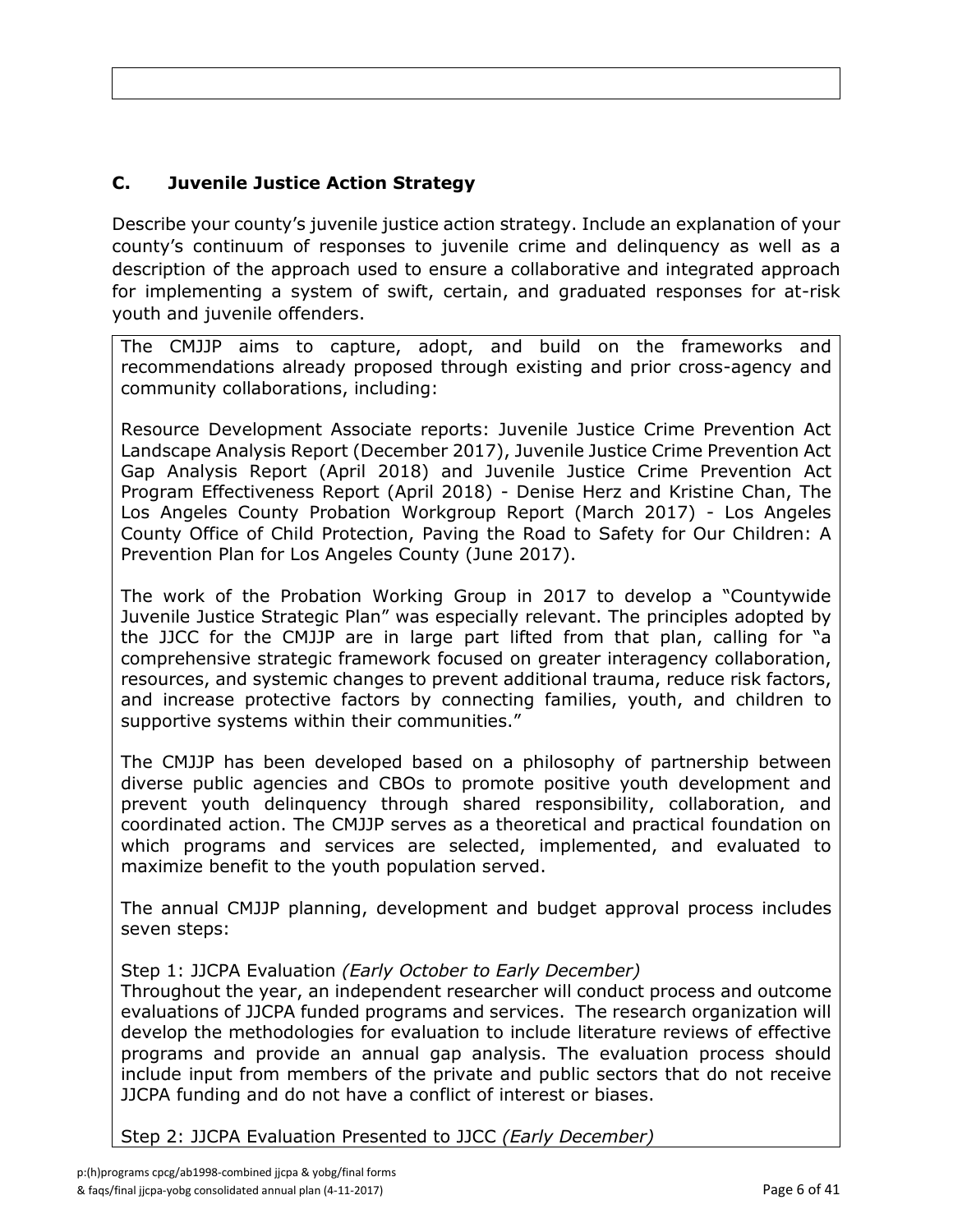The contracted research organization will provide the JJCC with an analysis of target populations and community needs, in addition to reports that document the outcomes of JJCPA funded programs and services with recommendations to ensure alignment with literature reviews of effective programs. The presentation to the JJCC will include public feedback and discussion of recommended changes. Thereafter, the JJCC will appoint an Ad Hoc CMJJP Taskforce to develop the CMJJP draft proposal for JJCC consideration and approval for the following fiscal year.

Step 3: CMJJP Taskforce *(December through January)* 

The CMJJP Taskforce is formed by the JJCC to utilize the data and recommendations prepared by the JJCC and the contracted research organization to draft an annual update to the CMJJP and JJCPA Budget for the ensuing fiscal year.

Step 4: CMJJP Taskforce Presents Draft CMJJP and Annual JJCPA Budget to the CAC *(Early February)* 

The CAC receives the draft CMJJP and Annual JJCPA Budget and shall engage the community in identifying needs, proven strategies, and systemic issues of JJCPA operations. Input from CAC is considered and incorporated into the CMJJP and Annual JJCPA Budget by the CMJJP Taskforce.

Step 5: JJCC Approves CMJJP and Annual JJCPA Budget *(Late February)*  The CMJJP Taskforce presents its findings and recommendations, as well as a draft CMJJP and Annual JJCPA Budget for the JJCC's consideration. Once a version of the CMJJP and the Annual JJCPA Budget are approved, they are forwarded to the County of Los Angeles's Board of Supervisors for initial review by their justice deputies at a Public Safety Cluster meeting.

Step 6: Los Angeles County Board of Supervisors Approves CMJJP and Annual JJCPA Budget *(March)*

The Board of Supervisors considers and adopts the CMJJP and budget by means of a Board Motion.

Step 7: Annual JJCPA Budget Submitted to Board of State and Community Corrections *(April)*

As required by statute, the CMJJP is submitted annually to the BSCC no later than May 1st.

The CMJJP provides the County of Los Angeles with a strategy that focuses on building healthy and safe communities, using a comprehensive and coordinated plan partially funded by JJCPA. The mission of the CMJJP was approved by the JJCC In November 2018, which states:

*"The mission of the Comprehensive Multi-Agency Juvenile Justice Plan is to improve youth and family wellness and community safety by increasing access to opportunities to strengthen resiliency and reduce delinquency."*

To accomplish this mission, the following guiding principles were developed to drive the work of key partners in Los Angeles County to:

1) Align, coordinate, and oversee policies, practices, and services along a continuum of prevention and intervention programming focused on holistic youth development. The youth development system should: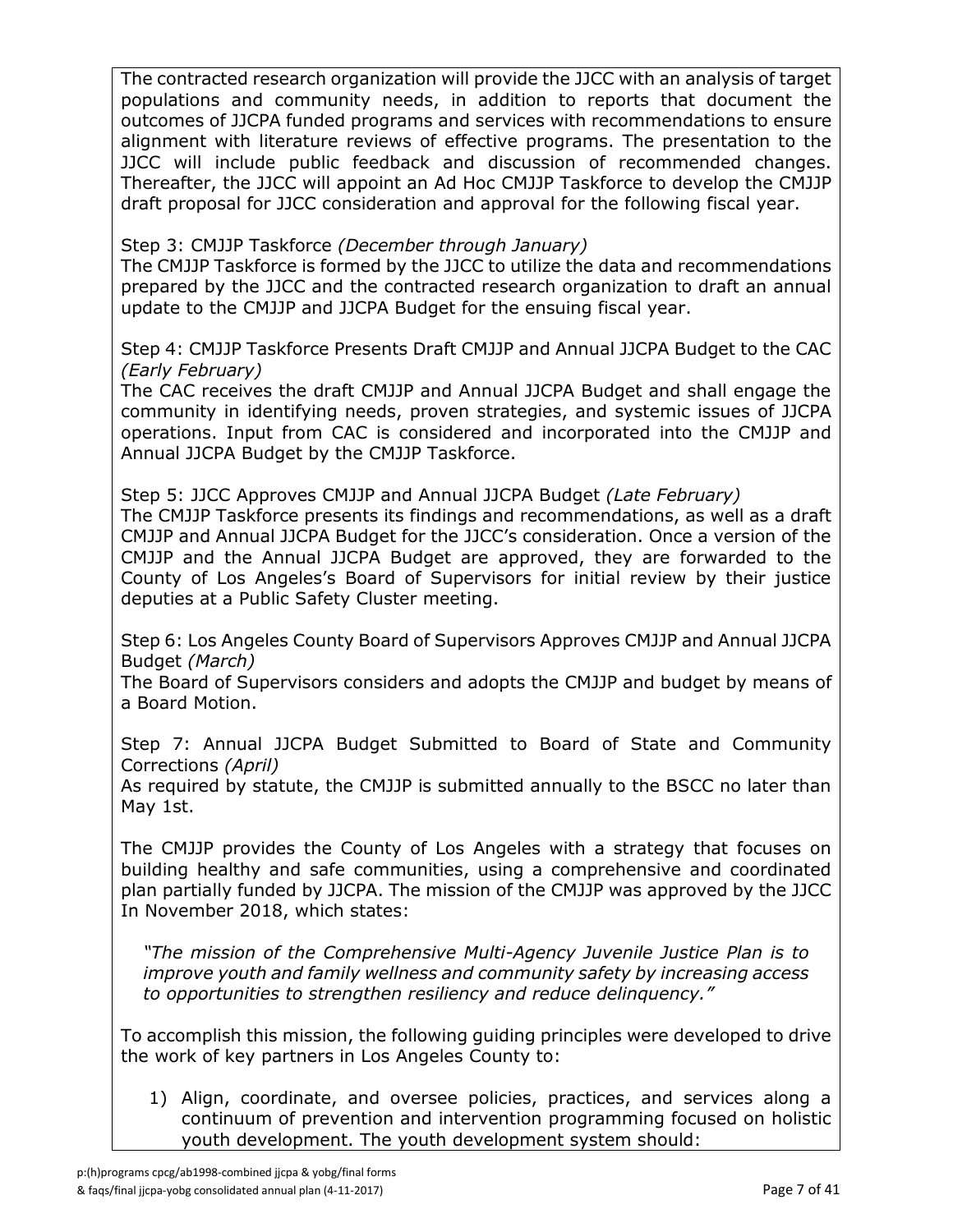- Whenever possible, reduce contact between youth and the juvenile justice system through the use of diversion programs and other community-based resources.
- Deliver services using a continuum of promising practices, best practices, and evidence-based programs that build on youth's strengths and assets and support the development of youth's skills and competencies.
- Use strength-based screening and assessment tools to assess youth and family needs, build meaningful case plans and appropriately connect youth and families to appropriate services.
- When the use of out of home placements—non-secure or secure—is necessary, utilize family-based settings (e.g., relative, NREFM, and foster care placements) whenever possible, maintain safe environments in placements, engage/deliver services within a therapeutic milieu, and provide reentry services to ensure a seamless and positive return to the community.
- 2) Drive decision-making about systems coordination and integration, programming and direct services, evaluation and funding through identifying, developing and resourcing opportunities for collaborative, multidisciplinary partnerships among county agencies, CBOs), youth and parents that have been impacted by the juvenile justice system, and other interested stakeholders.
- 3) Recognize and reduce the racial and ethnic and geographic disparities related to the access to services and juvenile justice processing and the needs of special populations including (but not necessarily limited to): females, LGBT youth, crossover/dually-involved youth, youth who become parents, undocumented, and transitional age youth without family/caretakers/support systems.
- 4) Ensure transparency and accountability from all partners engaged in youth development service delivery for fiscal management, measuring outcomes related to their work, and implementing effective practices.
	- Collect and report consistent and meaningful outcomes on program impact and effectiveness on an annual basis (at minimum) to assess the impact of policies, practices, and programs.
	- Develop and support capacity of all partners to conduct consistent and meaningful data collection and evaluation.
	- Ensure studies involve research methodologies that are aligned with the perceptions and experiences of communities of color.

Based on the mission and guiding principles above, the CMJJP uses the following definitions for youth development and model for a continuum of services to outline five funding strategies: primary prevention, focused prevention/early intervention, intervention, capacity-building and evaluation and infrastructure.

Youth Development and Empowerment

Youth development has become recognized both as theoretical framework and practice based on adolescent stages of development. In theory, youth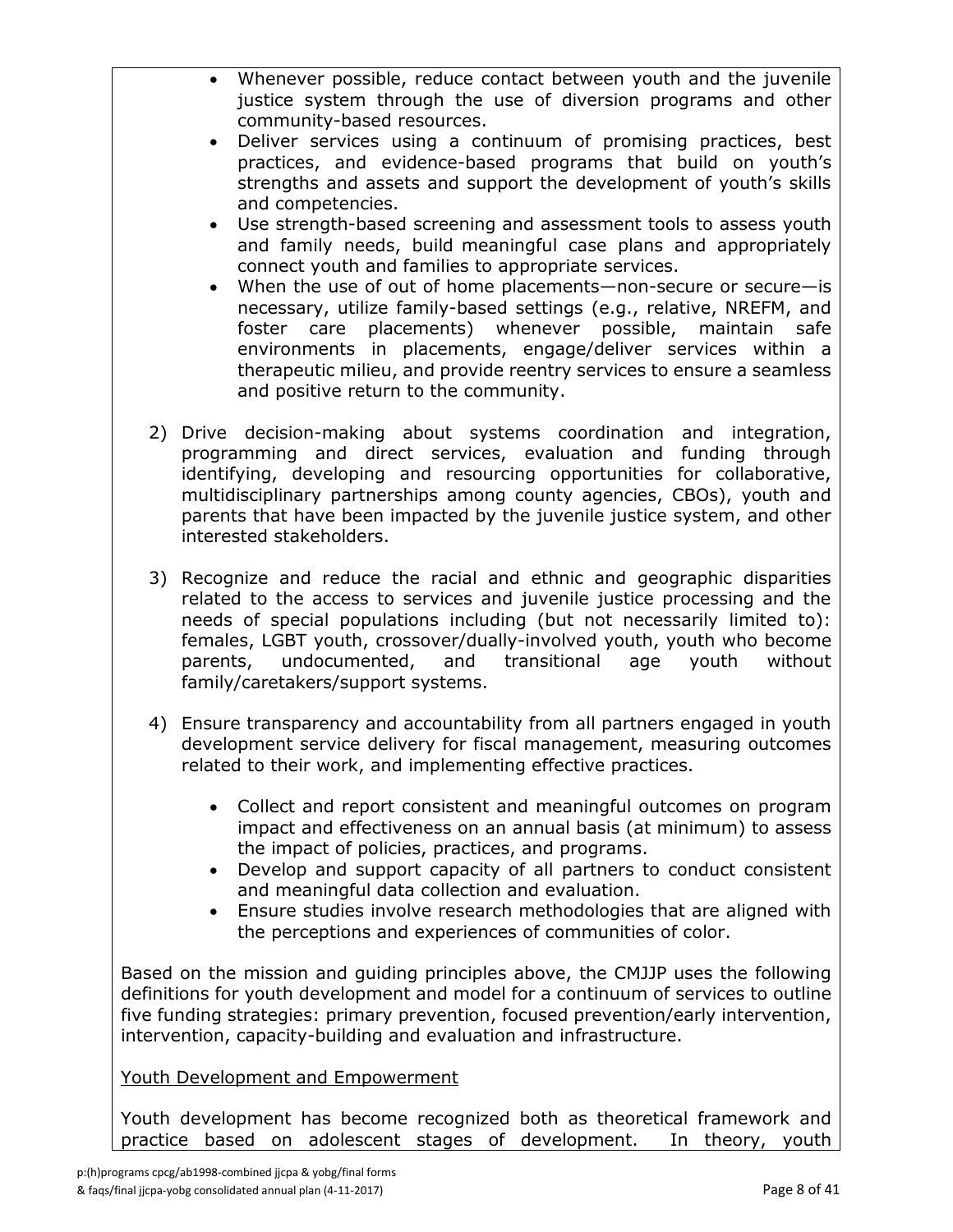development supports research that youth are continuing to change and develop; and as a practice, youth development programs prepare youth to meet the challenges of adolescence by focusing and cultivating their strengths to help them achieve their full potential. For systems including justice, child welfare and education, youth development approaches can serve "as an alternative approach to community health and public safety that builds on the strengths of youth, families and communities, addresses the root causes of crime and violence, prevents youth criminalization, recognizes youth leadership and potential, and turns young people's dreams into realities." Youth development as a framework for service delivery works with youth in a place-based, asset-based, holistic and comprehensive way.

Based on research, youth development should be a system, a collective impact model, with its own infrastructure and resources to ensure effective coordination, efficacy and accountability across public agencies and CBOs. Ultimately, youth development systems and supports would achieve outcomes through activities and experiences that help youth develop social, ethical, emotional, physical, and cognitive competencies. For instance, youth development should:

- Help young people develop identity, agency, and orientation towards a purposeful future;
- Cultivate young people's academic and critical thinking skills, life-skills and healthy habits, and social emotional skills;
- Link youth to holistic support systems;
- Empower youth to engage in the betterment of their communities and the world.

Additionally, we understand that child-serving systems alone do not fully meet the needs of vulnerable youth. Youth and children are part of family units, and further are connected to their larger community, and social ecology which necessitates looking comprehensively at the underlying social, economic, and environmental conditions that impact vulnerable children, youth, and families. Therefore, a key aspect of advancing positive youth outcomes is ensuring that there are youth and family empowerment opportunities to engage with the systems throughout all stages of their system involvement.

#### Continuum of Services

As law requires that the CMJJP include a "local juvenile justice action strategy that provides for a continuum of responses to juvenile crime and delinquency." Funding should go to "programs and approaches that have been demonstrated to be effective in reducing delinquency and addressing juvenile crime for any elements of response to juvenile crime and delinquency, including prevention, intervention, suppression, and incapacitation." Thus, the CMJJP is grounded in a continuum of responses in Los Angeles County, even though JJCPA funds may only fund part of that continuum.

Research and local cross-sector initiatives have supported the importance of developing a continuum of services targeted at discrete populations of youth. The CMJJP defines the following three populations as its focus: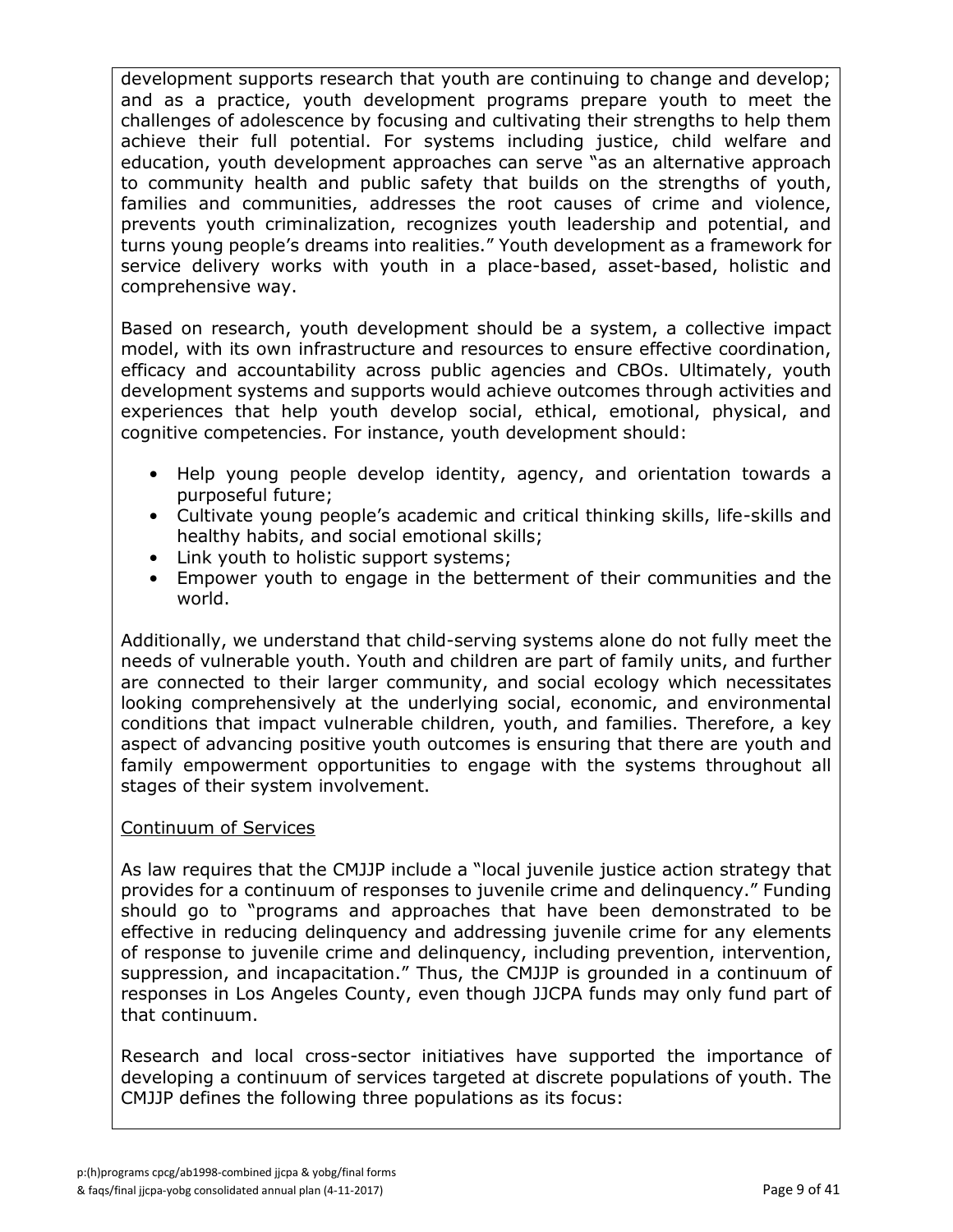• "At-risk" youth<sup>1</sup> - Risk or "risk factors" are considered alongside strengths or "protective factors" in determining what responses should happen to prevent or reduce the likelihood of further delinquency. The CMJJP adopts the definition of risk from a 2011 guidebook on delinquency intervention and prevention by the National Conference of State Legislators:

> There are identified risk factors that increase a juvenile's likelihood to engage in delinquent behavior, although there is no single risk factor that is determinative. To counteract these risk factors, protective factors have also been identified to minimize a juvenile's likelihood to engage in delinquent behavior. The four areas of risk factors are: individual, family, peer, and school and community.

> Individual risk factors include early antisocial behavior, poor cognitive development, hyperactivity and emotional factors, such as mental health challenges. Family risk factors include poverty, maltreatment, family violence, divorce, parental psychopathology, familial antisocial behaviors, teenage parenthood, single parent family and large family size. Peer factors of association with deviant peers and peer rejection are identified as risk factors. School and community risk factors include failure to bond to school, poor academic performance, low academic aspirations, neighborhood disadvantage, disorganized neighborhoods, concentration of delinquent peer groups, and access to weapons. Many of these risk factors overlap. In some cases, existence of one risk factor contributes to existence of another or others.<sup>2</sup>

- Youth with initial and early contacts with law enforcement These youth have had initial and early contacts with law enforcement, or would likely otherwise have had law enforcement contacts through referrals, such as from communities, education or other systems.
- Probation youth These youth include those under community supervision as informal and formal wardship (Welfare and Institution Code sections 654, 654.2, 725, 790, 601 and 602).

To support these populations, the CMJJP will fund the following continuum of youth development services that must be part of a broader continuum of responses to prevent or reduce delinquency in Los Angeles County. The continuum below is based on the holistic youth development framework defined above. Recognizing that the terms primary prevention, focused prevention/early intervention and

& faqs/final jjcpa-yobg consolidated annual plan (4-11-2017) Page 10 of 41

 $\overline{\phantom{a}}$ 

<sup>1</sup> A federal definition of "at-risk youth" also exists under 20 U.S. Code § 6472): "The term 'at-risk', when used with respect to a child, youth, or student, means a school aged individual who is at-risk of academic failure, dependency adjudication, or delinquency adjudication, has a drug or alcohol problem, is pregnant or is a parent, has come into contact with the juvenile justice system or child welfare system in the past, is at least 1 year behind the expected grade level for the age of the individual, is an English learner, is a gang member, has dropped out of school in the past, or has a high absenteeism rate at school."

<sup>&</sup>lt;sup>2</sup> National Conference of State Legislators, Delinquency Prevention and Intervention: Juvenile Justice Guidebook for Legislators (2011).

p:(h)programs cpcg/ab1998-combined jjcpa & yobg/final forms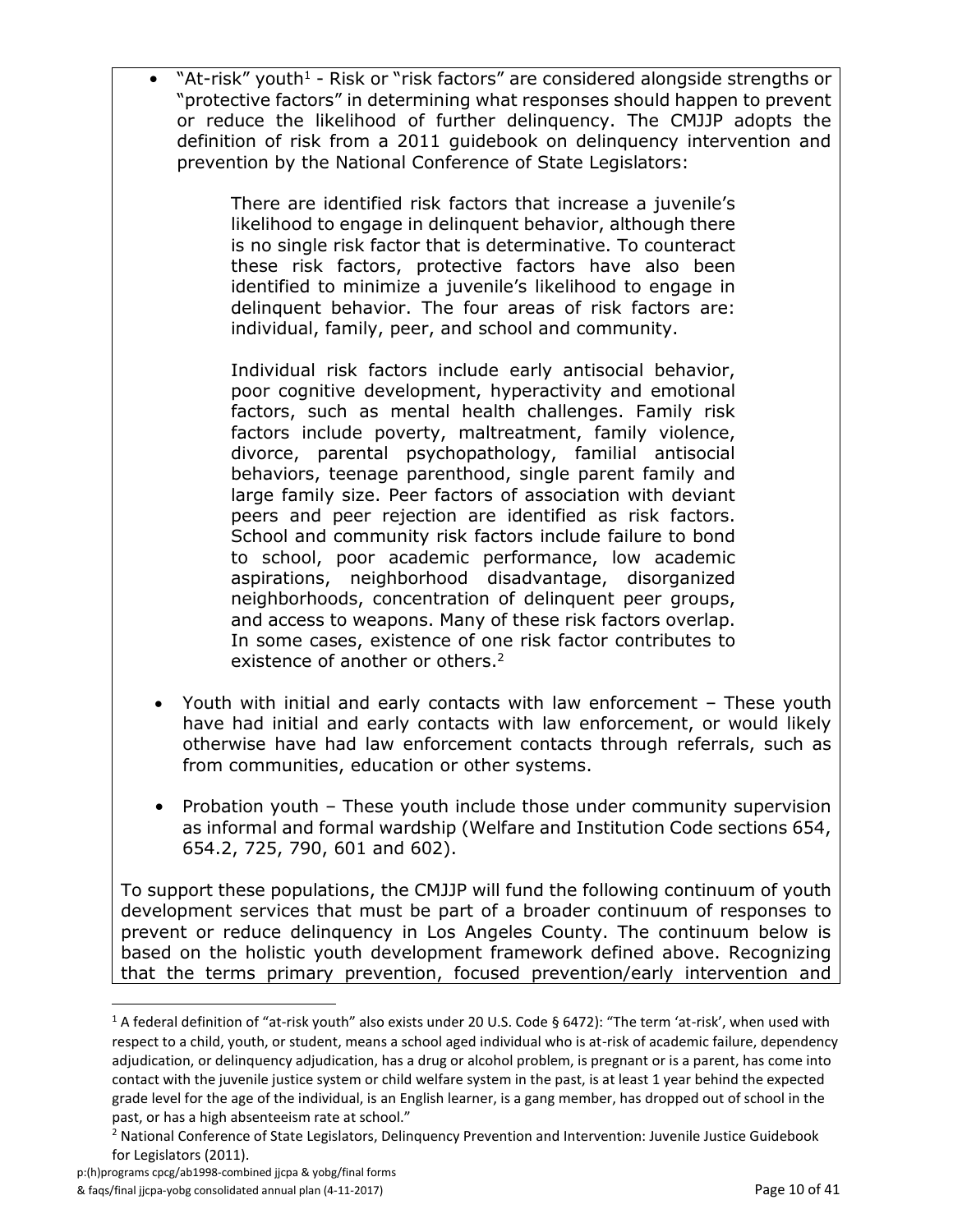intervention are used in a variety of fields – including juvenile justice, delinquency, dependency and child welfare, public health and education. The CMJJP also further defines these terms in the next section, adopting the holistic, health-oriented terms that the field of juvenile justice has increasingly embraced.<sup>3</sup>

| <b>Target Population</b>                                         | Estimated<br><b>Numbers</b>            | Continuum of<br>Youth<br>Development<br>services | Service<br>categories<br>(discussed further in<br>the sections below                                                                                   |
|------------------------------------------------------------------|----------------------------------------|--------------------------------------------------|--------------------------------------------------------------------------------------------------------------------------------------------------------|
| At-Risk Youth                                                    | 2.3 million                            | <b>Primary Prevention</b>                        | <b>Behavioral Health</b><br><b>Services</b>                                                                                                            |
| Youth with initial and<br>early contacts with<br>law enforcement | $\sim$ 7,000<br>petitioned<br>offenses | Focused<br>Prevention/Early<br>Intervention      | Education/Schools<br>Employment/<br>Career/Life Skills<br>Socio-emotional<br>Supports<br>Housing<br>Parent/caregiver<br>Support<br>Arts and Recreation |
| Probation youth                                                  | $~0.6 - 7,000$                         | Intervention                                     |                                                                                                                                                        |

#### Continuum-Based Funding Strategies

The following funding strategies for the CMJJP correspond with the continuum of services that must adhere to the CMJJP guiding principles and youth development framework:

#### *Strategy 1: Primary Prevention*

Provide children and families with an array of upfront supports within their own communities to minimize their chances of entering the juvenile justice system and maximize their chances of living healthy and stable lives, focusing on those at-risk and the identification of conditions (personal, social, environmental) that contribute to the occurrence of delinguency.<sup>4</sup>

#### *Strategy 2: Focused Prevention/Early Intervention*

Provide children and families identified as having greater risk of becoming delinquent with the upfront supports and services they need to prevent them from entering the juvenile justice system and/or limit their involvement with the system once they are known to it.<sup>5</sup>

 $\overline{a}$ 

<sup>&</sup>lt;sup>3</sup> The U.S. Department of Justice Office of Juvenile Justice and Delinquency Prevention's definitions also provide helpful context when considering the development of a continuum of services: -Prevention: "Programs, research, or other initiatives to prevent or reduce the incidence of delinquent acts and directed to youth at risk of becoming delinquent to prevent them from entering the juvenile justice system or to intervene with first-time and nonserious offenders to keep them out of the juvenile justice system. This program area excludes programs targeted at youth already adjudicated delinquent, on probation, and in corrections."

<sup>-</sup>Intervention: "Programs or services that are intended to disrupt the delinquency process and prevent a youth from penetrating further into the juvenile justice system."

<sup>4</sup> Adapted from definition in OCP Prevention Plan; Denise Herz, Probation Workgroup Report, 3.3.17.

<sup>&</sup>lt;sup>5</sup> Ibid.

p:(h)programs cpcg/ab1998-combined jjcpa & yobg/final forms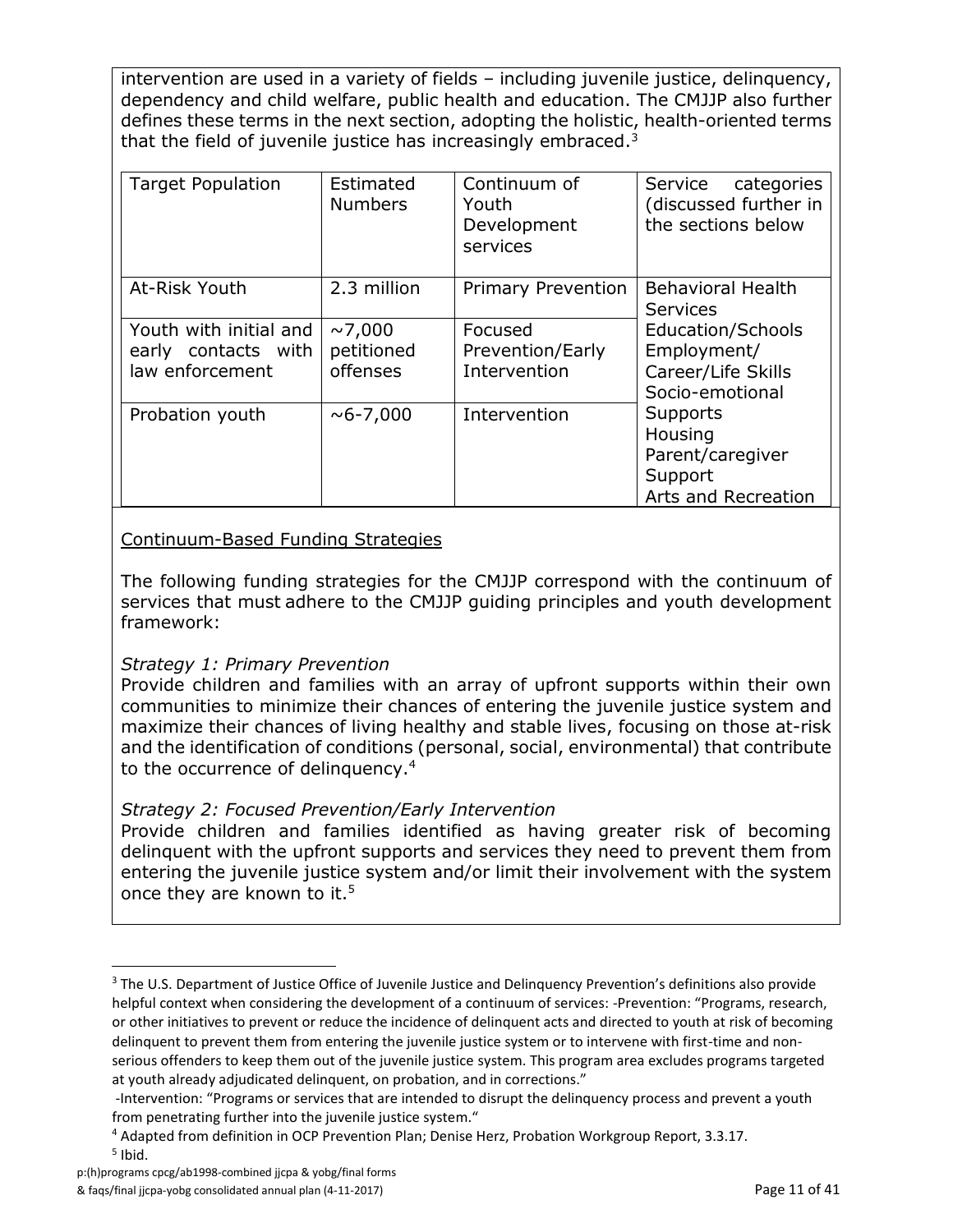• Diversion Intervention to Community-Based Services – Redirects system responses and provides children and families to avoid involvement or further involvement in delinquency with community-based supports and services to prevent a young person's involvement or further involvement in the justice system. Although there is wide variation in diversion programming nationwide, evidence suggests that diverting young people from the juvenile justice system as early as possible is a promising practice.<sup>6</sup>

Departments or agencies that may refer youth to diversion programs include, but are not limited to, schools, service organizations, police, probation, or prosecutors.<sup>7</sup>

#### *Strategy 3: Intervention*

Provide children and families who are already involved in delinquency with supports and services to address the factors leading to their behavior and reduce the likelihood or reoccurring delinquency.<sup>8</sup>

- During Community Supervision Provide children who are on community supervision (including those reentering their homes and communities after a period of placement or detention) and their families with communitybased supports and services to prevent the further involvement in the justice system.
- In-Custody Provide in-custody children and their families with communitybased supports and services prior to and while preparing to reenter their homes and communities to prevent their further involvement in the justice system.

#### *Strategy 4: Capacity-building of CBOs*

Support CBOs with capacity-building, training and cross-training, evaluation, and to regularly track and monitor outcomes and use the results to drive County policy and practice change.

#### *Strategy 5: JJCPA Evaluation and Infrastructure*

Support annual evaluation and ongoing training and supports for the JJCC and CAC to provide leadership on the development and implementation of the CMJJP.

p:(h)programs cpcg/ab1998-combined jjcpa & yobg/final forms

l

<sup>&</sup>lt;sup>6</sup> A Roadmap for Youth Diversion in Los Angeles County.

<sup>&</sup>lt;sup>7</sup> Definition from Board of State and Community Corrections, Youth Reinvestment Grant Program: Request for Proposals (2018).

<sup>8</sup> Denise Herz, Probation Workgroup Report, 3.3.17

<sup>&</sup>amp; faqs/final jjcpa-yobg consolidated annual plan (4-11-2017) Page 12 of 41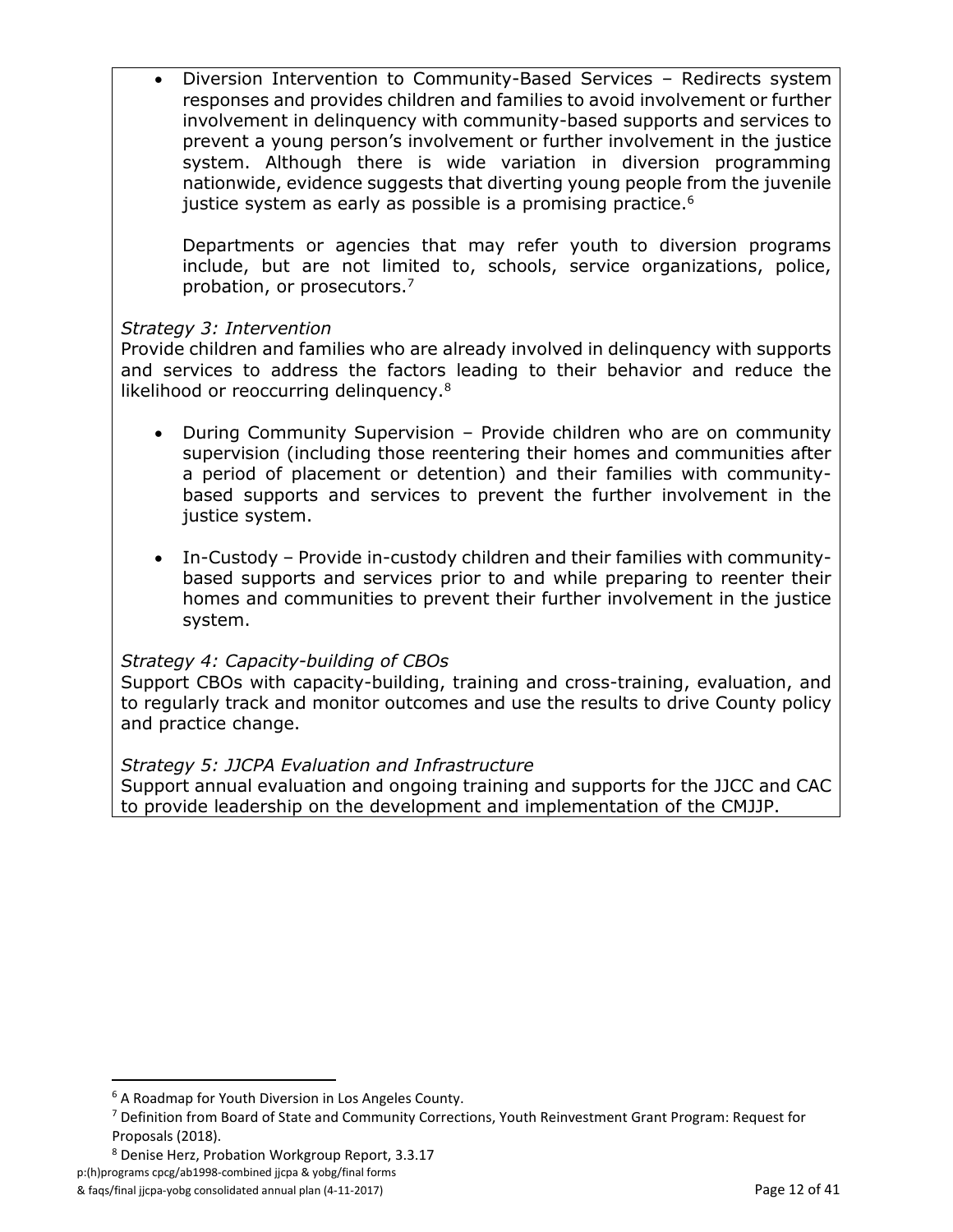# **Part II. Juvenile Justice Crime Prevention Act (JJCPA)**

*Authority: Government Code Section 30061(b)(4)(B) Programs, strategies, and system enhancements proposed to be funded under this chapter shall satisfy all of the following requirements:*

*(i) Be based on programs and approaches that have been demonstrated to be effective in reducing delinquency and addressing juvenile crime for any elements of response to juvenile crime and delinquency, including prevention, intervention, suppression, and incapacitation.*

*(iii) – Employ information sharing systems to ensure that county actions are fully coordinated, and designed to provide data for measuring the success of juvenile justice programs and strategies."*

*Government Code Section 30061(b)(4)(A) The multiagency juvenile justice plan shall include, but not be limited to, all of the following components:*

*(iv) A description of the programs, strategies, or system enhancements that are proposed to be funded pursuant to this subparagraph.*

# **A. Information Sharing and Data**

Describe your information systems and their ability to facilitate the sharing of data across agencies within your county. Describe the data obtained through these systems and how those data are used to measure the success of juvenile justice programs and strategies.

The Department has an automated case management system which tracks probation youth information, which also interfaces with several countywide systems to track recidivism and treatment outcomes. Additionally, contracted agencies input information into our automated system regarding youth participation in referred services.

Shared data is dependent on a court order and input from various stakeholders due to state and federal privacy laws, as well as administrative rules of the court.

The Department has established security protocols to adhere to the legal requirements of Welfare and Institutions Code (WIC) 827 and Health Insurance Portability and Accountability Act (HIPAA). The Department also has a Research Unit and is contracting with an evaluator to measure JJCPA program outcomes.

#### **B. Funded Programs, Strategies and/or System Enhancements**

Using the template on the next page, describe each program, strategy and/or system enhancement that will be supported with funding from JJPCA, identifying anything that is co-funded with Youthful Offender Block Grant (YOBG) moneys.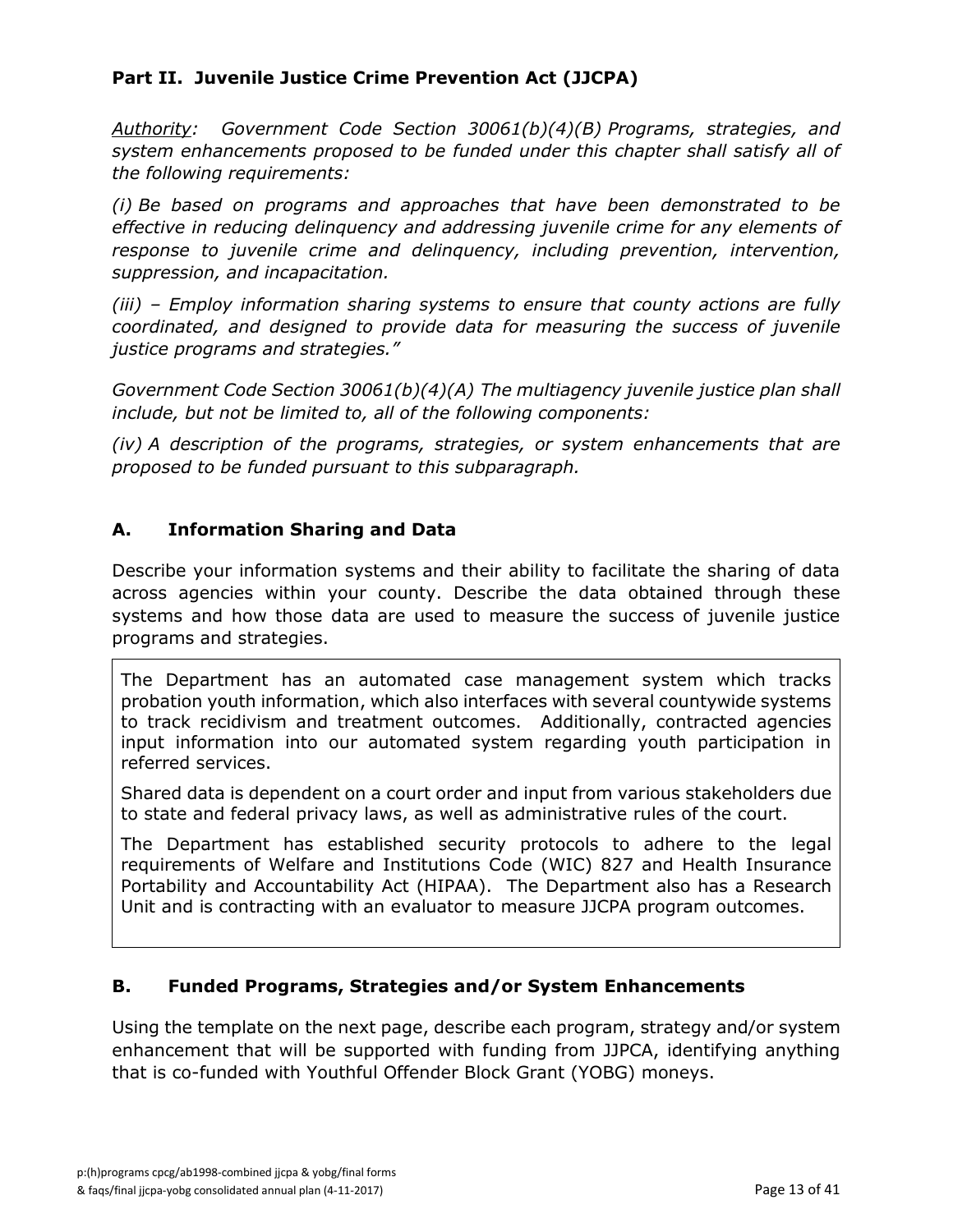# **JJCPA Funded Program, Strategy and/or System Enhancement**

*This template should be copied as many times as needed to capture every program, strategy and system enhancement you plan to fund next year.*

#### *Program Name:*

Mental Health Screening and Assessment

#### **Evidence Upon Which It Is Based:**

This program shares many components with the successful Linkages Project in Ohio (Cocozza and Skowyra, 2000). In that project, the Ohio county of Lorain created the Project for Adolescent Intervention and Rehabilitation, which targeted youths placed on probation for the first time for any offense. The project screens and assesses youths for mental health and substance abuse disorders, then develops individual treatment plans. In conjunction with treatment providers, probation officers and case managers supervise youths. An evaluation of the program found that it provides an important service and coordinating function for youths, the courts, and the service systems involved (Cocozza and Stainbrook, 1998; Skowyra and Cocozza, 2007). However, success in this context means the coordination of the agencies and does not imply an outcome evaluation.

*Terry Fain, Susan Turner, and Sarah Mauri Matsuda, Los Angeles County Juvenile Justice Crime Prevention Act: Fiscal Year 2014–2015 Report, Santa Monica, Calif.: RAND Corporation.*

#### *Description:*

The Mental Health Screening and Assessment was developed to screen, assess and treat newly admitted youth to the County's three juvenile halls. All youth are screened upon admission by a mental health professional in order to identify those that need treatment and follow-up care. The JJCPA funding was instrumental in addressing the recommended remedial measures from the Department of Justice (DOJ) Settlement Agreement.

# *Program Name:*

Multi-Systemic Therapy (MST)

# *Evidence Upon Which It Is Based:*

p:(h)programs cpcg/ab1998-combined jjcpa & yobg/final forms Consistent with social-ecological models of behavior and findings from causal modeling studies of delinquency and drug use, MST posits that multiple factors determine youth antisocial behavior, which is linked with characteristics of the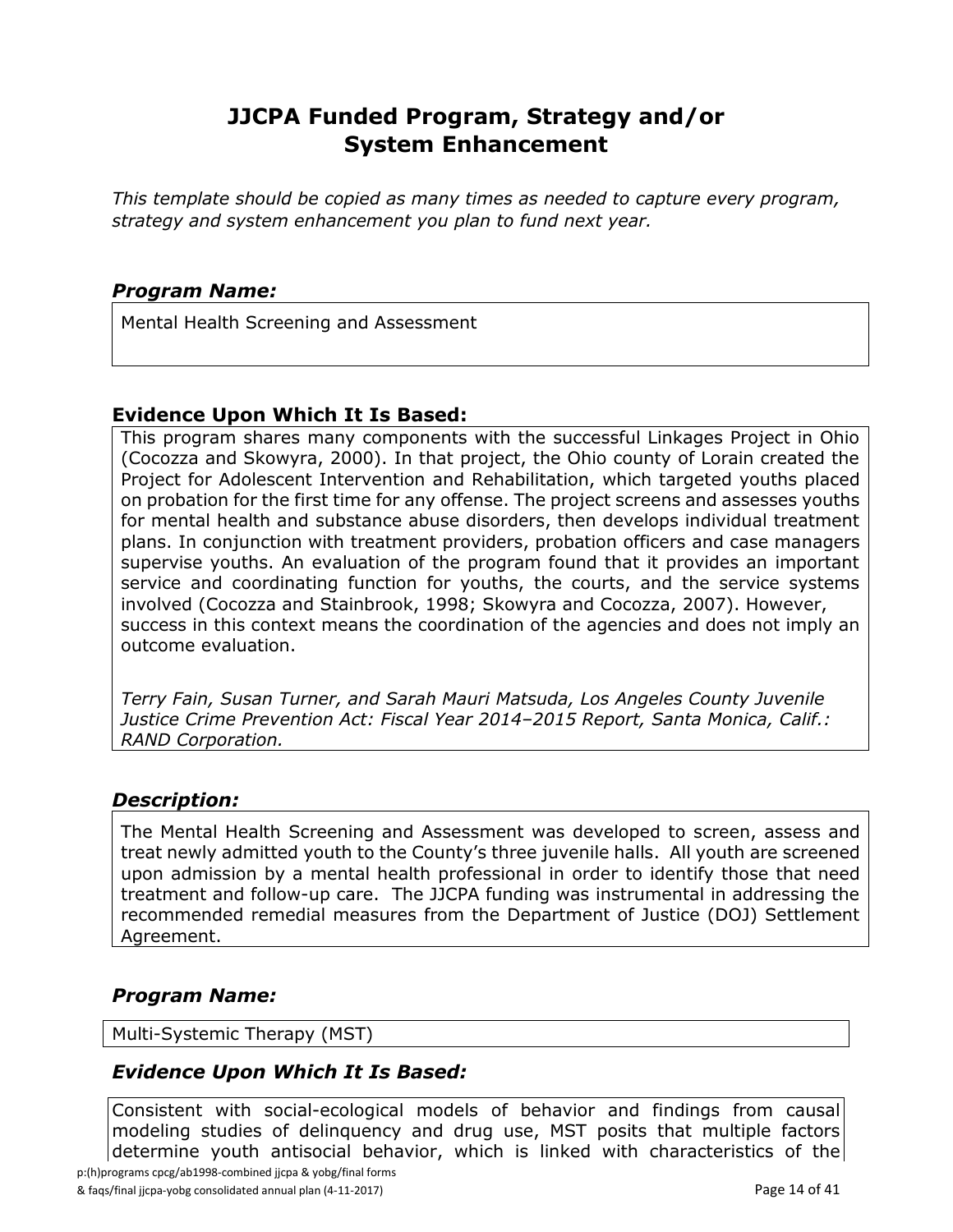individual youth and his or her family and peer group, school, and community contexts (Henggeler et al., 1998). As such, MST interventions aim to attenuate risk factors by building youth and family strengths (protective factors) on a highly individualized and comprehensive basis. MST practitioners are available 24 hours per day, seven days per week, and provide services in the home at times convenient to the family. This approach attempts to circumvent barriers to service access that families of serious juvenile offenders often encounter. An emphasis on parental empowerment to modify children's natural social network is intended to facilitate the maintenance and generalization of treatment gains (Henggeler et al., 1998).

*Terry Fain, Susan Turner, and Sarah Mauri Matsuda, Los Angeles County Juvenile Justice Crime Prevention Act: Fiscal Year 2014–2015 Report, Santa Monica, Calif.: RAND Corporation*

#### *Description:*

Multi-systemic Therapy services is comprised of CBOs providing evidence-based intensive family and community-based treatment that focuses on addressing all environmental systems that impact chronic and violent juvenile offenders, their homes and families, schools and teachers, neighborhoods and friends. MST works with the toughest offenders ages 12 through 17 who have a very long history of arrests.

#### *Program Name:*

Special Needs Court

# *Evidence Upon Which It Is Based:*

In April 2000, the DOJ reviewed four then–recently developed adult mental health courts in Fort Lauderdale, Florida; Seattle, Washington; San Bernardino, California; and Anchorage, Alaska. Although these specialty courts were relatively new, the evaluation results were limited but promising (Goldkamp and Irons-Guynn, 2000).

DOJ also specifically referenced the success of drug courts as a comparable special needs type court. Drug courts have played an influential role in the recent emergence of mental health courts resulting from "problem-solving" initiatives that seek to address the problems ("root causes") that contribute to people becoming part of the criminal justice population. The judicial problem-solving methodology originating in drug courts has been adapted to address the mentally ill and disabled in the criminal justice population.

A 1997 DOJ survey reported that drug courts had made great strides in the past ten years in helping drug-abusing offenders stop using drugs and lead productive lives. Recidivism rates for drug program participants and graduates range from 2 percent to 20 percent (Goldkamp and Irons-Guynn, 2000). A National Institute of Justice evaluation of the nation's first drug court in Miami showed a 33-percent reduction in rearrests for drug court graduates compared with other similarly situated offenders. The evaluation also determined that 50 to 65 percent of drug court graduates stopped using drugs (National Institute of Justice, 1995). According to DOJ, "[t]he drug court innovation set the stage for other special court approaches, including mental health courts, by providing a model for active judicial problem solving in dealing with special populations in the criminal caseload" (Goldkamp and Irons-Guynn, 2000, p. 4;Cocozza and Shufelt, 2006).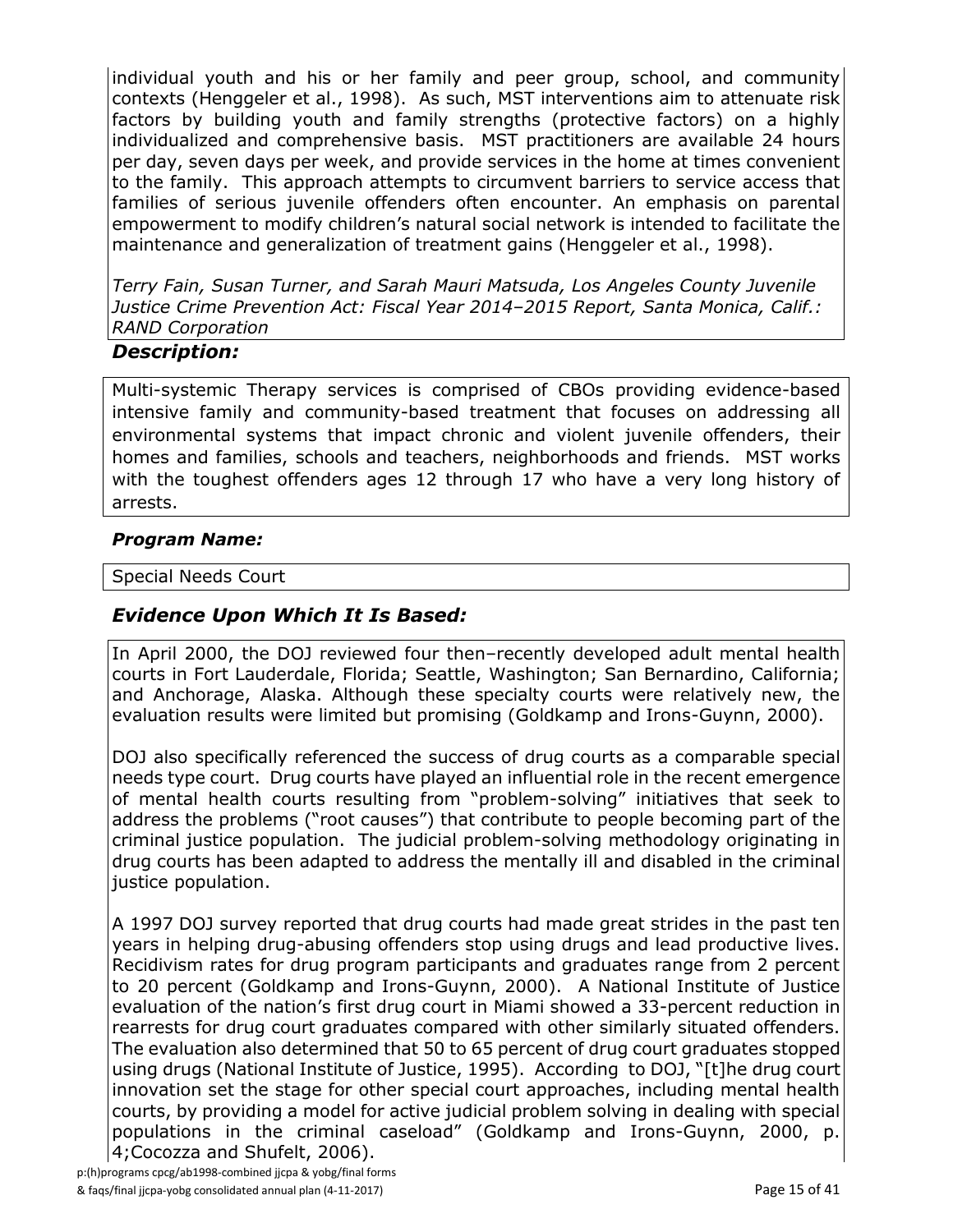A subsequent meta-analysis of 50 studies involving 55 evaluations of drug courts found that offenders who participated in drug courts were less likely to reoffend than similar offenders sentenced to more-traditional correctional options. Overall offending dropped by roughly 26 percent across all studies and 14 percent for two high-quality randomized studies (Wilson, Mitchell, and Mackenzie, 2006).

*Terry Fain, Susan Turner, and Sarah Mauri Matsuda, Los Angeles County Juvenile Justice Crime Prevention Act: Fiscal Year 2014–2015 Report, Santa Monica, Calif.: RAND Corporation*

# *Description:*

The Special Needs Court is a full-time court that has been specifically designated and staffed to supervise juvenile offenders who suffer from a diagnosed serious mental illness, organic brain impairment, or developmental disabilities. The court ensures that each participant minor receives the proper mental health treatment both in custody and in the community using community-based organizations. The program's goal is to reduce the re-arrest rate for juvenile offenders who are diagnosed with mental health problems and increase the number of juveniles who receive appropriate mental health treatment.

Educational Laboratory, 1998)

#### *Program Name:*

High-Risk/High Need Services (HRHN) – Home-based for male and female youth

# *Evidence Upon Which It Is Based:*

The HRHN home-based component integrates the strengths of several existing, empirically supported interventions for juveniles and their families. HRHN is based on program and design elements of four research-based programs:

#### Multi-Systemic Therapy (MST):

MST addresses the multiple factors known to be related to delinquency across the key settings, or systems, within which youths are embedded. MST strives to promote behavior change in the participant's natural environment, using the strengths of each system (e.g., family, peers, school, neighborhood, the indigenous support network) to facilitate change. At the family level, MST attempts to provide parents with the resources needed for effective parenting and for developing better family structure and cohesion. At the peer level, a frequent goal of treatment of MST interventions is to decrease the participant's involvement with delinquent and drug-using peers and to increase association with prosocial peers (Henggeler et al., 1998).

#### Functional Family Therapy (FFT):

FFT is a family-based prevention and intervention program that has been applied successfully in a variety of contexts to treat a range of these high-risk youths and their families. It was developed to serve adolescents and families who lacked resources and were difficult to treat and whom helping professionals often perceived as not motivated to change (Sexton and Alexander, 2003).

Intensive Aftercare Program (IAP).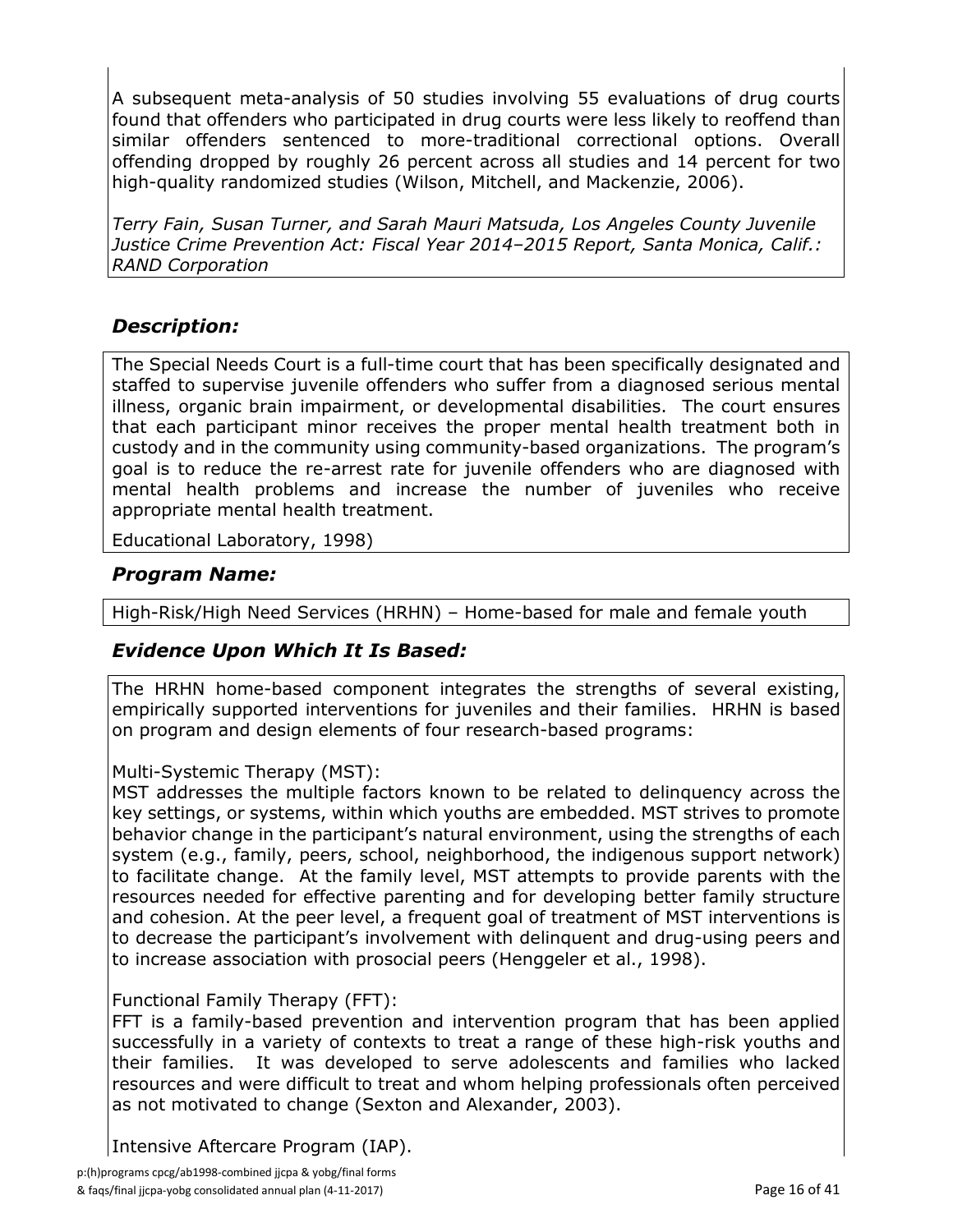The IAP is a risk-based model that addresses criminogenic risk and needs from a multisystemic perspective (individual, family, peer, school, substance abuse, and neighborhood). Central to the model is the practice of overarching case management. The IAP focuses on the processes required for successful transition and aftercare and has five subcomponents:

– assessment, classification, and selection criteria. The IAP focuses on high-risk offenders to maximize its potential for crime reduction and to avoid the negative outcomes previously demonstrated to result from supervising low-risk offenders in intensive supervision programs.

– individualized case planning that incorporates family and community perspectives. This component specifies the need for institutional and aftercare staff to jointly identify the participant's service needs shortly after commitment and to plan for how those needs will be addressed during incarceration, transition, and aftercare. It requires attention to the problems in relation to the participant's family, peers, school, and other social networks.

– a mix of intensive surveillance and services. The IAP promotes close supervision and control of high-risk offenders in the community but also emphasizes the need for similarly intensive services and support. This approach requires that staff have small caseloads and that supervision and services be available not only on weekdays but also in the evenings and on weekends.

– a balance of incentives and graduated consequences. Intensive supervision is likely to uncover numerous technical violations and program infractions. The IAP model indicates the need for a range of graduated sanctions tied directly and proportionately to the seriousness of the violation instead of relying on traditional all-or-nothing parole sanctioning schemes. At the same time, the model points to a need to reinforce the participant's progress consistently via a graduated system of meaningful rewards.

– creation of links with community resources and social networks. This element of case management is rooted in the conviction that parole agencies cannot effectively provide the range and depth of services required for high-risk and high-need parolees unless they broker services through a host of community resources (Altschuler and Armstrong, 1994; Wiebush, McNulty, and Le, 2000).

The employment component of the HRHN program draws from the Guide for Implementing the Comprehensive Strategy for Serious, Violent, and Chronic Juvenile Offenders (OJJDP, 1995). The guide states (p. 102) that vocational training and employment programs may address several risk factors, including academic failure, alienation and rebelliousness, association with delinquent and violent peers, and low commitment to school. Protective factors enhanced can include opportunities to acquire job experience, job skills, and recognition for work performed.

*Terry Fain, Susan Turner, and Sarah Mauri Matsuda, Los Angeles County Juvenile Justice Crime Prevention Act: Fiscal Year 2014–2015 Report, Santa Monica, Calif.: RAND Corporation*

# *Description:*

The HRHN program targets probationers transitioning from camp to the community, as well as those on other supervision cases who are assessed as high risk. Many of these youth have multiple risk factors across multiple domains. Offenders with these types of risk profiles are known to pose a high risk for committing new crimes on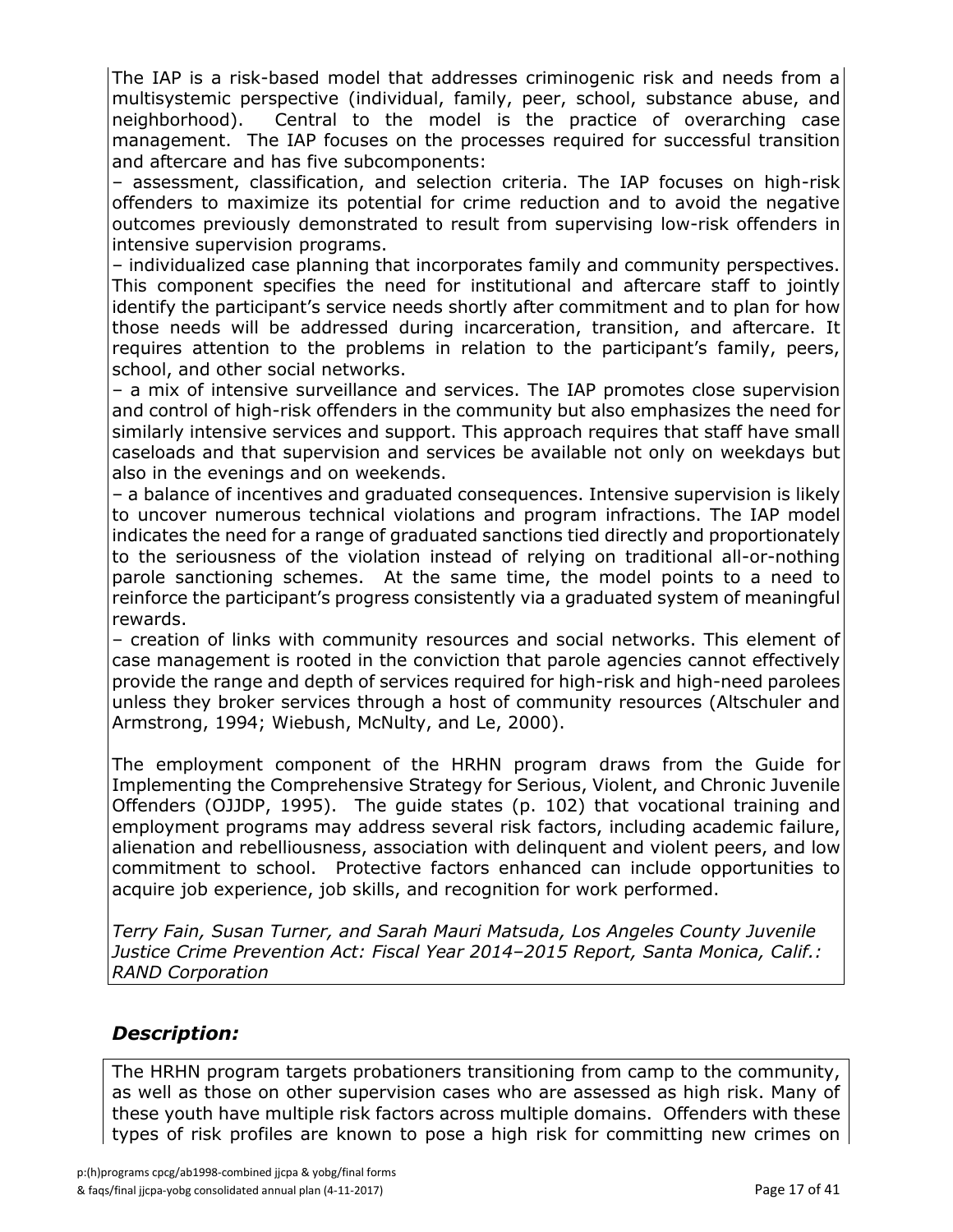reentry to the community. The HRHN program employs three service components: home-based services for male participants, home-based services for female participants, and employment services for both male and female participants. The program goals are to:

-improve school performance -strengthen the family -strengthen parental skills -link participants to job training and job placement -provide prosocial activities in the community

The HRHN program uses a specific, structured, and multimodal intervention approach (behavioral skill training across domains—family, peer, school, and neighborhood) and incorporates the tenants of Functional Family Therapy (FFT). Additionally, such programs as MST place a strong emphasis on skill training for parents, monitoring peer associations, skill-building activities, and positive role modeling by adults in the probationer's social environment.

The HRHN program consists of two components: a home-based component and a job-based component. A given individual can receive services from either component or from both. As the program name suggests, HRHN participants are in significant need of services and at high risk for delinquency. Thus, the program attempts to intervene intensely to mitigate risks and meet needs.

The HRHN program employs a Social Learning Curriculum (SLC) in its home-based service components. It targets services not at the participant alone but at the entire family and other parts of the participant's environment. It focuses on school attendance and performance, parenting skills, and family functioning. The SLC is designed as a set of program enhancements to supplement services for HRHN participants. The SLC provides a standardized approach to service delivery and is designed to positively affect participants' thinking patterns, cognition, and social skills; reduce violent behavior; and improve youth/parent engagement (Underwood, 2005).

The job component of the HRHN program provides assessment, job readiness training, and employment placement for eligible HRHN probationers. The program refers eligible probation youths to JJCPA community-based employment service providers for assessment, job readiness, and vocational job placement.

# *Program Name:*

Client Assessment Recommendation and Evaluation (CARE)

# *Evidence Upon Which It Is Based:*

The Los Angeles County Public Defender's Client Assessment Recommendation and Evaluation (CARE) Project provides holistic legal services to youth involved in the juvenile delinquency system. The CARE Project was launched in 1999 and has served Public Defender juvenile clients for the past 20 years. In 2008, the California Council on Mentally Ill Offenders, which was created by the State Legislature in 2001, awarded the CARE Project one of its five Best Practices Awards. The CARE Project was also awarded the distinguished Program of the Year Award from the statewide California Public Defenders Association. In 2016, Resource and Development Associates Research (RDA), an independent consulting firm serving government and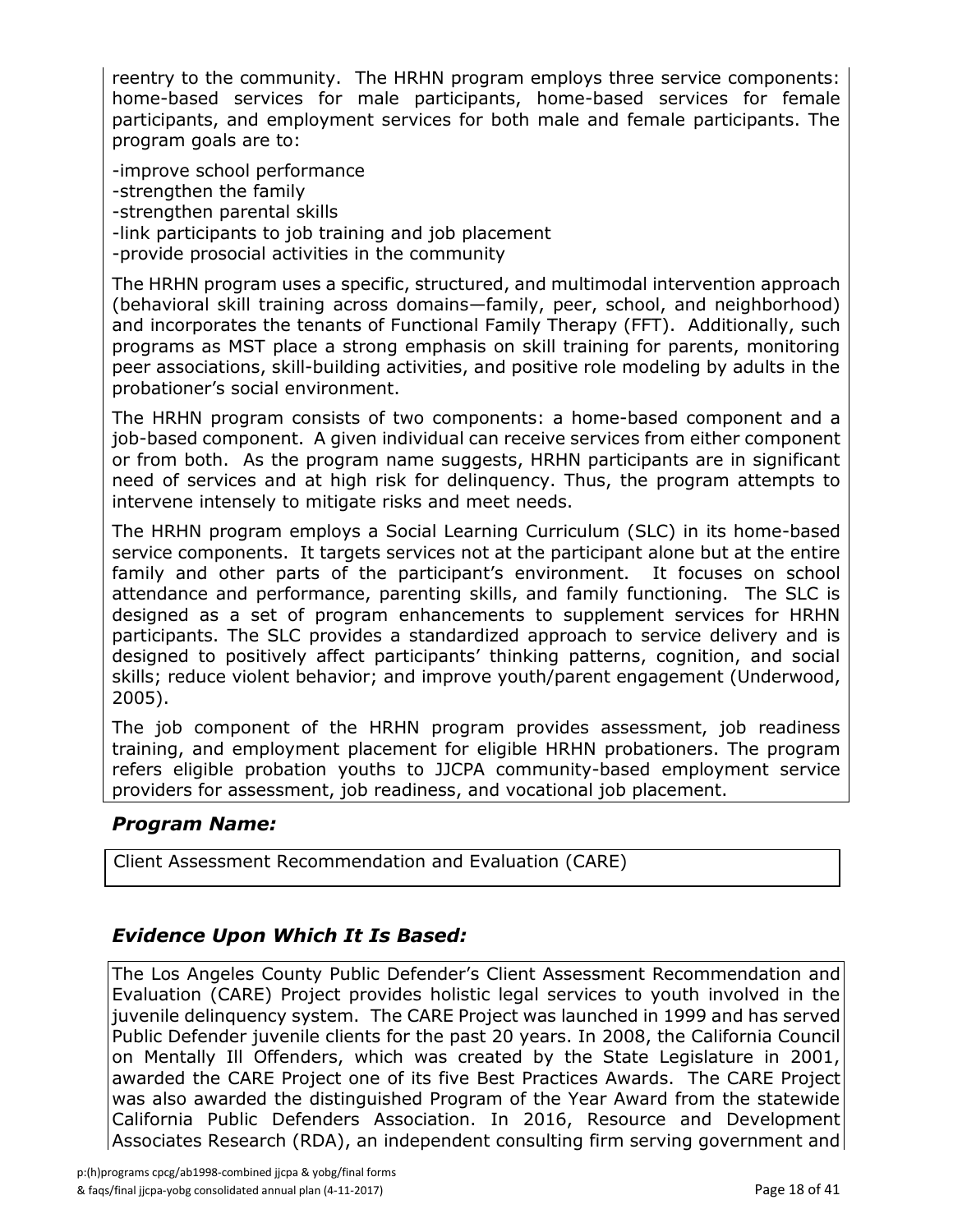non-profit organizations, conducted a comprehensive evaluation of the CARE Project. The RDA evaluation found that the CARE Project was highly effective in reducing negative contacts with the juvenile system and improving dispositional outcomes for Public Defender clients. Rabinowitz, M., McCahon, D., Garmisa, S., Ndubuizu, C., Gonzalez, S. (2017) Los Angeles County Public Defender CARE Project Evaluation Report. RDA's report cited evaluations of other holistic juvenile defense models of representation which confirmed the nexus between holistic legal services and a reduction of recidivism, see, 2018 Collins, P., and Strand, D. (2013) Team Child Evaluation Study 2012-2013: Final Report, and the improvement of representation, see, Kramer, K., (2014) Legal Advocacy Program Report. See, also, 2018 Rand Corporation Study 'Redefining Public Defense'.

# *Description:*

The CARE Project provides holistic representation to youth from a collaborative team of line attorneys, resource attorneys, and psychiatric social workers. The aim of the CARE Project is to identify mental illness, intellectual, developmental, and learning disabilities, and trauma suffered by a youth. The CARE Project addresses these areas by linking the youth to appropriate treatment and monitoring the youth's progress to ensure the delivery of these services.

The CARE Project goals are:

- Linking clients to services that address risk factors associated with justice system involvement including mental health, education problems, and disability
- Improved adjudication and dispositional outcomes
- Reduced recidivism

The CARE Project outcomes include:

- Clients have less subsequent contact with the juvenile justice system
- Clients obtain improved dispositional outcomes
- Stronger trust and better engagement between the CARE Project staff, youth and their family
- Overall better legal representation

Line attorneys initiate CARE Project services by referring a client displaying signs of mental illness and learning and/or developmental disabilities to a CARE Project resource attorney or social worker. The resource attorney, who has specialized knowledge and experience in educational and Regional Center rights advocacy, will obtain school, dependency, and mental health records to determine if there are unmet needs in these areas.

If a minor has a learning disability, the resource attorney will secure special educational services from the school district via the youth's Individualized Education Plan. Both social worker and resource attorney will participate in educational meetings to advocate and ensure that proper services are present.

A minor with developmental disabilities will be referred to the Regional Center. The social worker and resource attorney will participate in assessments and meetings to ensure an expeditious eligibility process. To enforce the minor's right to these services and programs, the resource attorney will appear on the minor's behalf at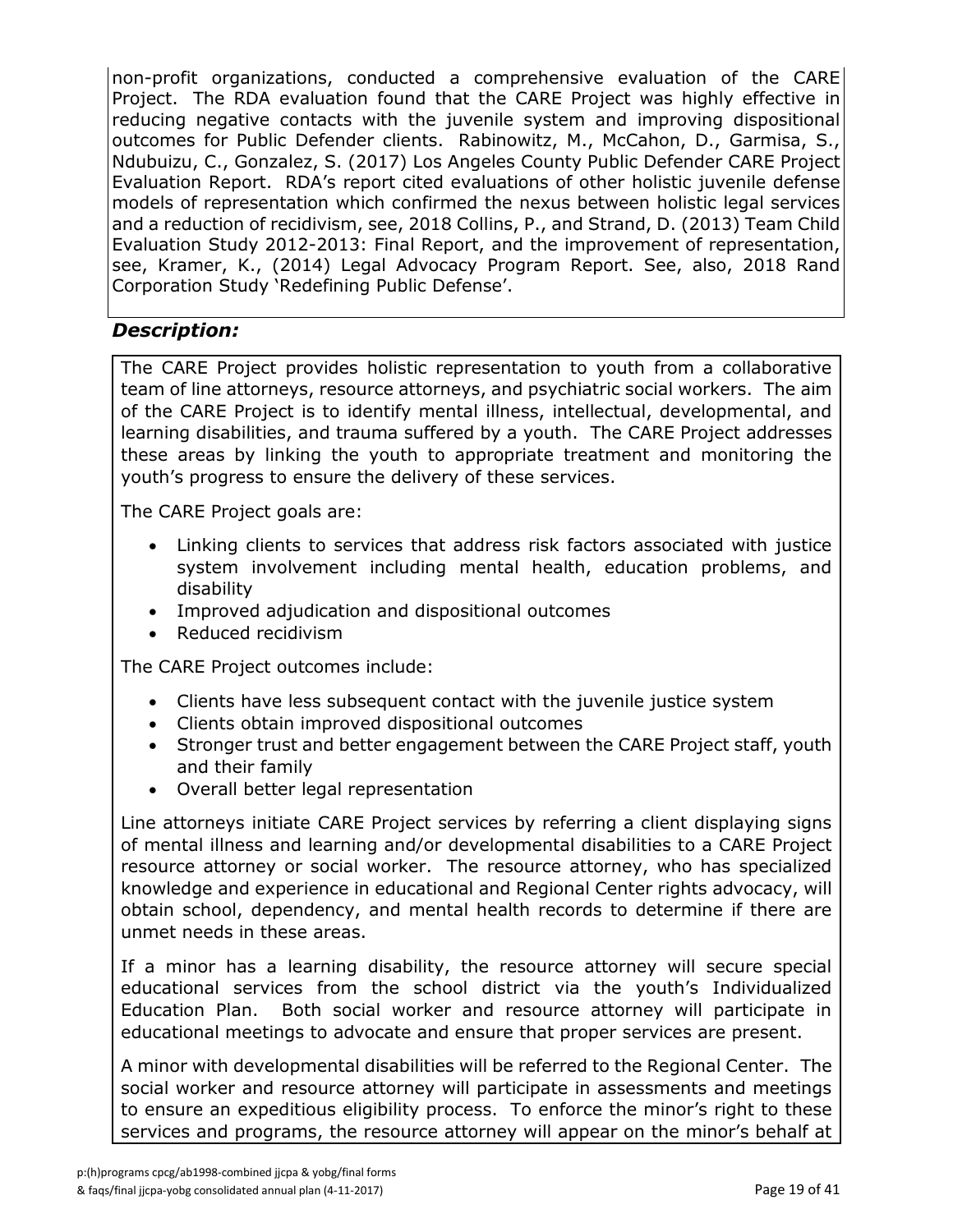administrative hearings. There are eight resource attorneys assigned to the CARE Project.

The CARE Project psychiatric social workers perform in-depth interviews with the client and family, producing a comprehensive psychosocial assessment that identifies the developmental, educational, and mental health needs of the child. During this process, school professionals, mental health representatives, dependency social workers and other community-based organization representatives are also interviewed.

Based on these assessments, an individualized treatment plan for the youth is designed and implemented to obtain the resources necessary to support the youth's specific needs and in turn, ameliorate the risk factors of recidivism.

The psychiatric social worker will also consult with the line attorney and resource attorney regarding linkage to services, client and family support in and out of court proceedings, advocacy at administrative hearings and recommendations for dispositional plans in difficult cases. Over the past 16 years, the court on average adopted over 80% of the CARE Project recommendations.

There are 15 psychiatric social workers, including two supervising psychiatric social workers, assigned to the CARE Project.

Recently, the Los Angeles County Public Defender and Los Angeles County Probation Department entered into a Memorandum of Understanding to continue the implementation of the CARE Project with the addition of six psychiatric social workers, all employed, directed, and supervised by the Public Defender, but funded JJCPA grant funds through the Probation Department. According to this Memorandum of Understanding, the CARE Project team will provide to each youth an average of six separate services. These services include:

- Assessment and/or Recommendations
- Consultation with Attorney
- Community Referrals for Youth and Family
- Conservatorship, Not Guilty by Reason of Insanity, Competency, Involuntary Hospitalizations
- Record Retrieval and Evaluation
- Department of Mental Health Assistance
- Interagency Advocacy
- Regional Center Assistance
- Dispositional Orders-Follow up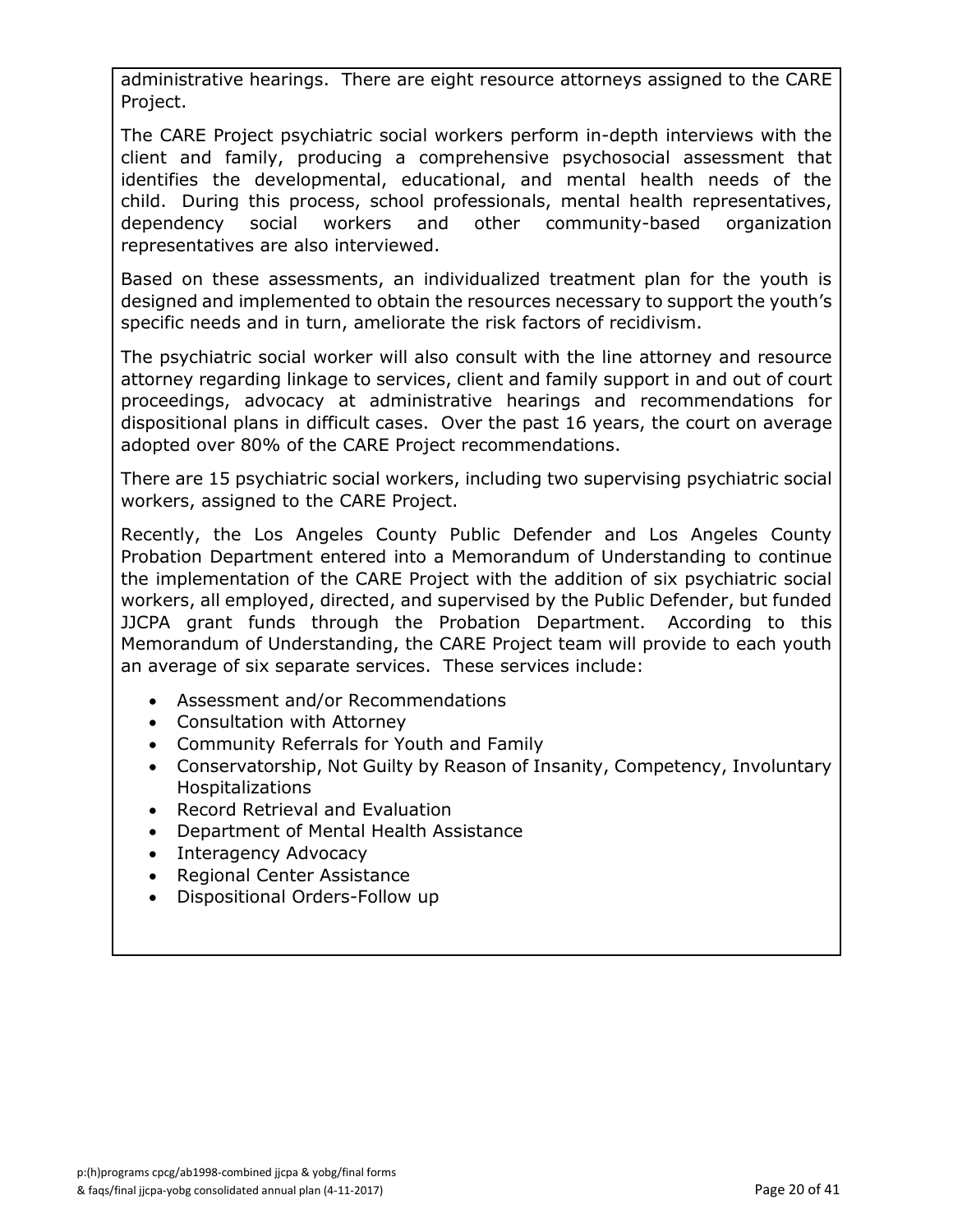# *Program Name:*

Youth Substance Abuse (YSA)

### *Evidence Upon Which It Is Based:*

Youth Substance Abuse services are based on research which indicates that substance abuse is a risk factor for delinquency. According to the U.S. Department of Justice's Office of Justice Programs, 77 percent of criminal justice-involved youth reported substance use (mainly marijuana) in the past 6 months, and nearly half of male and female juvenile detainees had a substance use disorder (McClelland et al. 2004a; McClelland et al. 2004b).

The County's Substance Abuse Prevention and Control has recently adopted a medical model of care. The Drug Medi-Cal Organized Delivery System (DMC-ODS) includes providing a continuum of care modeled after the American Society of Addiction Medicine Criteria for substance use disorder treatment services.

# *Description:*

The Camp Community Transition Program, Intensive Gang Supervision, School-Based Supervision and other supervision program Deputy Probation Officers (DPO) refer youth with substance abuse issues to community-based providers for comprehensive assessment. A central focus of this programming is to ensure that each high-risk probationer transitioning to the community from a camp setting is scheduled for an assessment prior to release from camp and that a community-based substance abuse treatment provider sees the probationer within the first 36 hours following his or her release from the camp facility. If the assessment indicates the need for treatment, the substance abuse treatment provider employs intensive case management that will require contact with the youth and probation officer. The program provides treatment through individual, family, and group counseling. The treatment is holistic and focuses on the roots of the problem and not just on the substance abuse manifestation. The program conducts drug testing to verify abstinence and program progress. The treatment provider has access to inpatient services as needed.

Program goals are to reduce crime and antisocial behavior and reduce the number of participants with positive drug tests.

# *Program Name:*

School-Based Probation Supervision for High School Probationers

# *Evidence Upon Which It Is Based:*

p:(h)programs cpcg/ab1998-combined jjcpa & yobg/final forms The School-Based Probation Supervision Program is based on the what-works and resiliency research (Latessa, Cullen, and Gendreau, 2002). The what-works research posits that effective programs (1) assess offender needs and risk; (2) employ treatment models that target such factors as family dysfunction, social skills, criminal thinking, and problem solving; (3) employ credentialed staff; (4) base treatment decisions on research; and (5) ensure that program staff understand the principles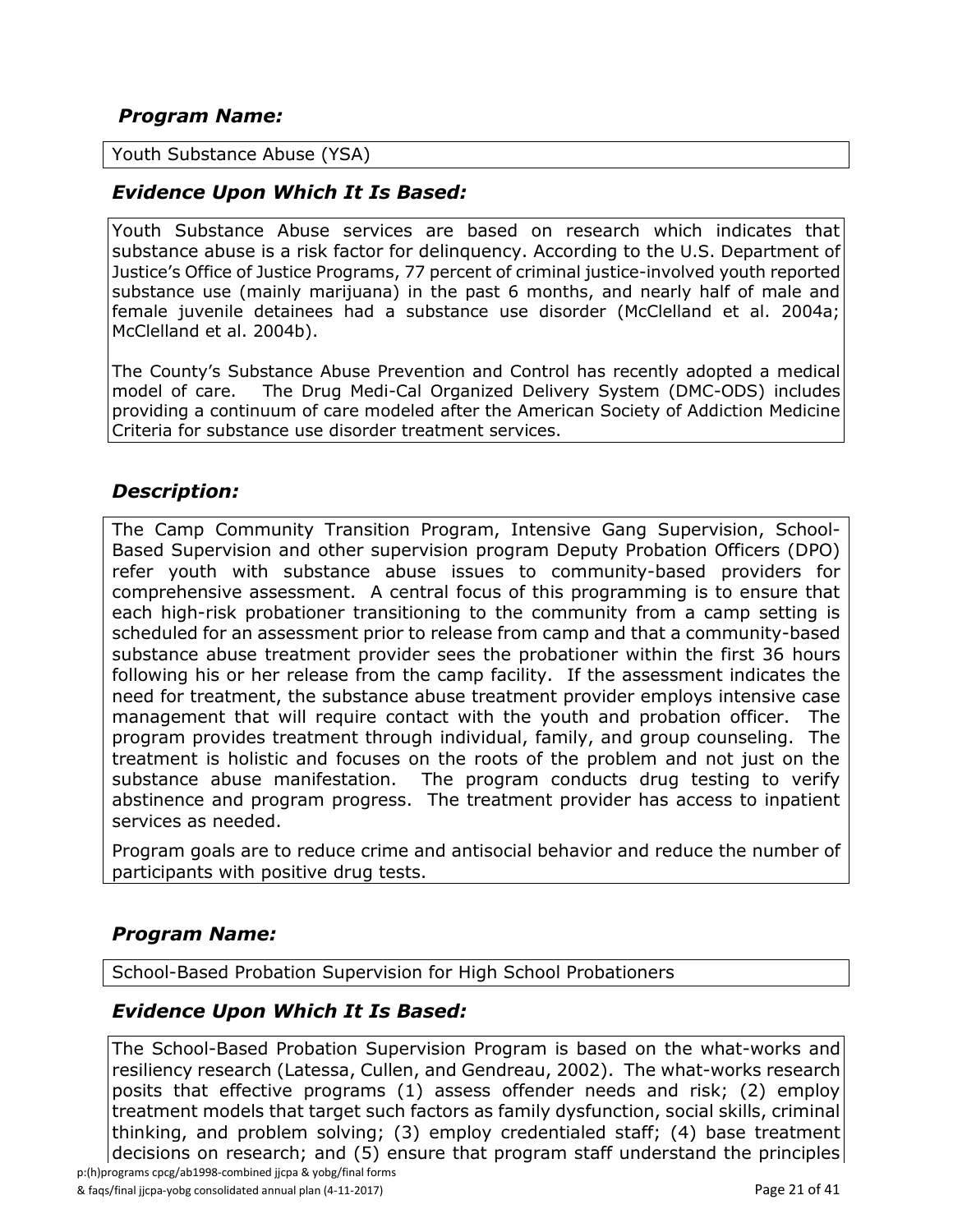of effective interventions (Latessa, Cullen, and Gendreau, 2002). A meta-analysis based on 548 independent study samples, Lipsey (2009) reports that the major correlates of program effectiveness are a therapeutic intervention philosophy, targeting high-risk offenders, and quality of the implementation of the intervention, a finding that was consistent with the what-works research findings. As indicated earlier, the School-Based DPOs assess probationers with a validated assessment instrument, the LARRC (Turner, Fain, and Sehgal, Turner and Fain, 2006). The LARRC is based on the what-works research. Further, school-based DPOs enhance strengthbased training, including training in FFT and MST case management interventions. Also consistent with the what-works research is the school-based probation supervision program's call for case-management interventions that assess the probationer's strengths and risk factors, employ strength-based case-management interventions address both risk factors and criminogenic needs, employ evidencedbased treatment interventions, provide prosocial adult modeling and advocacy, provide post probation planning with the probationer and family by the school-based DPO, and use case planning services that emphasize standards of right and wrong.

*Terry Fain, Susan Turner, and Sarah Mauri Matsuda, Los Angeles County Juvenile Justice Crime Prevention Act: Fiscal Year 2014–2015 Report, Santa Monica, Calif.: RAND Corporation*

# *Description:*

The School-Based Programs are at the core of this initiative and have as their main objective the reduction of crime and delinquency in high-risk neighborhoods, by targeting School-Based Probation supervision and services for the population of probationers in the schools. A secondary goal is to enhance protective factors through improved school performance. The program identified targeted neighborhoods as the most crime-affected neighborhoods in Los Angeles County on the basis of the:

-number of probationers at the neighborhoods' schools

-rate of overall crime

-rate of juvenile crime

-rate of substance abuse

-rate of child abuse and neglect

-number of residents living below the poverty level

# *Program Name:*

Abolish Chronic Truancy (ACT)

# *Evidence Upon Which It Is Based:*

An OJJDP paper, Truancy: First Step to a Lifetime of Problems (Garry, 1996), cites truancy as an indicator of and "stepping stone to delinquent and criminal activity" (p. 1). The paper notes that several studies have documented the correlation between drugs and truancy. These studies have also found that parental neglect is a common cause of truancy and that school attendance improves when truancy programs hold parents accountable for their children's school attendance and when intensive monitoring and counseling of truant students are provided.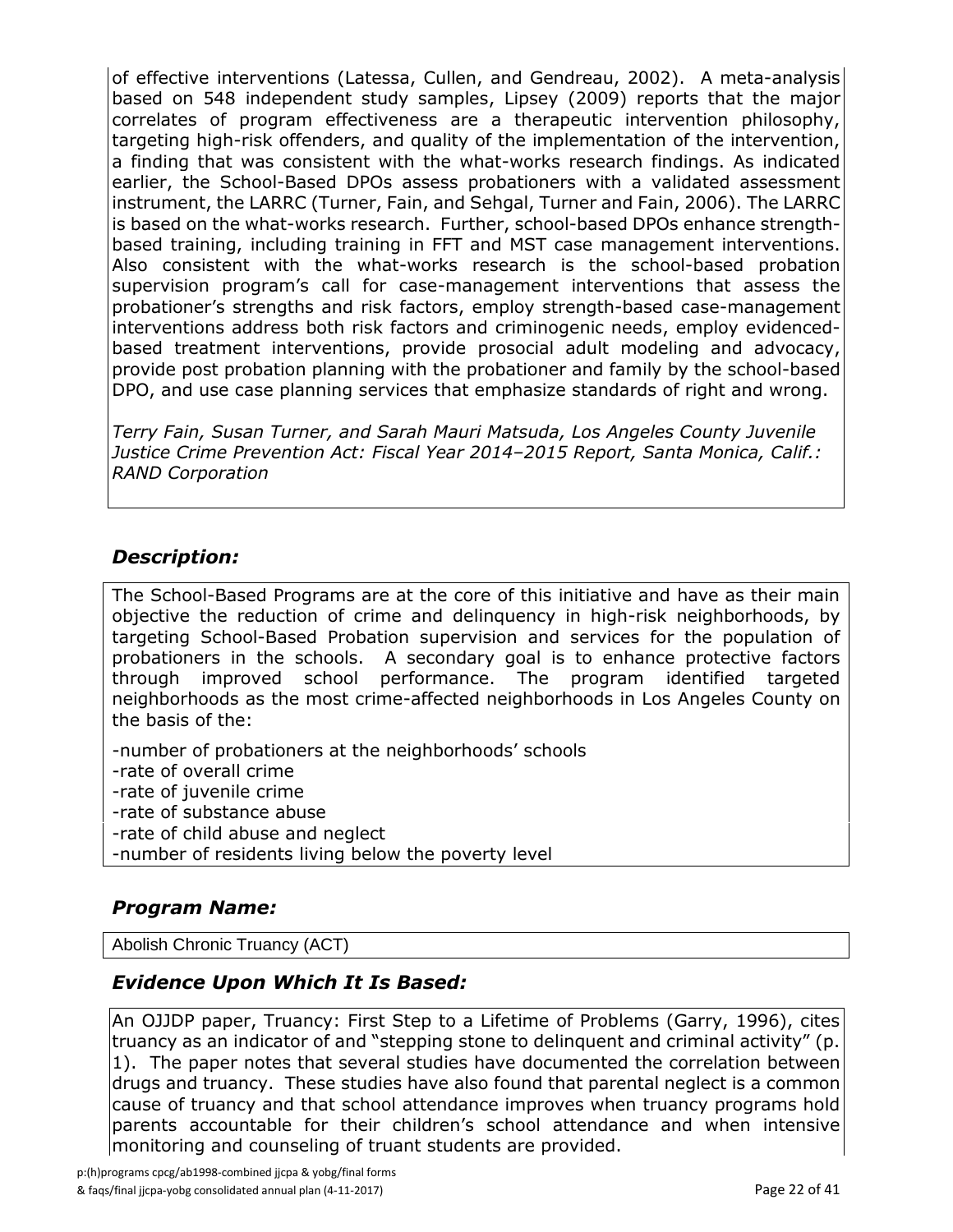OJJDP documents several programs that have been found to be effective in reducing truancy. Operation Save Kids, a program in 12 elementary schools and two high schools in Peoria, Arizona, was a documented success. After the Office of the City Attorney notified parents of the children's absence, attendance increased for 72 percent of the youths, and the office referred 28 percent for prosecution. The program requires that the Office of the City Attorney contact the parent within three days of an unexcused absence. The parent must respond, outlining the measures that he or she has taken to ensure that the child attends school. If the student's truancy continues, the Office of the City Attorney sends a second letter to the parent notifying him or her of its intent to request a criminal filing. In lieu of formal criminal proceedings, the prosecutor can refer the family to counseling or family support programs (Garry, 1996).

The ACT program shares many components with this successful program. It refers youths with chronic truancy to the DA's office. Similarly to what happens in the Save Kids program, the DA notifies the parents of the truant youth and follows up with a formal criminal filing if the parent fails to take appropriate corrective action. The OJJDP bulletin on the Juvenile Accountability Block Grants program (Gramckow and Tompkins, 1999) cites the ACT program and presents it as one model of an approach and program that holds juvenile offenders accountable for their behavior. A more recent evaluation of truancy interventions, Dembo and Gulledge (2009) notes that important components of a successful approach should include programs based in schools, the community, the courts, and law enforcement. McKeon and Canally-Brown (2008) advocates a similar approach addressed to practitioners.

*Terry Fain, Susan Turner, and Sarah Mauri Matsuda, Los Angeles County Juvenile Justice Crime Prevention Act: Fiscal Year 2014–2015 Report, Santa Monica, Calif.: RAND Corporation*

# *Description:*

ACT is a Los Angeles County District Attorney's Office program that targets chronic truants in selected elementary schools. Program objectives are to improve school attendance through parent and child accountability while the parent still exercises control over the child and to ensure that youths who are at risk of truancy or excessive absences attend school. The program goals are to reduce truancy at selected ACT schools address attendance problems at the earliest possible time before the child's behavior is ingrained improve school performance.

# *Program Name:*

Creative Arts

# *Evidence Upon Which It Is Based:*

The Office of Juvenile Justice and Delinquency Prevention (OJJDP) in partnership with the National Endowment for the Arts, conducted a literature review on the impacts of art programming for at-risk and justice-involved youths. The report which was last updated in May 2016 documented, "the arts can provide an outlet for addressing emotional and/or problem behaviors through opportunities to learn new skills,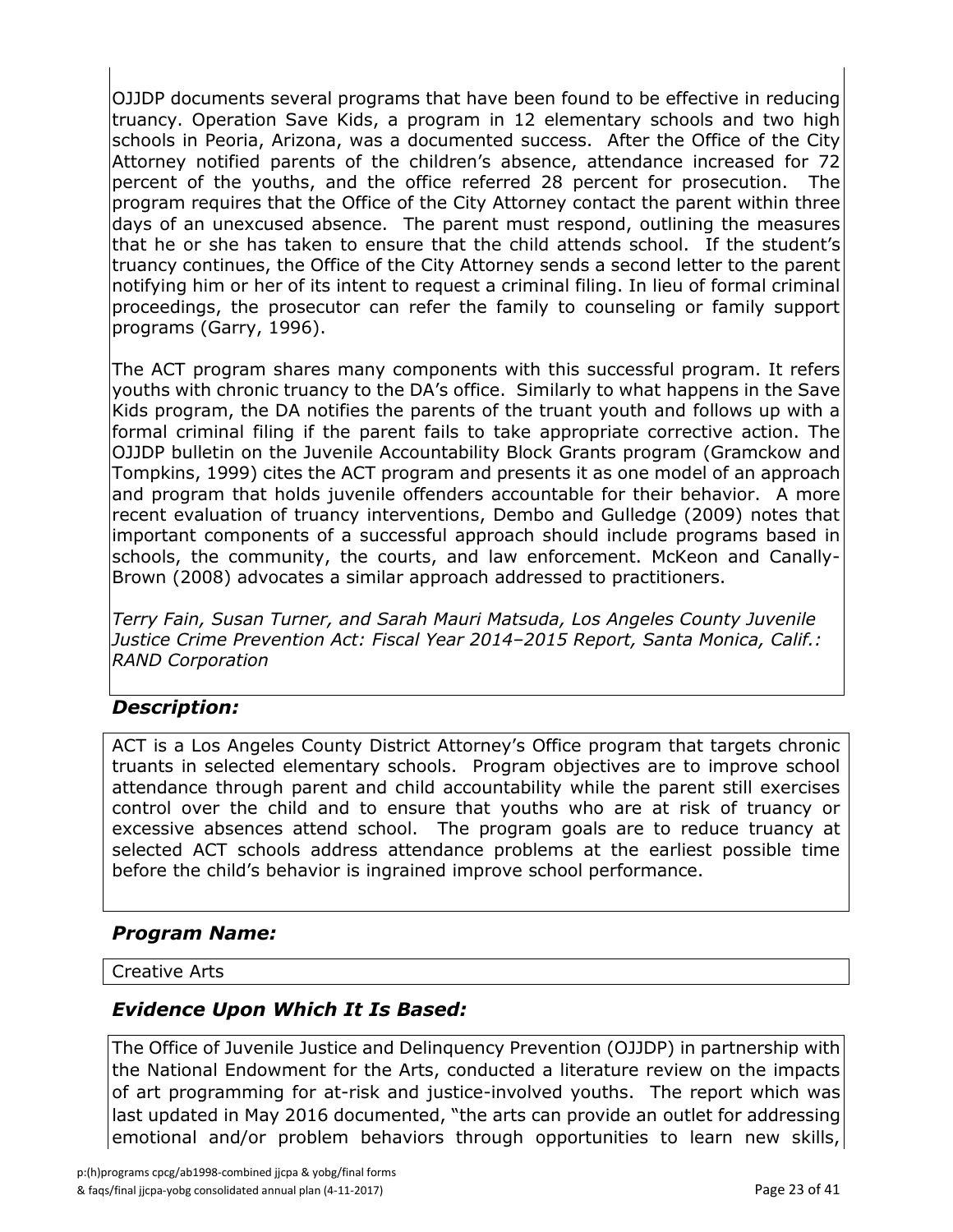develop new talents, and express thoughts and ideas in creative and therapeutic ways (Ezell and Levy 2003). Similarly, for youths dealing with trauma or victimization (including exposure to violence), the arts can help them to cope with painful experiences by fostering resiliency (Heise 2014)."

The creative arts programming being implemented throughout the County are designed to improve the youth's problem-solving skills, and social competence through creative expression in various art forms. ("An Evaluation of an Arts Program for Incarcerated Juvenile Offenders." *Journal of Correctional Education* 54(3):108– 14.)

# *Description:*

Local CBOs are contracted to provide creative arts (music, literature, performing acts, painting, drawing, etc.) to youth detained in juvenile halls, residential treatment facilities and the community. Each twelve-week cohort has a culmination event to showcase the work of youth who participate

# *Program Name:*

Parent/Guardian/Caregiver Engagement and Support

# *Evidence Upon Which It Is Based:*

Parents play a critical factor in the social and emotional development of a child which can increase or decrease delinquent and problem behaviors. A strong affectionate, supportive relationship between a parent-child that includes positive discipline methods, close monitoring and supervision and parental advocacy is effective for preventing delinquency and other problem behaviors.

Research indicates that programs which include behavioral parent training, parent education, parent support groups, in-home parent support and parent involvement in youth groups are most effective.

Development Services Group, Inc. 2010. "Parent Training." Literature Review. Washington, DC.: Office of Juvenile Justice and Delinquency Prevention.

# *Description:*

Through local CBOs, formation and support of parent support and advocacy groups to include "system" navigation, educational, and legal rights issues. Parents and caregivers of youth are engaged and supported in their communities through resource fairs and services provided by the County Parks. Providing safe access to services located at Parks in communities of high needs attributed to violence and crime has proven to be an effective model. Collaboration of public safety, behavioral health, public health, and the non-profit communities has also increased youth participation in after-school and weekend programming.

# *Program Name:*

Direct services for At-risk Youth to Improve Academic and Family Engagement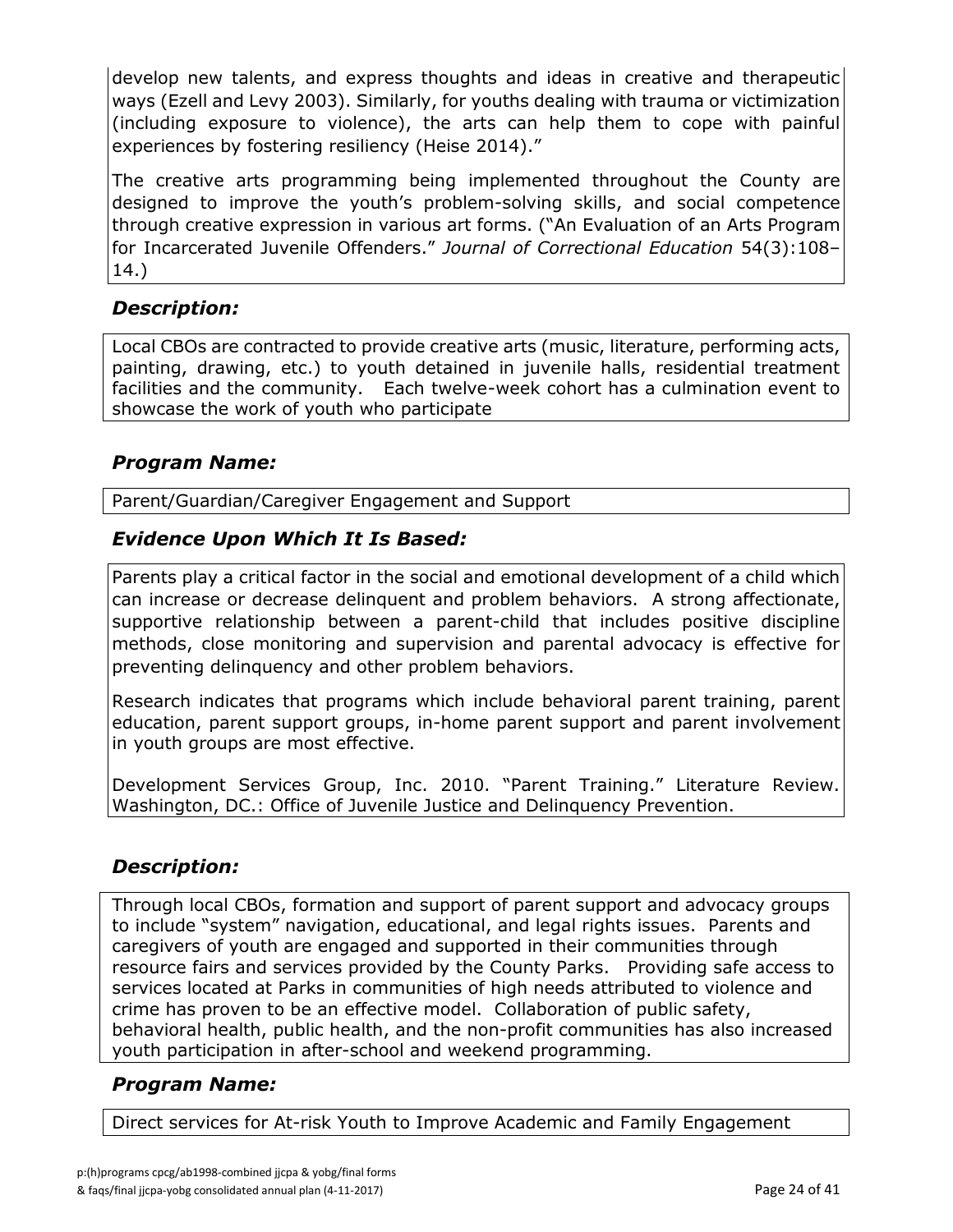After-School Programs have become more prevalent as more women have moved into the workforce, and concerns about unsupervised youth have grown. Research findings estimate that 35 percent of 12-year-olds are left by themselves regularly while their parents are at work. The gap between parent/caregivers work schedule and their youth's schedules can total 20 to 25 hours per week (U.S. Department of Justice 2000). Unsupervised time is a risk factor for serious and violent behavior among youths. The evidence suggests that children "who are unsupervised are more likely to use alcohol, drugs, tobacco, receive poor grades, and drop out of school than those youth who have the opportunity to benefit from constructive activities supervised by responsible adults" (U.S. Department of Justice 2000). Research has demonstrated an association between parental supervision and lower levels of problem behaviors (Apsler 2009).

# *Description:*

Connections to appropriate levels of educational supports (tutoring, literacy, family support, employment and homework assistance) and connections to positive and prosocial community programs are delivered by librarians trained in youth engagement at the local community library. The County of Los Angeles is one of the largest and most innovative library systems in the nation. The Library provides service to over 3.5 million residents living in unincorporated areas and to residents of 49 of the 88 incorporated cities of Los Angeles County. As neighborhoods and the role of libraries have evolved over the years, the County of Los Angeles Public Library makes a conscious effort in designing services to address the needs of the diverse community it serves.

The Library has transformed as a primary service center for learning and beyond playing an integral role in the community by creating impactful programs and services that help communities thrive. The Library system is vital to providing services directly to populations who are most vulnerable due to barriers and limited resources.

# *Program Name:*

Educational Enhancements and Cognitive Behavioral Treatment at Juvenile Day Reporting Centers

# *Evidence Upon Which It Is Based:*

The use of cognitive behavioral programs at the Juvenile Day Reporting Centers is predicated on the Principles of Effective Correctional Interventions (Andrew's Bonta & Hoge, 1190: Gendreau, 1996; Gendreau & Andrews, 1990) which indicate that "*Effective interventions are behavioral in nature. A well-designed behavioral program combines a system of reinforcement with modeling by the treatment provider to teach and motivate offenders to perform prosocial behaviors. In addition, problem solving and self-instructional training may be used to change the offenders' cognitions, attitudes, and values that maintain antisocial behavior."*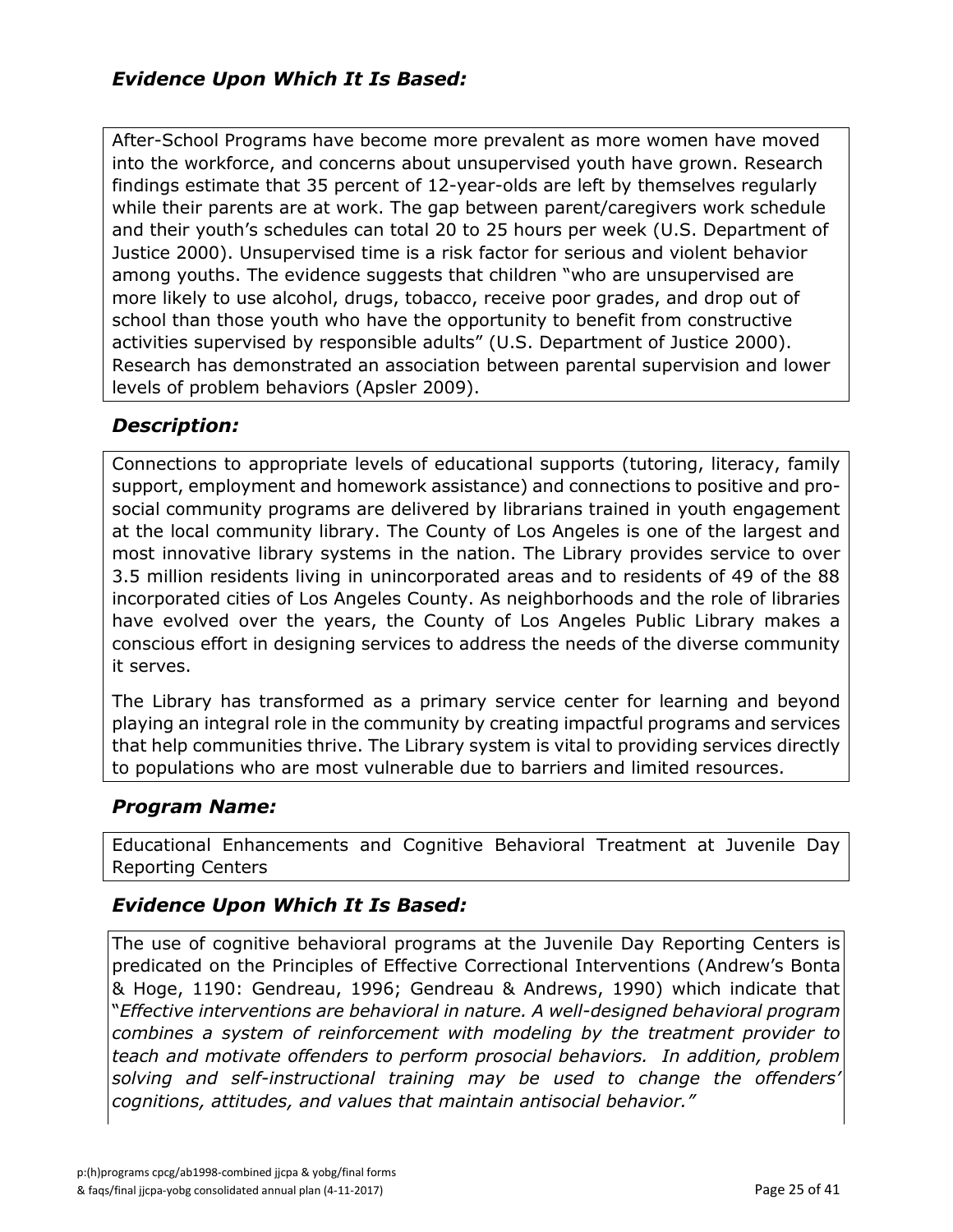Aggression Replacement Training is an Office of Juvenile Justice and Delinquency Prevention model program which has proven to be effective for the juvenile population.

#### **Study 1**

Washington State Institute for Public Policy. 2004. *Outcome Evaluation of Washington State's Research-Based Programs for Juvenile Offenders*. Olympia, Wash.: Washington State Institute for Public Policy. <http://www.wsipp.wa.gov/rptfiles/04-01-1201.pdf>

### **Study 2**

Gundersen, Knut K., and Frode Svartdal. 2006. "Aggression Replacement Training in Norway: Outcome Evaluation of 11 Norwegian Student Projects." *Scandinavian Journal of Education Research* 50(1):63–81.

# *Description:*

Cognitive Behavioral Treatment Groups such as Aggression Replacement Training and educational enhancements such as tutoring and homework assistance provided by CBOs at the Juvenile Day Reporting Centers.

# *Program Name:*

Commercially Sexually Exploited Children (CSEC) Prevention and Education

# *Evidence Upon Which It Is Based:*

Sex exploitation of at-risk youth is a prevalent and persistent problem that is expanding throughout the nation. Vulnerable youth are being trafficked at an alarming rate, especially by gangs who are actively recruiting, kidnapping and victimizing children. The "Word on the Street" prevention curriculum was developed by the Department in collaboration with survivors, mental health professionals, and CBOs who provide direct services to youth who are victims of sex trafficking. The curriculum is based on Principles of Effective Correctional Interventions (Andrew's Bonta & Hoge, 1190: Gendreau, 1996; Gendreau & Andrews, 1990).

The curriculum is a promising practice that will be evaluated for treatment efficacy (pre/post test measurements).

# *Description:*

Prevention, Intervention and Education for probation and at-risk youth and parents/guardians/caregivers regarding Sex Trafficking.

# *Program Name:*

Conflict Resolution

# *Evidence Upon Which It Is Based:*

The Conflict Resolution Education Training is designed to promote behavioral change necessary for responsible citizenship and the systemic change necessary for a safe therapeutic learning environment. The conflict resolution (negotiation, mediation, and consensus decision making) are based on research (Moore, P., and D. Batiste.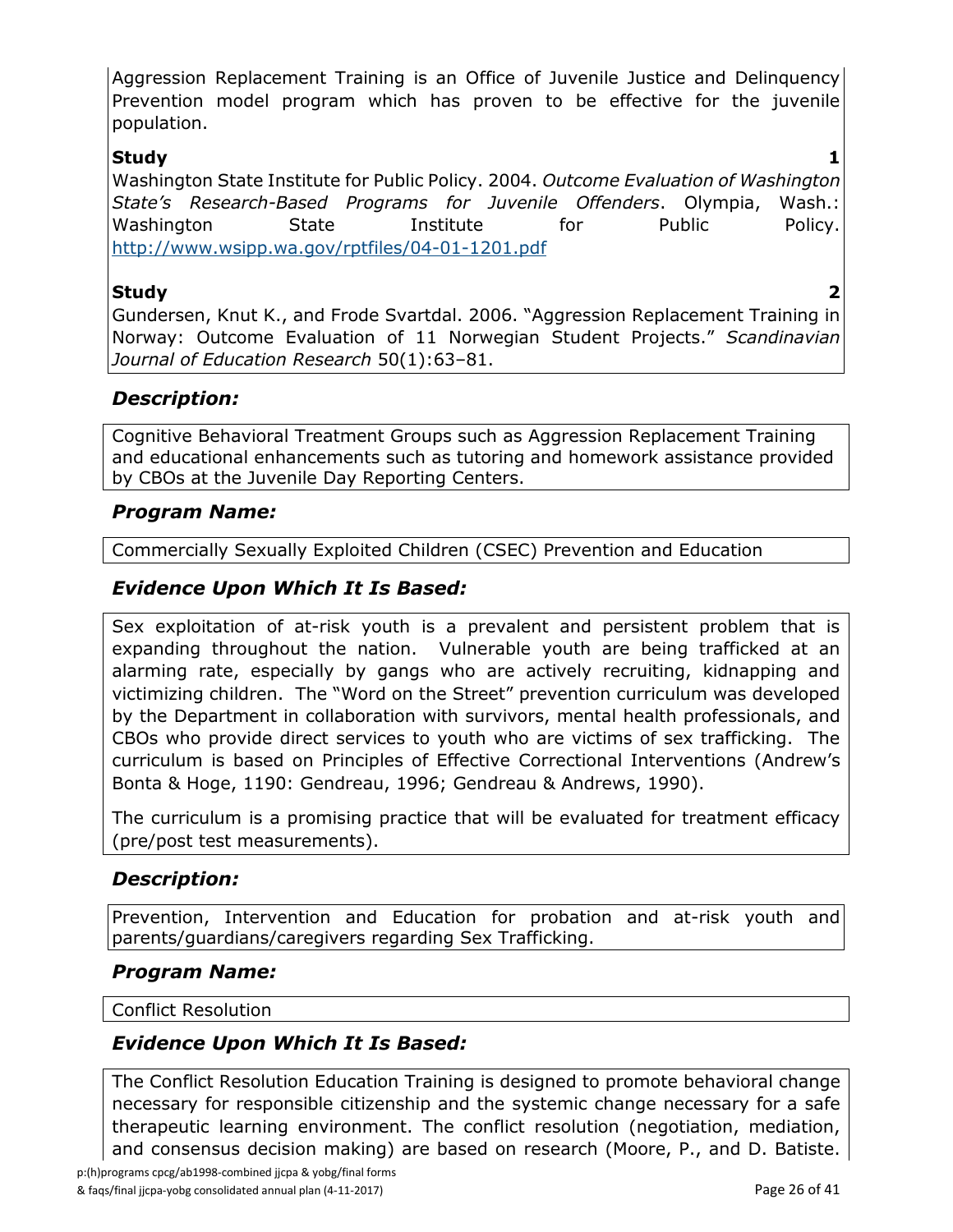1994 "Preventing Youth Violence: Prejudice Elimination and Conflict Resolution Programs." which indicates:

-Conflict resolution strategies can reduce violence

-Conflict resolution training helps deepen a youths understanding of themselves and others and develops important life skills

-Training in negotiation, mediation, and consensus decision making encourages a high level of citizenship activity

-Shifting the responsibility for solving nonviolent conflicts to students allows the adults to focus less on discipline

# *Description:*

The Conflict Resolution Education Training focuses on providing Process Curriculum, Peer Mediation, Youth Leadership/Ambassador Workshops to emphasize seeing other points of view and resolving differences peacefully in a multicultural environment, and developing negotiation and mediation problem-solving tools related to the problems that young people face.

#### *Program Name:*

Front-end Services to Eliminate the Need for Continued Detention

# *Evidence Upon Which It Is Based:*

The use of diversion programs and services are predicated on research that indicates that formal system processing and/or incarceration of specific youth has criminogenic effects and successful diversion programs are better reducing recidivism and posttraumatic stress of victims.

The types of services to be offered will include conflict resolution, victim restitution and intensive case management for youth at-risk of entering the delinquency system for a first-time arrest.

#### *Description:*

Pre-disposition family-centered and home-based services. These programs serve youth and families in cases where there is an allegation of battery against parent or vandalism in the home resulting in the minor's detention.

# *Program Name:*

Job Stipends and Vocational Training

# *Evidence Upon Which It Is Based:*

According to the economic model of crime, employment reduces the probability of engaging in crime by increasing income, reducing free time available for criminal activity, and the social learning of conventional norms.

Development Services Group, Inc. 2010. "Vocational Job Training." Literature Review. Washington, DC.: Office of Juvenile Justice and Delinquency Prevention.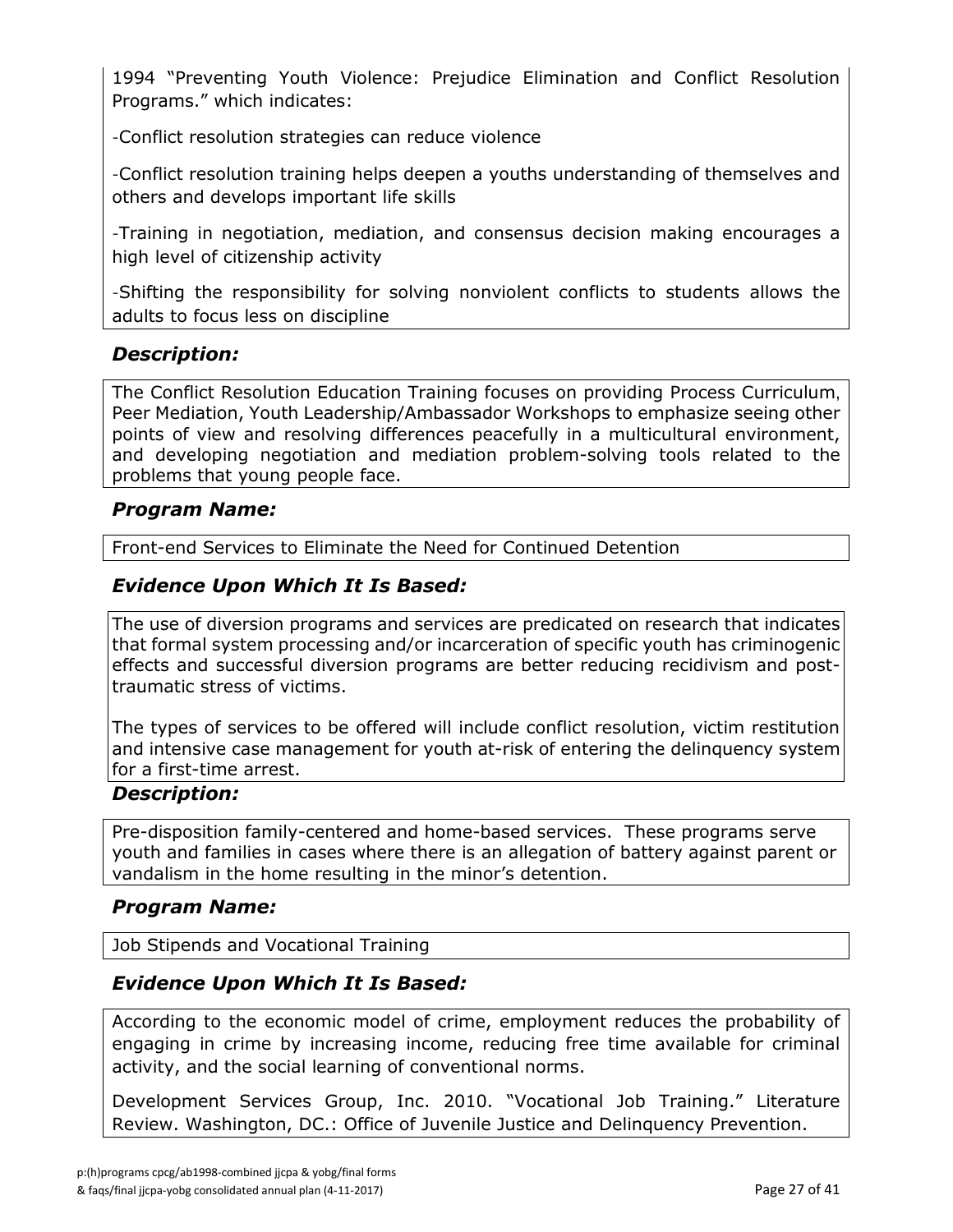# *Description:*

Employment and vocational education training to include job placement through the utilization of job stipends.

#### *Program Name:*

Parks After Dark (PAD)

### *Evidence Upon Which It Is Based:*

The services being funded to the Department of Parks and Recreation is based on the Protective Factors, Social Learning and Social Control theories. Research of these theoretical frameworks indicates youth can learn from prosocial peers, teachers and family and develop positive attachments that lead to adherence of positive prosocial behaviors which prevent delinquent behaviors. (Development Services Group, Inc. 2015. "Protective Factors for Delinquency." Literature review. Washington, D.C.: Office of Juvenile Justice and Delinquency Prevention.)

#### *Description:*

Programs and services available to JJCPA participants through Parks and Recreation during breaks of the academic calendar.

### *Program Name:*

Early Intervention and Diversion Program (EIDP)

#### *Evidence Upon Which It Is Based:*

The theoretical frameworks for developing the early intervention and diversion program is predicated on the labeling theory and differential association theory. More recent practices include providing services in a different setting (community) to minimize the impact of potential dampening of positive effects of treatment and services in an institutional setting and to include direct therapeutic service based on risk, need, and responsivity model. Development Services Group, Inc. 2017. "Diversion Programs." Literature review. Washington, D.C.: Office of Juvenile Justice and Delinquency Prevention.

#### *Description:*

The Early Intervention and Diversion Program is designed to provide youth and their families with the coordinated supportive services necessary to decrease the likelihood of ongoing delinquency and increase the potential for keeping these youth and families outside of the delinquency system. The New Direction program provide services to youth and their families investigated by Probation for offenses that do not meet the criteria for a mandatory referral to the Los Angeles County District Attorney's Office. The overall goal of this program is that in lieu of delinquency, these youth and families will receive health, mental health and other important services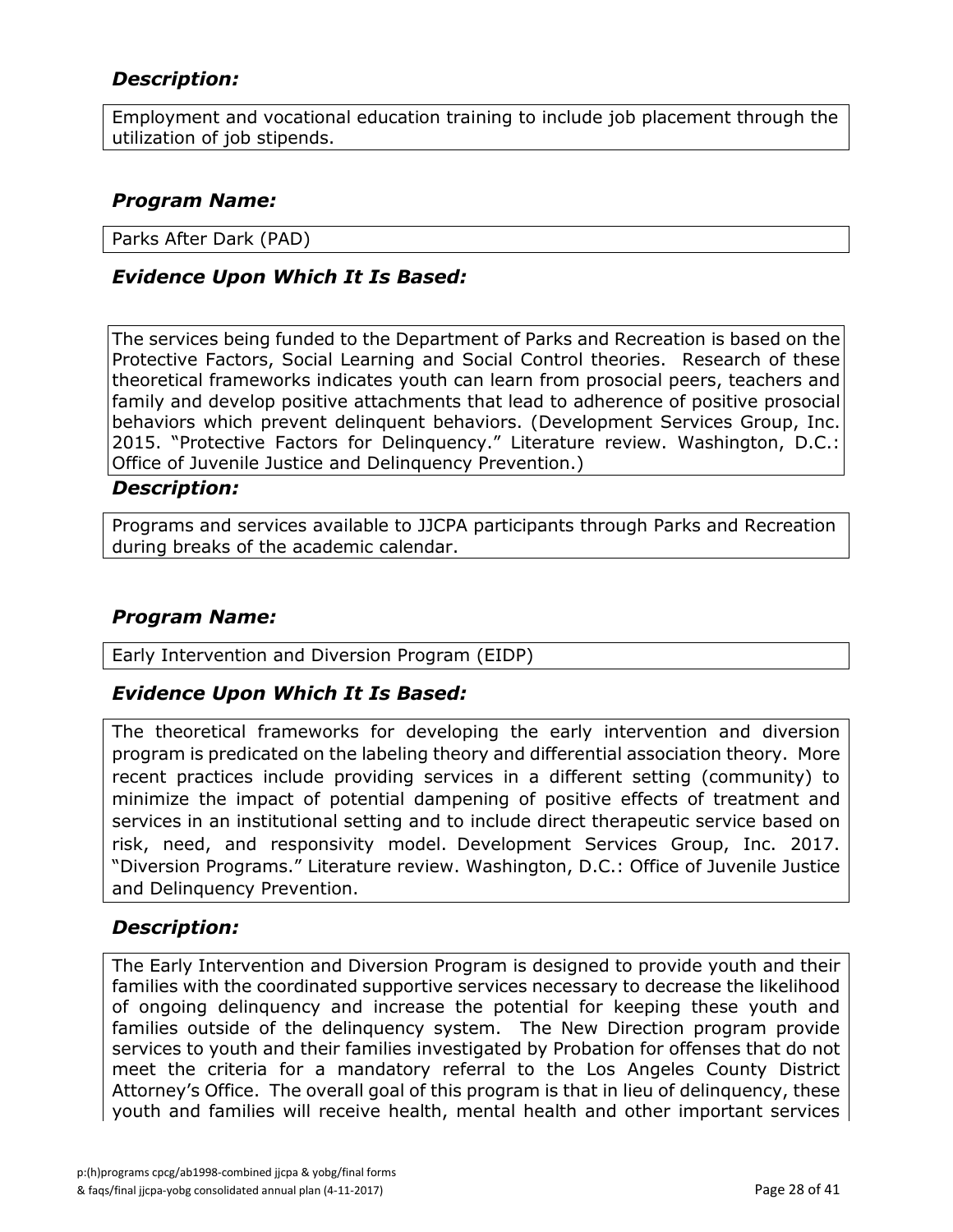that will enhance the family unit and divert the youth from ever entering the juvenile justice system.

# *Program Name:*

#### Youth Development Services (YDS)

# *Evidence Upon Which It Is Based:*

Youth development has become recognized both as theoretical framework and practice based on adolescent stages of development. In theory, youth development supports research that youth are continuing to change and develop; and as practice, youth development programs prepare youth to meet the challenges of adolescence by focusing and cultivating their strengths to help them achieve their full potential. For systems including justice, child welfare and education, youth development approaches can serve "as an alternative approach to community health and public safety that builds on the strengths of youth, families and communities, addresses the root causes of crime and violence, prevents youth criminalization, recognizes youth leadership and potential, and turns young people's dreams into realities." Youth development as a framework for service delivery works with youth in a place-based, asset-based, holistic and comprehensive way.

Based on research, youth development should be a system, a collective impact model, with its own infrastructure and resources to ensure effective coordination, efficacy and accountability across public agencies and CBOs. Ultimately, youth development systems and supports would achieve outcomes through activities and experiences that help youth develop social, ethical, emotional, physical, and cognitive competencies.

LA for Youth report: "Building a Positive Future for LA's Youth: Re-imagining Public Safety of the City of Los Angeles with an Investment in Youth Development" (2016).

# *Description:*

Through the Public Private Partnership strategy, local CBOs will receive grants to deliver a collective impact model of programming for at-risk youth in the community setting.

# *Program Name:*

Gang Reduction Youth Development (GRYD)

# *Evidence Upon Which It Is Based:*

Youth involvement in the juvenile justice system, challenges that their families experience, and the higher risk that youth have to returning to gang involvement and reoffending demonstrates the need for systemic, integrated, and coordinated responses to juvenile reentry (GRYD Probation Juvenile Reentry Evaluation Report 2016; Abrams, Shannon, & Sangalang, 2008). Family engagement and a coordinated approach to aftercare are essential components for a juvenile reentry program and services and are incorporated in the GRYD/Probation Juvenile Reentry Partnership. Families of incarcerated youth face significant barriers, and successful mobilization of community resources once youth returns home are necessary for youth and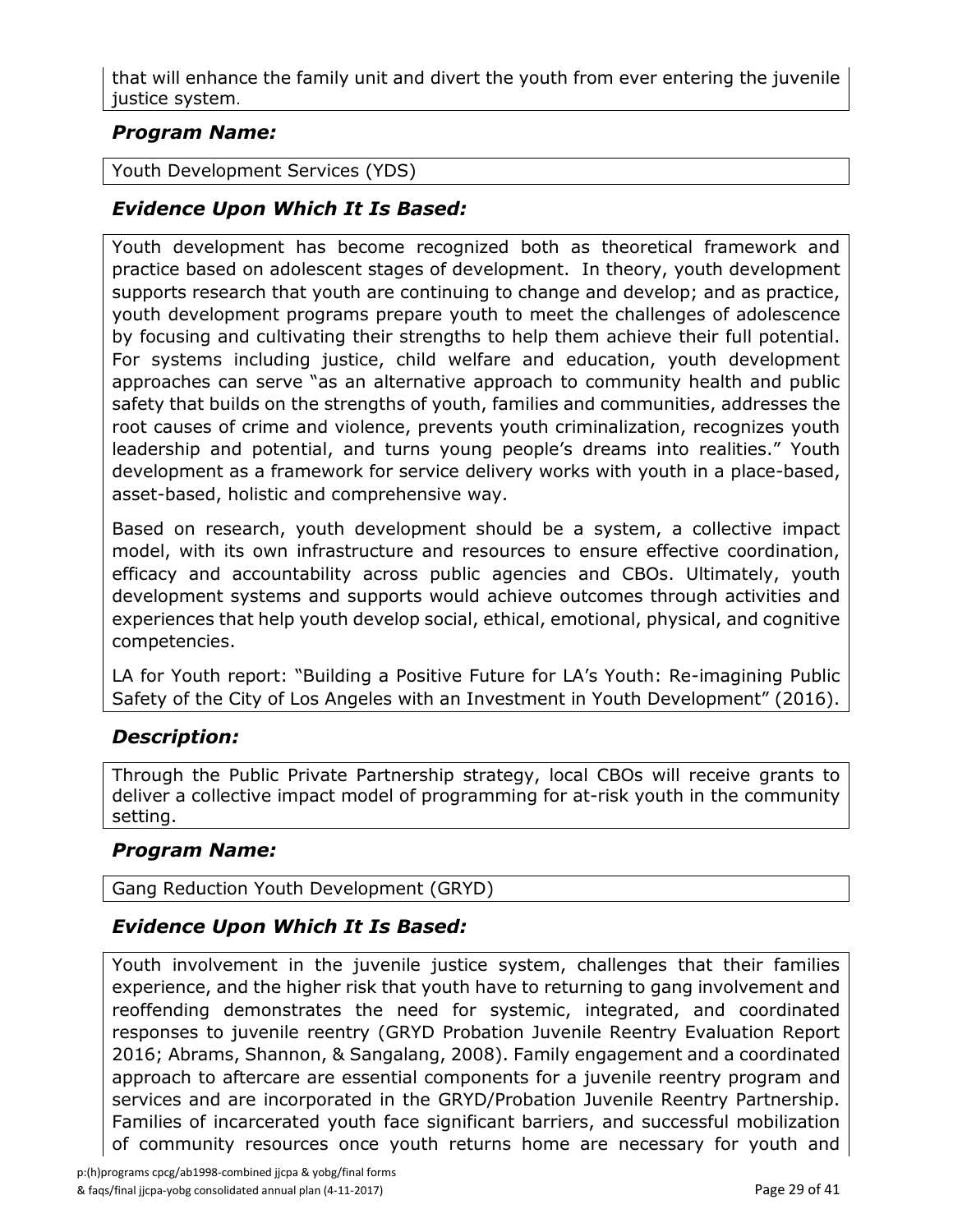families (Herz 2015). A coordinated approach requires the development of client and family centered program process, with reentry case plans that properly capture youth strengths and needs while youth are incarcerated. Coordination between facility staff, DPOs, and services providers ensures adequate connection and follow up with youth and family. Additionally, a comprehensive approach to case management services with space for all partners to effective build and respond to reentry services is crucial (Altschuler et al., 1999).

In 2014 GRYD implemented a Juvenile Reentry Family Case Management (FCM) Program for selected GRYD Zones. Services were expanded to the San Fernando Valley in 2016. This model is an adaptation of a current GRYD Office program, designed and set to serve gang-involved youth and their families who are in the process of exiting out of Probation camps. In the past, GRYD worked with Camp Community Transition Program and Intensive Gang Supervision Program. Youth are referred by DPOs in these units, following eligibility criteria. After referrals are submitted to GRYD Juvenile Reentry agencies, staff work with DPOs to provide supervision and services to program participants.

Since its implementation, the Juvenile Reentry FCM Program has received 394 referrals. After initial assessment and youth/family contact was made by the GRYD Juvenile Reentry agencies, 73% of all referrals submitted by DPOs agreed to services and enrolled into GRYD's Juvenile Reentry FCM Program. 53% of clients enrolled in the Juvenile Reentry FCM Program received prerelease services.

Initially, the referral time frame included pre-release referrals (90 days prerelease up until the day of release) and post release referrals (at maximum 30 days postrelease from camp placement). The wide referral time frames presented various challenges in service providers appropriately implementing the model of services. Based on recommendations presented in the GRYD Juvenile Reentry Evaluation Report (GRYD Office 2016) as well as feedback from GRYD juvenile reentry agencies, post-release referrals were eliminated. Furthermore, as of fall 2017, pre-release referrals were strictly only accepted at 90-days pre-release.

The GRYD/ Probation Juvenile Reentry Evaluation Report (GRYD Office 2016) measured the outcomes for clients based on data collected from the inception of the program through 2016 and reassessment information after provision of services took place. About 53% of youth lived at home with one biological parent, 82% of youth continued to demonstrate a need for enrollment in a high school program. 65% of clients gained employment during enrollment, and 82% of clients traveled outside of a three-mile radius to engage in a prosocial activities (GRYD Office 2016). In regards to recidivism, enrollment in the program demonstrated a 12% re-offense rate and low to no probation violations during the evaluation period.

# *Description:*

Through the City of Los Angeles, in partnership with the Los Angeles County Probation Department, the GRYD Juvenile Reentry FCM Program serves gang-involved youth and their families who are in the process of exiting out of Probation camp placement. The goals of this program are:

-Client unification with family and creation of sustainability within the family structure.

p:(h)programs cpcg/ab1998-combined jjcpa & yobg/final forms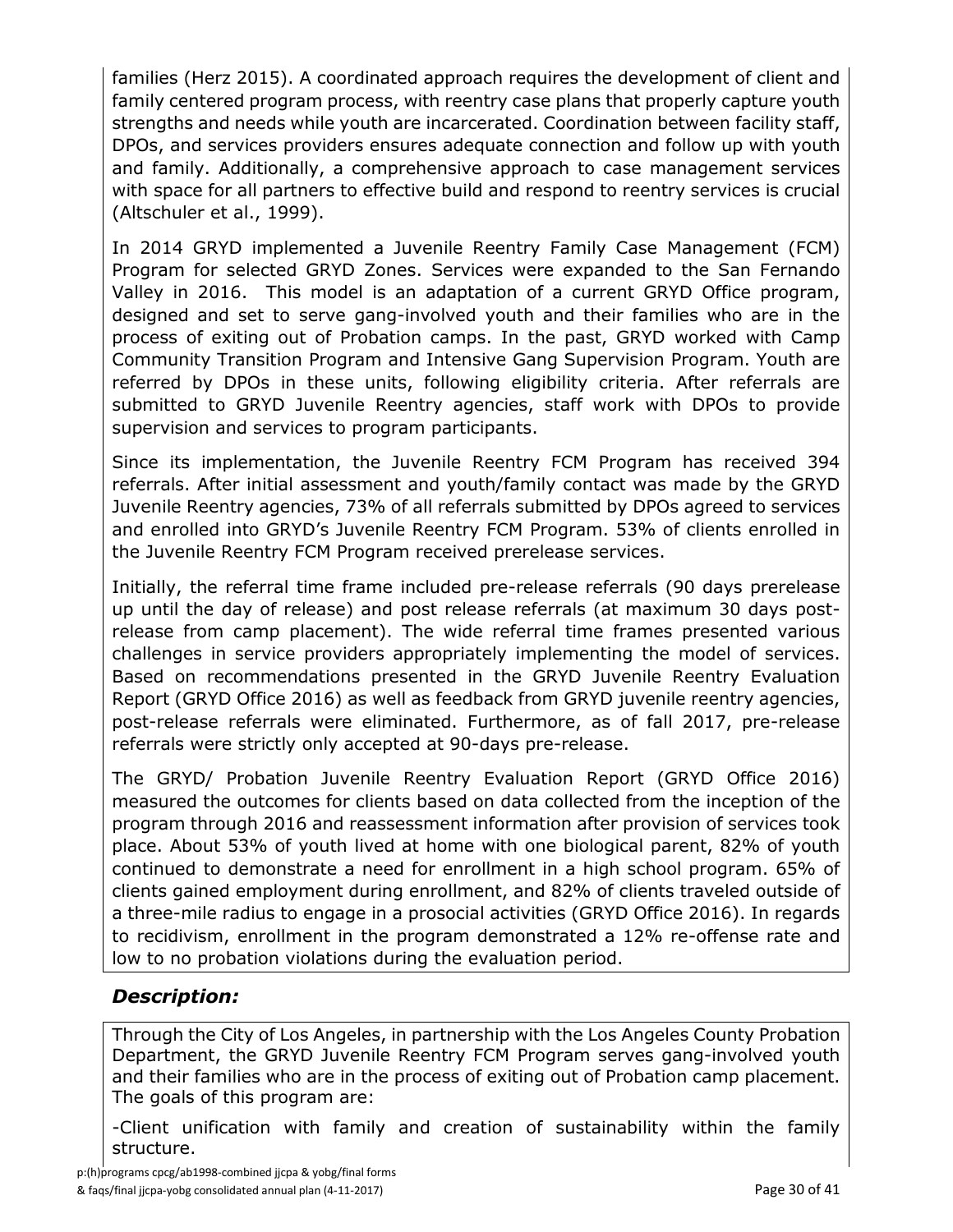-Compliance with his/her Juvenile Case Plan in an effort to reduce recidivism

-Enrollment in or completion of Tier 1 and/or Tier 2 services.

-Completion of a genogram that captures at least 3 generations of the client's family.

-DPOs refer youth based on the suspected gang involvement and residence in designated zip codes. In order to be assessed for eligibility, youth must be: Between the ages of 14-21; Have a significance presence in a designated zip code inside a GRYD zone; Must be 90 days pre-release at time of referral.

### *Program Name:*

After-School Enrichment (Parks)

# *Evidence Upon Which It Is Based:*

Research indicates that afterschool programs "have the potential to impact a range of positive learning and development outcomes," specifically in the areas of academic achievement, social/emotional development, delinquency prevention, and health and wellness.

Priscilla Little, Christopher Wimer, and Heather Weiss (2008, February). *After School Programs in the 21st Century: Their Potential and What It Takes to Achieve It*. Issues and Opportunities in Out-of-School Time Evaluation Brief No. 10. Cambridge, MA Harvard Family Research Project.

# *Description:*

After-School Enrichment Services are provided by the County of Los Angeles and City of Los Angeles Parks and Recreation Departments to provide prosocial activities to at-risk youth.

# *Program Name:*

Youth and Family Services

# *Evidence Upon Which It Is Based:*

Based on the Juvenile Detention Alternatives Initiative Research and Policy Series publication, *Family Engagement in Juvenile Justice*, "The best juvenile justice systems value the parent-child and the family relationships…Genuine family involvement and engagement is vital to achieving positive long term outcomes for the vulnerable youth in the justice system."

The core concept of Family Centered Justice is founded on the understanding that parents play a critical factor in the social and emotional development of a child which can increase or decrease delinquent and problem behaviors. A strong affectionate, supportive relationship between a parent-child that includes close monitoring and supervision, and parental advocacy is effective for preventing delinquency and other problem behaviors.

Research indicates that programs which invite family involvement in planning and treatment, and include behavioral parent training, parent education, parent support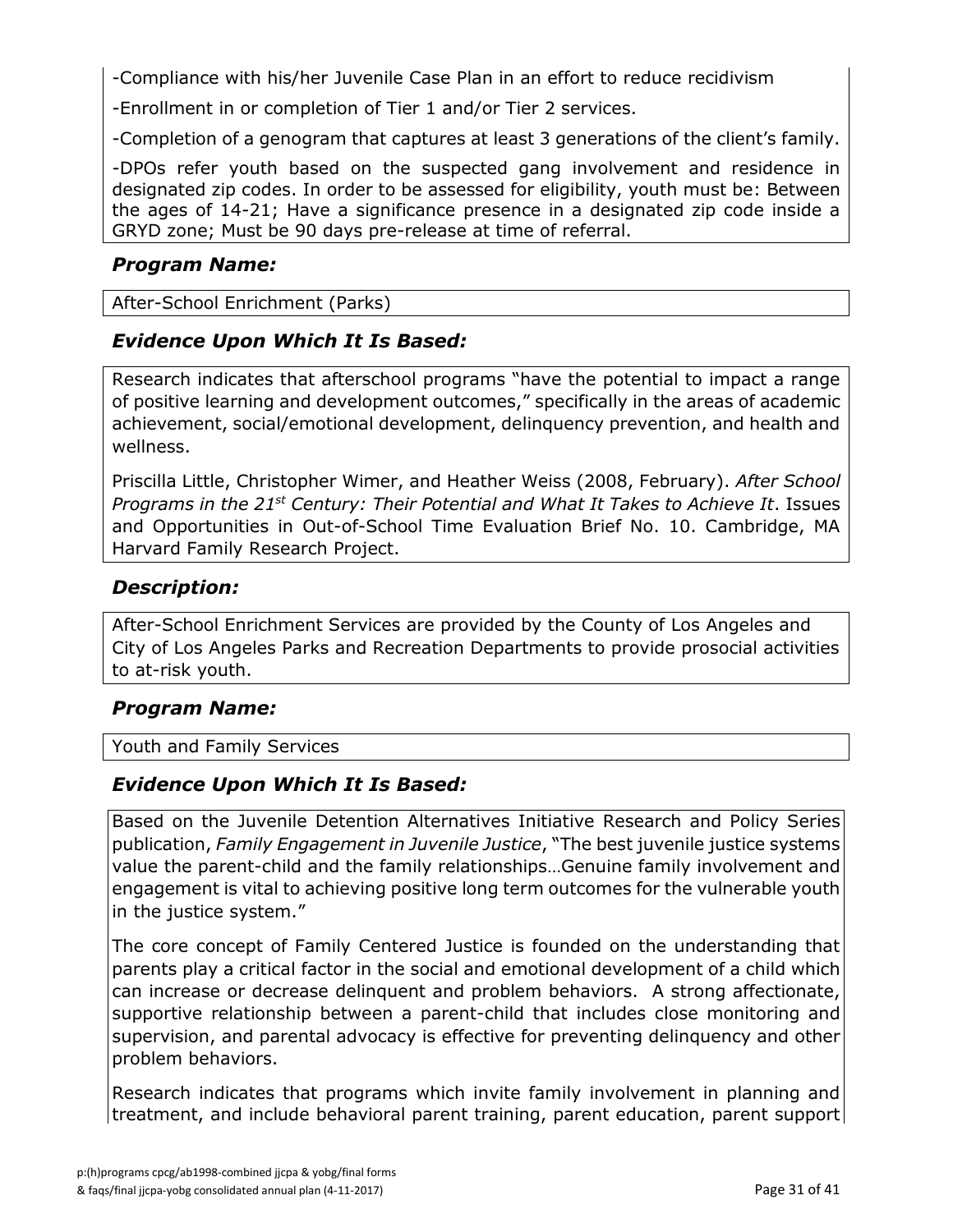groups, in-home parent support, and parent involvement in youth groups are most effective.

Juvenile Detention Alternative Initiative Research and Policy Series, *Family Engagement in Juvenile Justice* (n.d.). Retrieved from [http://www.mass.gov/eohhs/docs/dys/jdai/family-engagement-brief.pdf.](http://www.mass.gov/eohhs/docs/dys/jdai/family-engagement-brief.pdf)

Development Services Group, Inc. 2010. "Parent Training." Literature Review. Washington, DC.: Office of Juvenile Justice and Delinquency Prevention.

#### *Description:*

The expansion of services for Youth and Family includes various family support services (e.g. mentoring, parenting, peer support, training, systems navigation).

#### *Program Name:*

Pre-booking Diversion

# *Evidence Upon Which It Is Based:*

Youth Diversion and Development strategies are being developed based on research which indicates involvement in the justice system is costly, harmful, and ineffective (Centers for Disease Control and Prevention. The Public Health Approach to Violence Prevention), and a public health approach can improve outcomes for youth. (Positive Youth Justice: Framing Justice Interventions Using the Concepts of Positive Youth Development. Coalition for Juvenile Justice.)

# *Description:*

The Office of Youth Diversion and Development will develop a countywide model and infrastructure for youth diversion that promotes the widespread use of community-based diversion in lieu of arrest or citation, with support from a central coordinating office (County of Los Angeles, October, 2017. "A Roadmap for Advancing Youth Diversion in Los Angeles County.")

# *Program Name:*

Housing Opportunities for Mentoring and Education (HOME)

# *Evidence Upon Which It Is Based:*

The Housing Opportunities for Mentoring and Education (HOME) program is predicated on the Causal Model of Delinquency and Social Ecology Theoretical Frameworks. The Causal Model of Delinquency indicates that low education is a primary risk factor for delinquency. There is a strong correlation that low educational performance is attributed to poor family functioning in the home. The Social Ecology Framework posits that behavior is multidetermined through the reciprocal interplay of a youth and his or her social ecology, including the family, peers, school, neighborhood, and other community settings (Dahlberg and Krug, 2002).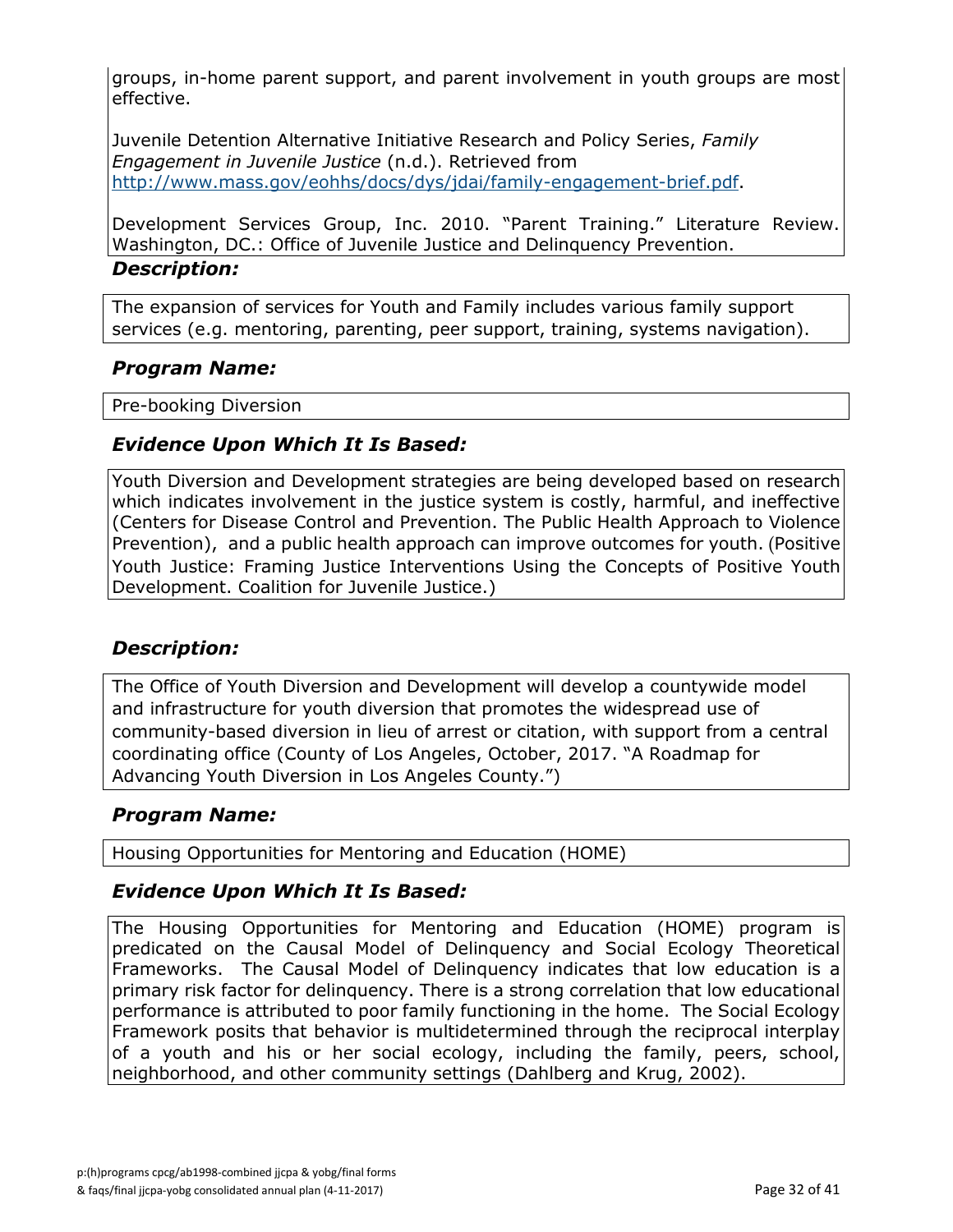# *Description:*

The HOME program is designed to target the risk, need and responsivity factors of each youth and family by providing prevention and intervention services that are culturally competent in their social ecology.

Specifically, HOME targets public housing youth between 11 and 17 years of age who are experiencing poor attendance, poor academic performance, poor family functioning, anti-social behaviors and/or poor individual problem solving skills. The HOME program involves a case management model using a Youth Service Specialist (YSS) who serves as a case manager for the family and mentor for the youth. The YSS worker mentors approximately 35-50 youth at each housing site. At program intake, the YSS conducts an assessment to determine the needs of the youth and family. Thereafter, an assessment of each youth's individual risk and protective factors is conducted to identify individualized needs. Case plans are developed to target these needs using a strength-based, youth development approach so that interventions are adapted to the learning styles and motivation of the participant.

The individualized case plan incorporates the goals and objectives which align with the youth and family's needs, based on their assets, and barriers. Prevention and intervention services may include tutoring, literacy, educational supports and advocacy, employment, substance abuse/alcohol counseling, gang intervention, gender-specific programs, mental health services, parenting, conflict resolution, prosocial activities (arts education, recreation), and restorative justice. In addition, the YSS serves as a systems navigator and service broker who continuously identifies and leverages community-based and public agency resources to provide services at each of the public housing sites.

The case management practices are predicated on the Theory of Change application. Theory of Change comprehensively describes how and why a desired change is expected to happen in a particular context and focuses on mapping out what activities or interventions are required to lead to goal achievement. The first step is to identify the desired long-term goals and then work back from those to identify all the conditions (outcomes) that must be in place (and how these relate to one another causally) for the goals to occur. This information is mapped in an Outcome Framework. The Framework provides the basis for identifying what type of activity or intervention will lead to the outcomes identified as preconditions for achieving the long-term goals. Through this approach the link between activities and achievement of long-term goals are more fully understood.

# *System Enhancement Name:*

JJCPA Evaluation and Infrastructure

# *Evidence Upon Which It Is Based:*

An evidence-based approach involves an ongoing, unbiased critical review of credible research literature to determine what policies and practices would be most effective given the best available evidence. Evaluation of practices involves rigorous quality assurance to ensure that evidence-based practices are implemented with fidelity, and that new practices are evaluated to determine their effectiveness.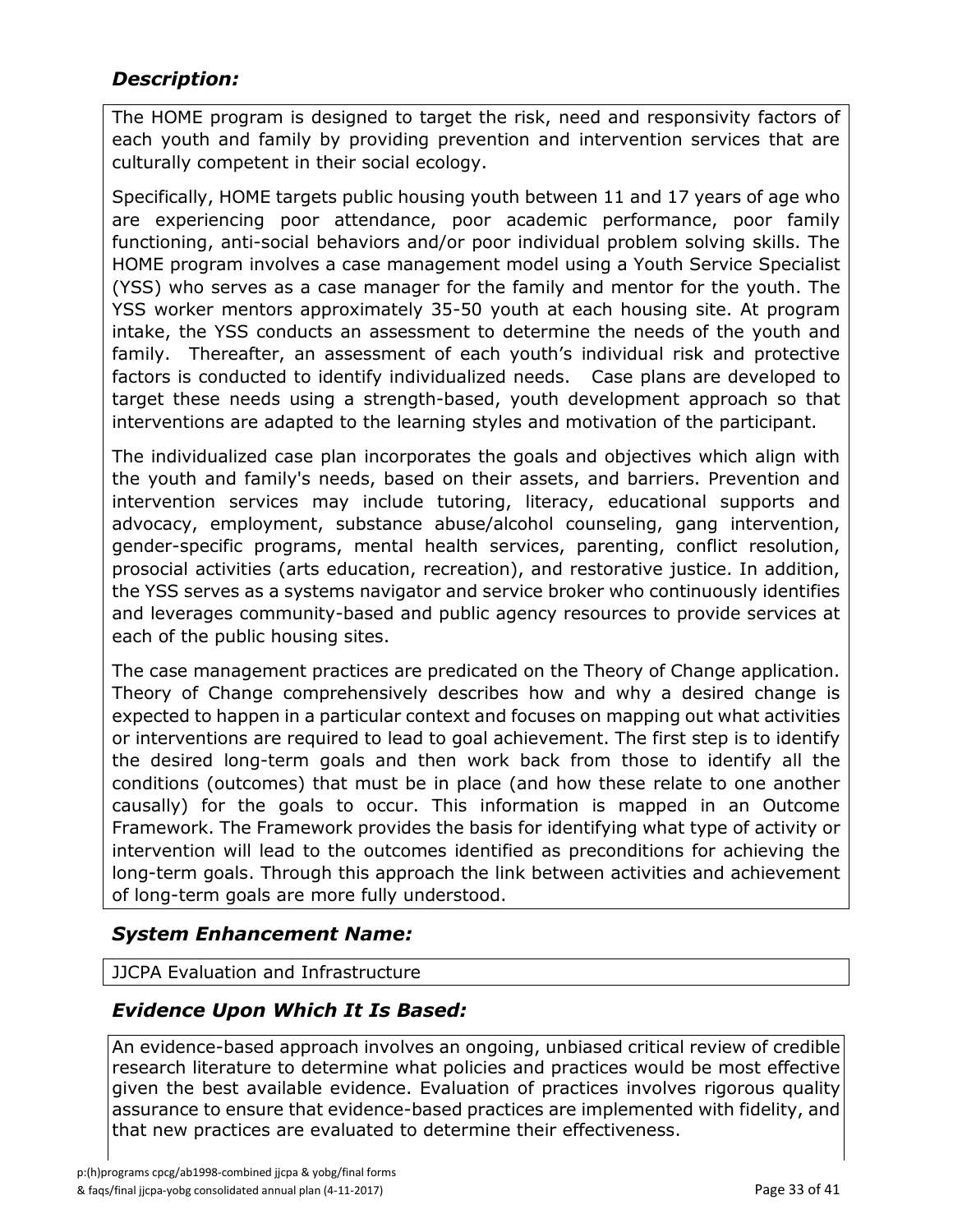"In contrast [to the terms "best practices" and "what works," evidence-based practice implies that 1) there is a definable outcome(s); 2) it is measurable; and 3) it is defined according to practical realities (recidivism, victim satisfaction, etc.). Thus, while these three terms are often used interchangeably, EBP is more appropriate for outcome-focused human service disciplines."

(Source: Crime and Justice Institute at Community Resources for Justice (2009). Implementing Evidence-Based Policy and Practice in Community Corrections, 2nd ed. Washington, DC: National Institute of Corrections.)

# *Description:*

The Infrastructure and Evaluation strategy will support the annual evaluation and ongoing training and advisement for the JJCC and JJCC-Community Advisory Committee (CAC) to provide leadership on the development and implementation of the CMJJP.

# *System Enhancement Name:*

Public Private Partnerships

# *Evidence Upon Which It Is Based:*

Public-Private-Partnerships (PPPs) are joint ventures, in which business and government cooperate; each applying its strengths to develop a project to deliver public services more quickly, more efficiently or otherwise better than a government could accomplish on its own.

#### *Description:*

The Department has contracted with two (2) foundations to re-grant JJCPA funds expeditiously and build community capacity and sustainability. Specifically, the PPPs are contracted to:

1. Act as grant-making foundation – e.g. give grants to support development projects;

2. Building capacity by leveraging outside public, business, and philanthropic funding, influence, and expertise.

The PPP model (re-granting and capacity building) works collectively to identify gaps in services and build capacity in the community to provide supportive services to the youth and families impacted or at-risk of entering the juvenile justice system. The PPP model will strengthen the non-profit CBO community to achieve desired results, and sustain their efforts, through training and technical assistance.

# *System Enhancement Name:*

Capacity Building Training and Technical Assistance (CBTTA)

# *Evidence Upon Which It Is Based:*

Investing in building capacity building of community-based organizations serving youth and adult community members who are touched by the criminal justice system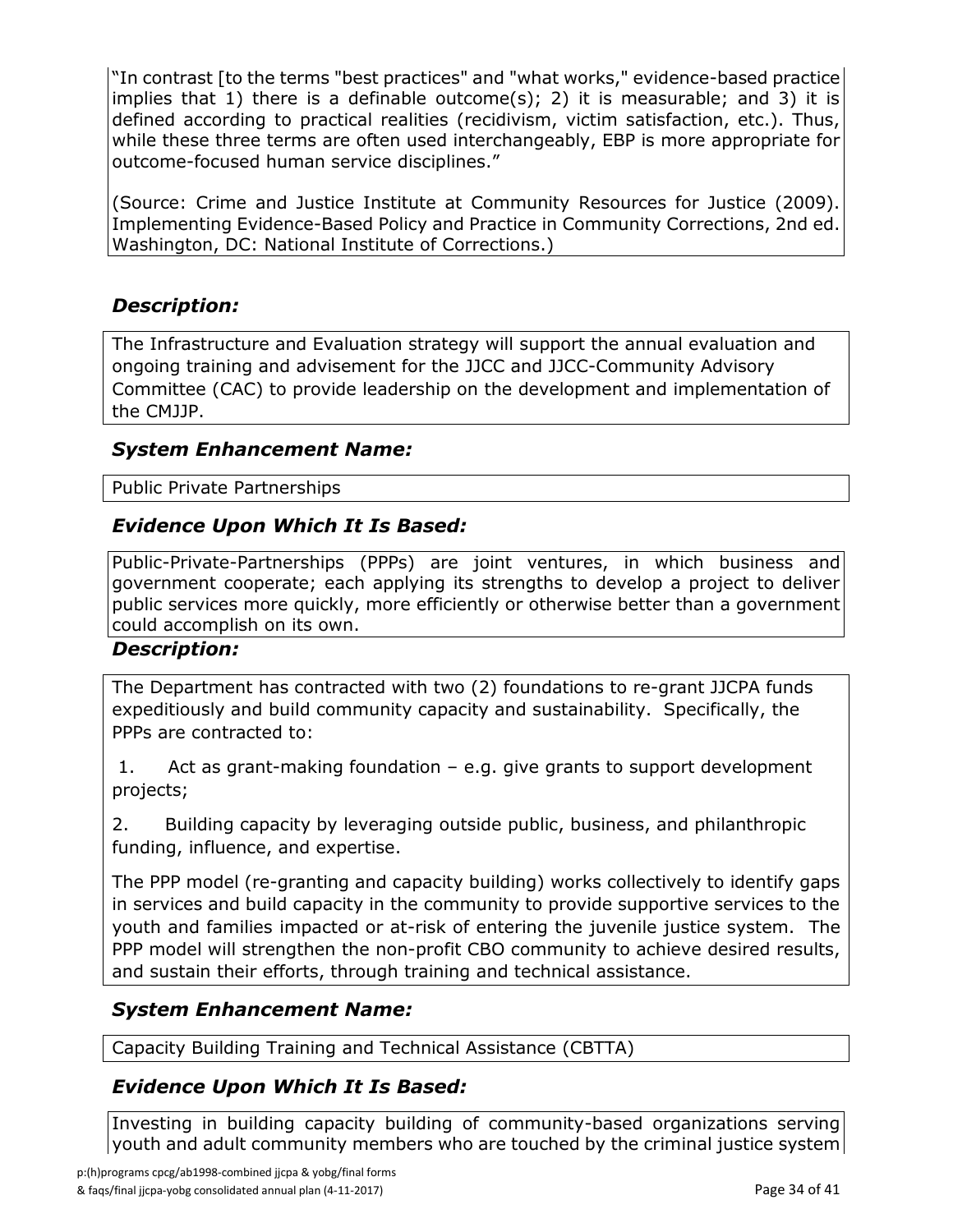is an equity issue and a growing priority of multiple county departments and initiatives. Service delivery is most effective when led by community organizations with established roots in communities with unique dynamics and needs, and when provided by staff who have relevant lived experience and specialized training. These agencies work with community members who touch many different county systems and are impacted by complex trauma, inequities, and shared root causes.

However, given the operational capacity challenges of many of these small grass root organizations, the capacity to effectively address issues in the community is severely compromised. With major stakeholders lacking the capacity to address key issues, outcomes for low income families decline. A lack of living wage paying jobs, lack of access to healthy food, under resourced schools, high levels of involvement with the justice system are just a few of the many factors that impact quality of life in many communities throughout Los Angeles County. These factors are further exacerbated by systemic barriers which require cross-sector collaboration to address.

# *Description:*

The Capacity Building Training and Technical Assistance strategy will build upon lessons learned from the Department of Public Health's (DPH) Trauma Prevention Initiative's (TPI) Training and Technical Assistance pilot. The CBTTA address the needs of the juvenile justice system to build capacity of non-profit community-based organizations that serve youth in the system, and also align with other department initiatives, including the Department of Mental Health (DMH) Incubation Academy, Youth Diversion and Development, and the DPH Center for Health Equity's priority to advance equitable contracting.

This strategy will also serve as an early implementation strategy to support the new countywide Office of Violence Prevention (OVP). OVP strategic planning has prioritized capacity building and establishing community engagement infrastructure in the county's 8 Service Planning Areas (SPAs).

The expanded capacity building efforts will utilize professional consultants with an expertise in Organizational infrastructure, Planning/evaluation, Business development, and Marketing/communications.

Through a series of countywide Capacity building workshops professional consultants will provide the public with training in the following topics:

- o Organizational capacity building
- o What it takes to contract in County
- o Trauma informed training
- o Evidence-based practices

These workshops will be open to the public and designed for small organizations with nonprofit status that serve youth and adults in criminal justice system.

The CBTTA strategy will incorporate "Arts-based Peer Learning Network Exchanges," for 501(c)3 organizations who employ peer support specialists as a primary function. The training provides for hands-on experience of arts-centered healing-informed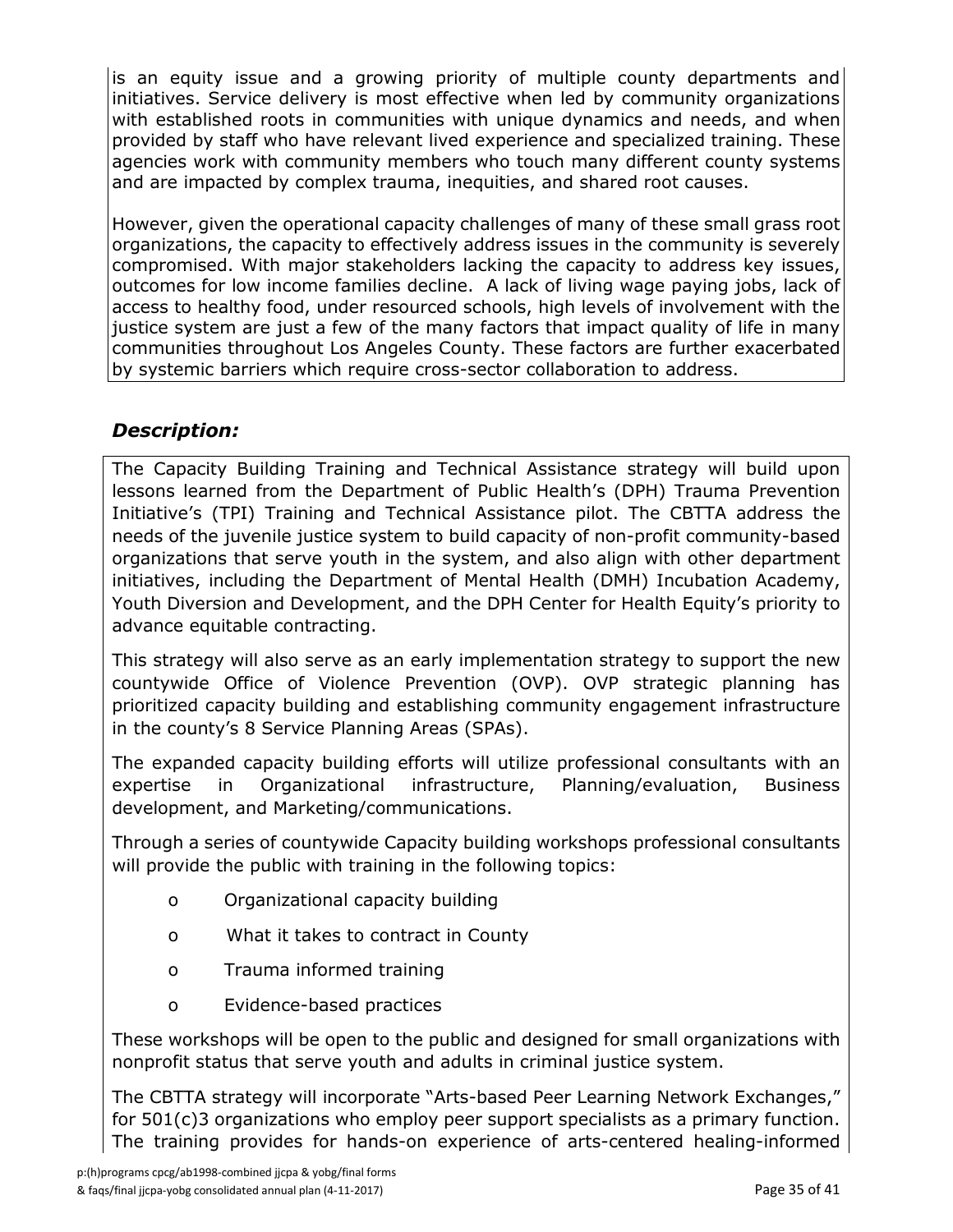techniques to promote increased connection, awareness, and partnership which also supports sustained engagement, increased communication and partnership, and peer support for compassion fatigue that can arise from secondary trauma.

The CBTTA will also provide linkages / partnerships:

• Refer organizations to the Department of Mental Health (DMH) Incubation Academy / Incubation Lab, capacity building for small non-profits to support Prevention and Early Intervention efforts.

• Include participating organizations on listserv for County funding opportunities

• Connect organizations to networking opportunities: JJCPA Community Advisory Committee, OVP SPA based coalitions, DMH Health Neighborhoods, etc.

Include certification/recognition for participating in workshops; special incentives for participating in full series.

• Identify systems change / policy from workshops

The CBTTA strategy will include a process evaluation comprised of participant surveys, process tracking (number served, successes and challenges), pre-post learning and satisfaction assessments for each workshop and follow-up surveys and focus groups to track outcomes of these efforts.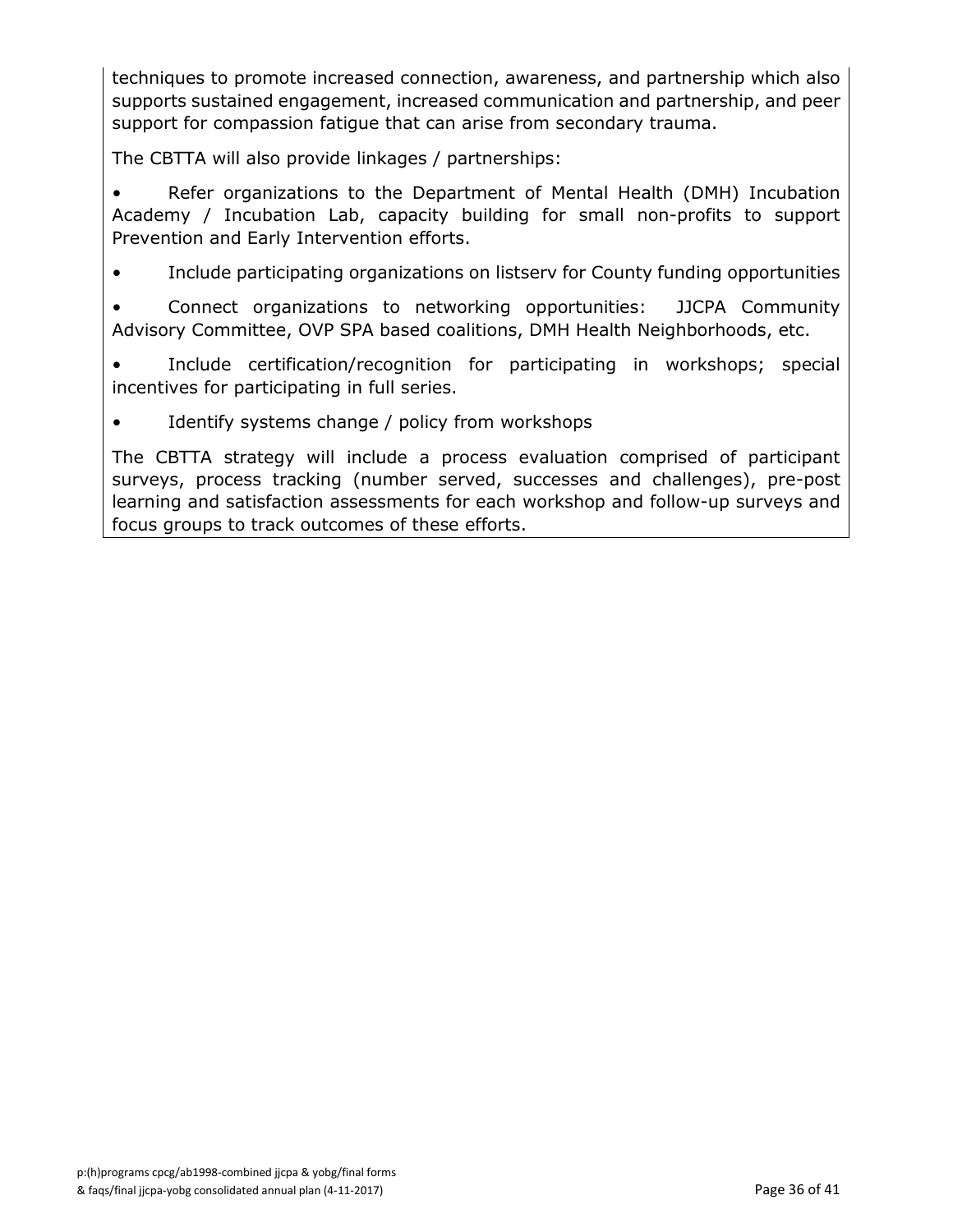# **Part III. Youthful Offender Block Grant (YOBG)**

*Authority: Welfare & Institutions Code Section 1961(a) – On or before May 1 of each year, each county shall prepare and submit to the Board of State and Community Corrections a Juvenile Justice Development Plan on its proposed programs, strategies, and system enhancements for the next fiscal year from the Youthful Offender Block Grant Fund described in Section 1951. The plan shall include all of the following:*

*(1) A description of the programs, placements, services, strategies, and system enhancements to be funded by the block grant allocation pursuant to this chapter, including, but not limited to, the programs, tools, and strategies outlined in Section 1960.*

*(2) A description of how the plan relates to or supports the county's overall strategy for dealing with youthful offenders who have not committed an offense described in subdivision (b) of Section 707, and who are no longer eligible for commitment to the Division of Juvenile Facilities under Section 733 as of September 1, 2007.*

*(3) A description of any regional agreements or arrangements to be supported by the block grant allocation pursuant to this chapter.*

*(4) A description of how the programs, placements, services, or strategies identified in the plan coordinate with multiagency juvenile justice plans and programs under paragraph (4) of subdivision (b) of Section 30061 of the Government Code.*

# **A. Strategy for Non-707(b) Offenders**

Describe your county's overall strategy for dealing with non-707(b) youthful offenders who are not eligible for commitment to the Division of Juvenile Justice. Explain how this Plan relates to or supports that strategy.

The Juvenile Justice Development Plan (JJDP) for the Los Angeles County Probation Department reflects and supports the Department's Strategic Goals, which are to: Implement Evidence Based Practices, Develop and Expand Collaborative Efforts and Community Capacity, and Enhance Organizational Development Practices. The proposed JJDP incorporates these goals into each category, by utilizing a validated risk and needs tool to identify strengths, risks and needs of individual youth, and then provide adequate and appropriate treatment and services to address the individualized and particular needs of the youth and the family. Additionally, there are components of training that will enable the staff and caseworkers to be more effective in dealing with the youth and their families. It is believed that by implementing these strategies, the non-707(b) offenders will be better equipped to benefit from a continuum of services both in camps, and upon transition back into the community, thereby effecting positive changes that will negate criminal behaviors and specifically, their progression towards becoming 707(b) offenders. It is the Probation Department's position that the utilization of validated risk and needs tools to identify strengths, risks and needs of individual youth, and then provide adequate and appropriate treatment and services to address the individualized and particular needs of the youth and family is beneficial to both 707(b) and non-707(b) youth.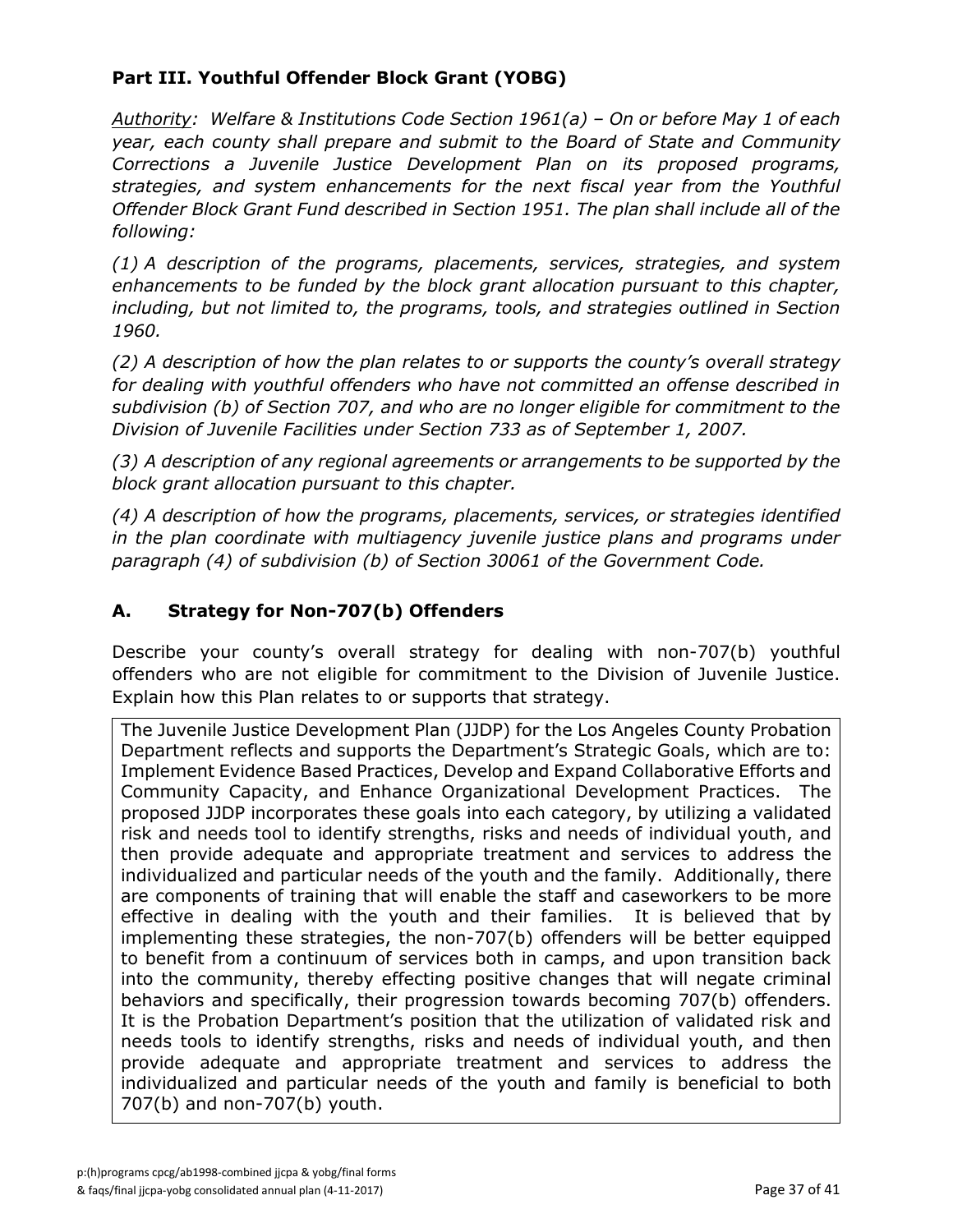#### **B. Regional Agreements**

Describe any regional agreements or arrangements to be supported with YOBG funds.

Not applicable

### **C. Funded Programs, Placements, Services, Strategies and/or System Enhancements**

Using the template on the next page, describe the programs, placements, services, strategies, and system enhancements to be funded through the YOBG program. Explain how they complement or coordinate with the programs, strategies and system enhancements to be funded through the JJCPA program.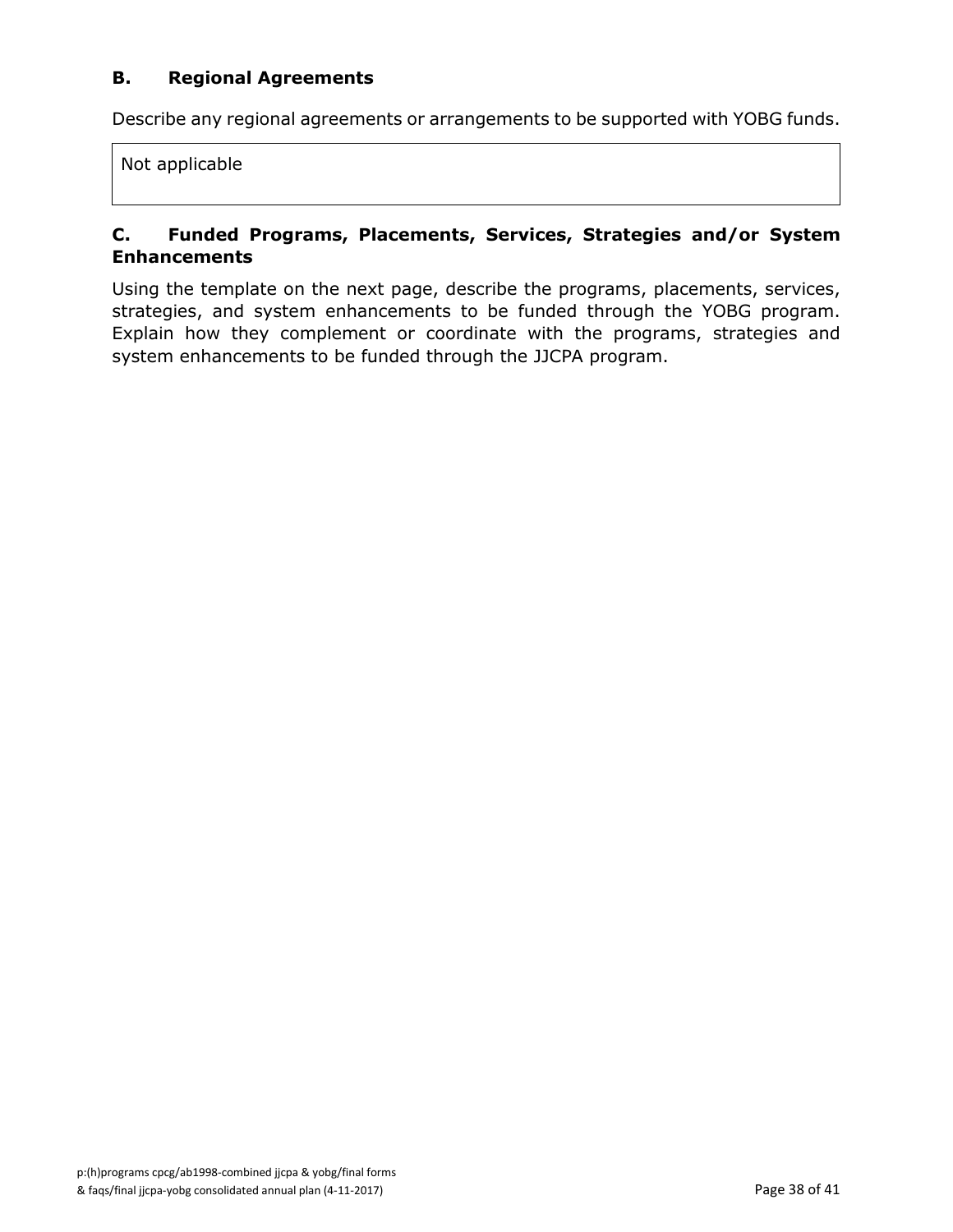# **YOBG Funded Program, Placement, Service, Strategy and/or System Enhancement**

*This template should be copied as many times as needed to capture every program, placement, service, strategy, and system enhancement you plan to fund next year.*

#### *Program Name:*

Risk and Needs Assessment

#### *Nature of Coordination with JJCPA:*

The assessment and multi-disciplinary case plan are not only utilized to provide youth with appropriate services while in camp but are updated prior to the youth transition back into the community. The transitional case plan, which is predicated on the assessment and case planning process utilizing the Multi-Disciplinary Team approach, will be utilized to ensure targeted interventions are provided in the community, by CBOs that may be funded with JJCPA funds.

Additionally, the transitional case plan, which includes education, is shared with the Deputy Probation Officers co-located on many of the school campuses who can assist with enrollment, referrals to services, and provide enhanced supervision on campus to mitigate relapse of truancy and poor academic performance.

#### *Description:*

Probation continues to utilize an actuarial risk and needs assessment and case planning in residential treatment (camps) as implemented in the FY 2007-2008 JJDP to identify high risk/high need youth who will be appropriate for the camp program, by utilizing two (2) dedicated assessment DPOs and one (1) dedicated DMH MSW at the Camp Assessment Unit (CAU). These two-tiered assessments assist in identifying appropriate youthful offender dispositions, programs, goals and re-entry plans, and include the use of a validated and normed risk assessment instrument, the Los Angeles Risk and Resiliency Checkup (LARRC). Assessment information is compiled by partner agencies and interested parties, at which time a Multi-Disciplinary Assessment (MDA) is conducted prior to the youth's transfer to camp. Participants in the MDA include the youth, parents, Probation staff, LACOE personnel, and Department of Mental Health (DMH) staff. Resulting case plan recommendations are developed and available for the Probation case worker upon youth arrival at camp. Other assessment information (for example, MAYSI-II, STAR academic testing, DMH Substance Abuse Screening) may be used to augment the LARRC when available and applicable.

# *Program Name:*

Camp Programs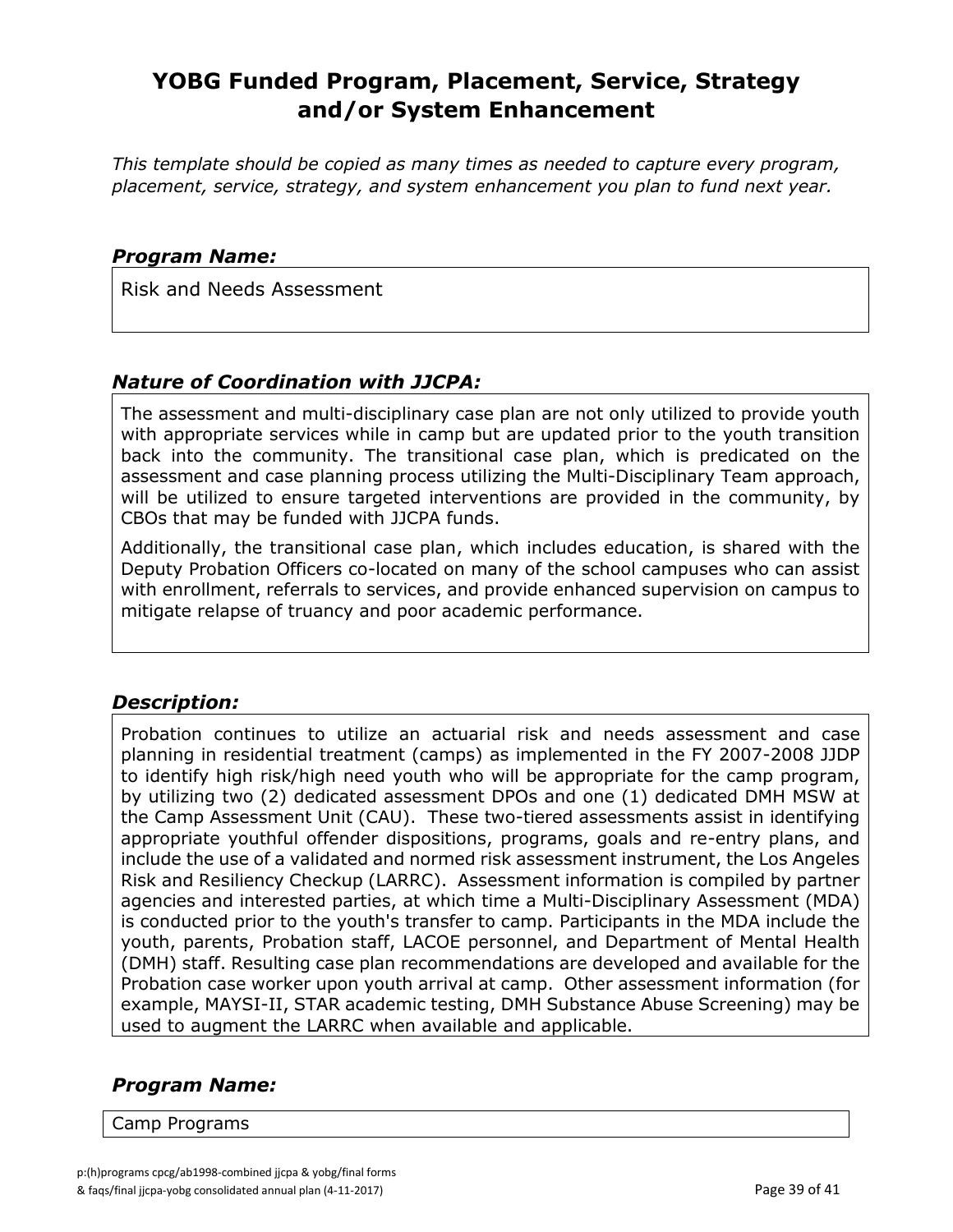# *Nature of Coordination with JJCPA:*

As part of the Multi-Disciplinary Team process, DPOs assigned to community supervision are included in the transition process. Depending on the youth's risk and needs, youth are assigned to community supervision which includes referrals to programs and services funded through JJCPA.

Youth assigned to any community-based supervision programs have access to JJCPA contracted services provided by CBOs. The risk and needs of this population are included in the JJCPA funding recommendations approved by the JJCC.

# *Description*

Depending on profile and needs, youth participating in the YOBG program will be housed at any of the Probation Camps in Los Angeles County. Camps offer enhanced services including mental health services, substance abuse treatment, Dialectical Behavior Therapy (DBT), case management, vocational training, and transition planning. The Multi-Disciplinary Team assists in the creation of an individualized case plan to ensure the needs of the youth are met. This team includes Probation staff, partner agencies (LACOE, JCHS and DMH), the youth and parents/guardians. YOBG will be used to mitigate curtailments and maintain operations at the Probation Camps, thereby allowing these camps to remain open and provide housing, case management, small group interventions, behavior management programs, mental health services, education services, parent resource assistance, and transition planning to approximately 550 youth annually. A LARRC assessment and an individualized case plan will be provided to each youth for their camp placement.

# *Program Name:*

#### Aftercare and Reentry

# *Nature of Coordination with JJCPA:*

The Camp Community Transition Program works collaboratively with the schoolbased supervision program funded by JJCPA to assist in the enrollment of youth, enhanced supervision of youth on school campuses, and referrals for services. In addition, re-entry youth are often referred to one of the five (5) Juvenile Day Reporting Centers (JDRC) located throughout the County. The JDRCs provide afterschool enrichment services to re-entry and high risk youth utilizing JJCPA funding.

# *Description*

p:(h)programs cpcg/ab1998-combined jjcpa & yobg/final forms The Probation Department implemented the countywide enhanced model for the Camp transition process, assigning a Camp Community Transition Program (CCTP) DPO as "Secondary Deputies" during the youth's camp stay. The CCTP DPO provides services and supervision as follows: participates in transition planning process from the time of initial Camp placement through transition to the community, ensures that the transition plan is consistent with the youth's service needs, conducts a minimum of two (2) face-to-face meetings with the youth in Camp prior to the youth's release, engages the family, community and school when the youth is ordered Camp to ensure a seamless transition and identifies educational needs to assist with the coordination of school enrollment upon release. The critical aspect of this enhancement is the